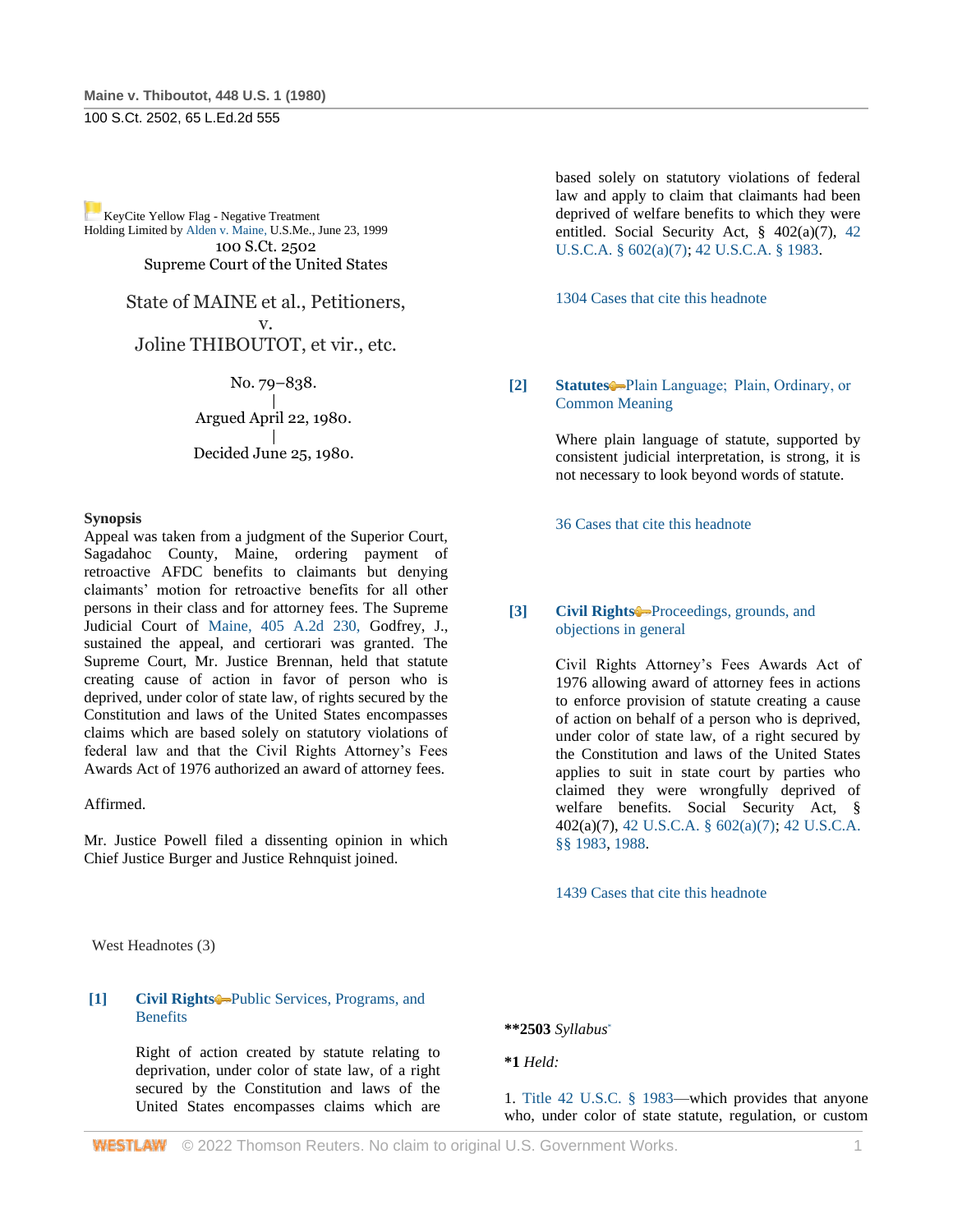deprives another of any rights, privileges, or immunities "secured by the Constitution *and laws*" shall be liable to the injured party—encompasses claims based on purely statutory violations of federal law, such as respondents' state-court claim that petitioners had deprived them of welfare benefits to which they were entitled under the federal Social Security Act. Given that Congress attached no modifiers to the phrase "and laws," the plain language of the statute embraces respondents' claim, and even were the language ambiguous this Court's earlier decisions, including cases involving Social Security Act claims, explicitly or implicitly suggest that the [§ 1983](http://www.westlaw.com/Link/Document/FullText?findType=L&pubNum=1000546&cite=42USCAS1983&originatingDoc=I179091d39c1f11d993e6d35cc61aab4a&refType=LQ&originationContext=document&vr=3.0&rs=cblt1.0&transitionType=DocumentItem&contextData=(sc.DocLink)) remedy broadly encompasses violations of federal statutory as well as constitutional law. Cf., *[e. g., Rosado v. Wyman](http://www.westlaw.com/Link/Document/FullText?findType=Y&serNum=1970134209&pubNum=708&originatingDoc=I179091d39c1f11d993e6d35cc61aab4a&refType=RP&originationContext=document&vr=3.0&rs=cblt1.0&transitionType=DocumentItem&contextData=(sc.DocLink))*, [397 U.S. 397, 90 S.Ct. 1207, 25 L.Ed.2d 442;](http://www.westlaw.com/Link/Document/FullText?findType=Y&serNum=1970134209&pubNum=708&originatingDoc=I179091d39c1f11d993e6d35cc61aab4a&refType=RP&originationContext=document&vr=3.0&rs=cblt1.0&transitionType=DocumentItem&contextData=(sc.DocLink)) *[Edelman v.](http://www.westlaw.com/Link/Document/FullText?findType=Y&serNum=1974127158&pubNum=708&originatingDoc=I179091d39c1f11d993e6d35cc61aab4a&refType=RP&originationContext=document&vr=3.0&rs=cblt1.0&transitionType=DocumentItem&contextData=(sc.DocLink))  Jordan*[, 415 U.S. 651, 94 S.Ct. 1347, 39 L.Ed.2d 662;](http://www.westlaw.com/Link/Document/FullText?findType=Y&serNum=1974127158&pubNum=708&originatingDoc=I179091d39c1f11d993e6d35cc61aab4a&refType=RP&originationContext=document&vr=3.0&rs=cblt1.0&transitionType=DocumentItem&contextData=(sc.DocLink)) *[Monell v. New York City Dept. of Social Services](http://www.westlaw.com/Link/Document/FullText?findType=Y&serNum=1978114250&pubNum=708&originatingDoc=I179091d39c1f11d993e6d35cc61aab4a&refType=RP&originationContext=document&vr=3.0&rs=cblt1.0&transitionType=DocumentItem&contextData=(sc.DocLink))*, 436 [U.S. 658, 98 S.Ct. 2018, 56 L.Ed.2d 611.](http://www.westlaw.com/Link/Document/FullText?findType=Y&serNum=1978114250&pubNum=708&originatingDoc=I179091d39c1f11d993e6d35cc61aab4a&refType=RP&originationContext=document&vr=3.0&rs=cblt1.0&transitionType=DocumentItem&contextData=(sc.DocLink)) Pp. 2503–2506.

2. In view of its plain language and legislative history, the Civil Rights Attorney's Fees Awards Act of 1976, [42](http://www.westlaw.com/Link/Document/FullText?findType=L&pubNum=1000546&cite=42USCAS1988&originatingDoc=I179091d39c1f11d993e6d35cc61aab4a&refType=LQ&originationContext=document&vr=3.0&rs=cblt1.0&transitionType=DocumentItem&contextData=(sc.DocLink))  [U.S.C. § 1988—](http://www.westlaw.com/Link/Document/FullText?findType=L&pubNum=1000546&cite=42USCAS1988&originatingDoc=I179091d39c1f11d993e6d35cc61aab4a&refType=LQ&originationContext=document&vr=3.0&rs=cblt1.0&transitionType=DocumentItem&contextData=(sc.DocLink))which provides that attorney's fees may be awarded to the prevailing party (other than the United States) in "*any* action . . . to enforce" a provision of § [1983,](http://www.westlaw.com/Link/Document/FullText?findType=L&pubNum=1000546&cite=42USCAS1983&originatingDoc=I179091d39c1f11d993e6d35cc61aab4a&refType=LQ&originationContext=document&vr=3.0&rs=cblt1.0&transitionType=DocumentItem&contextData=(sc.DocLink)) *inter alia*, and which makes no exception for statutory [§ 1983](http://www.westlaw.com/Link/Document/FullText?findType=L&pubNum=1000546&cite=42USCAS1983&originatingDoc=I179091d39c1f11d993e6d35cc61aab4a&refType=LQ&originationContext=document&vr=3.0&rs=cblt1.0&transitionType=DocumentItem&contextData=(sc.DocLink)) actions—authorizes the award of attorney's fees in such actions. **\*2** Moreover, it follows from the legislative history and from the Supremacy Clause that the fee provision is part of the [§ 1983](http://www.westlaw.com/Link/Document/FullText?findType=L&pubNum=1000546&cite=42USCAS1983&originatingDoc=I179091d39c1f11d993e6d35cc61aab4a&refType=LQ&originationContext=document&vr=3.0&rs=cblt1.0&transitionType=DocumentItem&contextData=(sc.DocLink)) remedy whether the action is brought in a federal court or, as was the instant action, in a state court. Pp. 2506–2507.

[405 A.2d 230,](http://www.westlaw.com/Link/Document/FullText?findType=Y&serNum=1979110047&pubNum=162&originatingDoc=I179091d39c1f11d993e6d35cc61aab4a&refType=RP&originationContext=document&vr=3.0&rs=cblt1.0&transitionType=DocumentItem&contextData=(sc.DocLink)) affirmed.

## **Attorneys and Law Firms**

James Eastman Smith, Augusta, Me., for petitioners.

Robert Edmond Mittle, Portland, Me., for respondents.

## **Opinion**

Mr. Justice BRENNAN delivered the opinion of the Court.

The case presents two related questions arising under [42](http://www.westlaw.com/Link/Document/FullText?findType=L&pubNum=1000546&cite=42USCAS1983&originatingDoc=I179091d39c1f11d993e6d35cc61aab4a&refType=LQ&originationContext=document&vr=3.0&rs=cblt1.0&transitionType=DocumentItem&contextData=(sc.DocLink))  [U.S.C. §§ 1983](http://www.westlaw.com/Link/Document/FullText?findType=L&pubNum=1000546&cite=42USCAS1983&originatingDoc=I179091d39c1f11d993e6d35cc61aab4a&refType=LQ&originationContext=document&vr=3.0&rs=cblt1.0&transitionType=DocumentItem&contextData=(sc.DocLink)) and [1988.](http://www.westlaw.com/Link/Document/FullText?findType=L&pubNum=1000546&cite=42USCAS1988&originatingDoc=I179091d39c1f11d993e6d35cc61aab4a&refType=LQ&originationContext=document&vr=3.0&rs=cblt1.0&transitionType=DocumentItem&contextData=(sc.DocLink)) Respondents brought this suit in the Maine Superior Court alleging that petitioners, the State of Maine and its Commissioner of Human Services, violated [§ 1983](http://www.westlaw.com/Link/Document/FullText?findType=L&pubNum=1000546&cite=42USCAS1983&originatingDoc=I179091d39c1f11d993e6d35cc61aab4a&refType=LQ&originationContext=document&vr=3.0&rs=cblt1.0&transitionType=DocumentItem&contextData=(sc.DocLink)) by depriving respondents of welfare benefits **\*3** to which they were entitled under the federal Social Security Act, specifically [42 U.S.C. § 602\(a\)\(7\).](http://www.westlaw.com/Link/Document/FullText?findType=L&pubNum=1000546&cite=42USCAS602&originatingDoc=I179091d39c1f11d993e6d35cc61aab4a&refType=RB&originationContext=document&vr=3.0&rs=cblt1.0&transitionType=DocumentItem&contextData=(sc.DocLink)#co_pp_36f10000408d4) The petitioners present two issues: (1) whether  $\S$  1983 encompasses claims based on purely statutory violations of federal law, and (2) if so, whether attorney's fees under [§ 1988](http://www.westlaw.com/Link/Document/FullText?findType=L&pubNum=1000546&cite=42USCAS1988&originatingDoc=I179091d39c1f11d993e6d35cc61aab4a&refType=LQ&originationContext=document&vr=3.0&rs=cblt1.0&transitionType=DocumentItem&contextData=(sc.DocLink)) may be awarded to the prevailing party in such an action.<sup>1</sup>

I

Respondents, Lionel and Joline Thiboutot, are married and have eight children, three of whom are Lionel's by a previous marriage. The Maine Department of Human Services notified Lionel that, in computing the Aid to Families with Dependent Children (AFDC) benefits to which he was entitled for the three children exclusively his, it would no longer make allowance for the money spent to support the other five children, even though Lionel is legally obligated to support them. Respondents, challenging **\*\*2504** the State's interpretation of [42 U.S.C.](http://www.westlaw.com/Link/Document/FullText?findType=L&pubNum=1000546&cite=42USCAS602&originatingDoc=I179091d39c1f11d993e6d35cc61aab4a&refType=RB&originationContext=document&vr=3.0&rs=cblt1.0&transitionType=DocumentItem&contextData=(sc.DocLink)#co_pp_36f10000408d4)  [§ 602\(a\)\(7\),](http://www.westlaw.com/Link/Document/FullText?findType=L&pubNum=1000546&cite=42USCAS602&originatingDoc=I179091d39c1f11d993e6d35cc61aab4a&refType=RB&originationContext=document&vr=3.0&rs=cblt1.0&transitionType=DocumentItem&contextData=(sc.DocLink)#co_pp_36f10000408d4) exhausted their state administrative remedies and then sought judicial review of the administrative action in the State Superior Court. By amended complaint, respondents also claimed relief under [§ 1983](http://www.westlaw.com/Link/Document/FullText?findType=L&pubNum=1000546&cite=42USCAS1983&originatingDoc=I179091d39c1f11d993e6d35cc61aab4a&refType=LQ&originationContext=document&vr=3.0&rs=cblt1.0&transitionType=DocumentItem&contextData=(sc.DocLink)) for themselves and others similarly situated. The Superior Court's judgment enjoined petitioners from enforcing the challenged rule and ordered them to adopt new regulations, to notify class members of the new regulations, and to pay the correct amounts retroactively to respondents and prospectively to eligible class members.<sup>2</sup> The court, however, denied respondents' motion for attorney's fees. The Supreme Judicial Court of [Maine, 405 A.2d 230 \(1979\),](http://www.westlaw.com/Link/Document/FullText?findType=Y&serNum=1979110047&pubNum=162&originatingDoc=I179091d39c1f11d993e6d35cc61aab4a&refType=RP&originationContext=document&vr=3.0&rs=cblt1.0&transitionType=DocumentItem&contextData=(sc.DocLink)) concluded that respondents **\*4** had no entitlement to attorney's fees under state law, but were eligible for attorney's fees pursuant to the Civil Rights Attorney's Fees Awards Act of 1976, 90 Stat. 2641, [42 U.S.C. § 1988.](http://www.westlaw.com/Link/Document/FullText?findType=L&pubNum=1000546&cite=42USCAS1988&originatingDoc=I179091d39c1f11d993e6d35cc61aab4a&refType=LQ&originationContext=document&vr=3.0&rs=cblt1.0&transitionType=DocumentItem&contextData=(sc.DocLink)) <sup>3</sup> We granted certiorari. [444 U.S.](http://www.westlaw.com/Link/Document/FullText?findType=Y&serNum=1980238529&pubNum=708&originatingDoc=I179091d39c1f11d993e6d35cc61aab4a&refType=RP&originationContext=document&vr=3.0&rs=cblt1.0&transitionType=DocumentItem&contextData=(sc.DocLink))  [1042, 100 S.Ct. 727, 62 L.Ed.2d 728 \(1980\).](http://www.westlaw.com/Link/Document/FullText?findType=Y&serNum=1980238529&pubNum=708&originatingDoc=I179091d39c1f11d993e6d35cc61aab4a&refType=RP&originationContext=document&vr=3.0&rs=cblt1.0&transitionType=DocumentItem&contextData=(sc.DocLink)) We affirm.

## II

**[1]** [Section 1983](http://www.westlaw.com/Link/Document/FullText?findType=L&pubNum=1000546&cite=42USCAS1983&originatingDoc=I179091d39c1f11d993e6d35cc61aab4a&refType=LQ&originationContext=document&vr=3.0&rs=cblt1.0&transitionType=DocumentItem&contextData=(sc.DocLink)) provides:

"Every person who, under color of any statute, ordinance, regulation, custom, or usage, of any State or Territory, subjects, or causes to be subjected, any citizen of the United States or other person within the jurisdiction thereof to the deprivation of any rights,

**WESTLAW** © 2022 Thomson Reuters. No claim to original U.S. Government Works. 2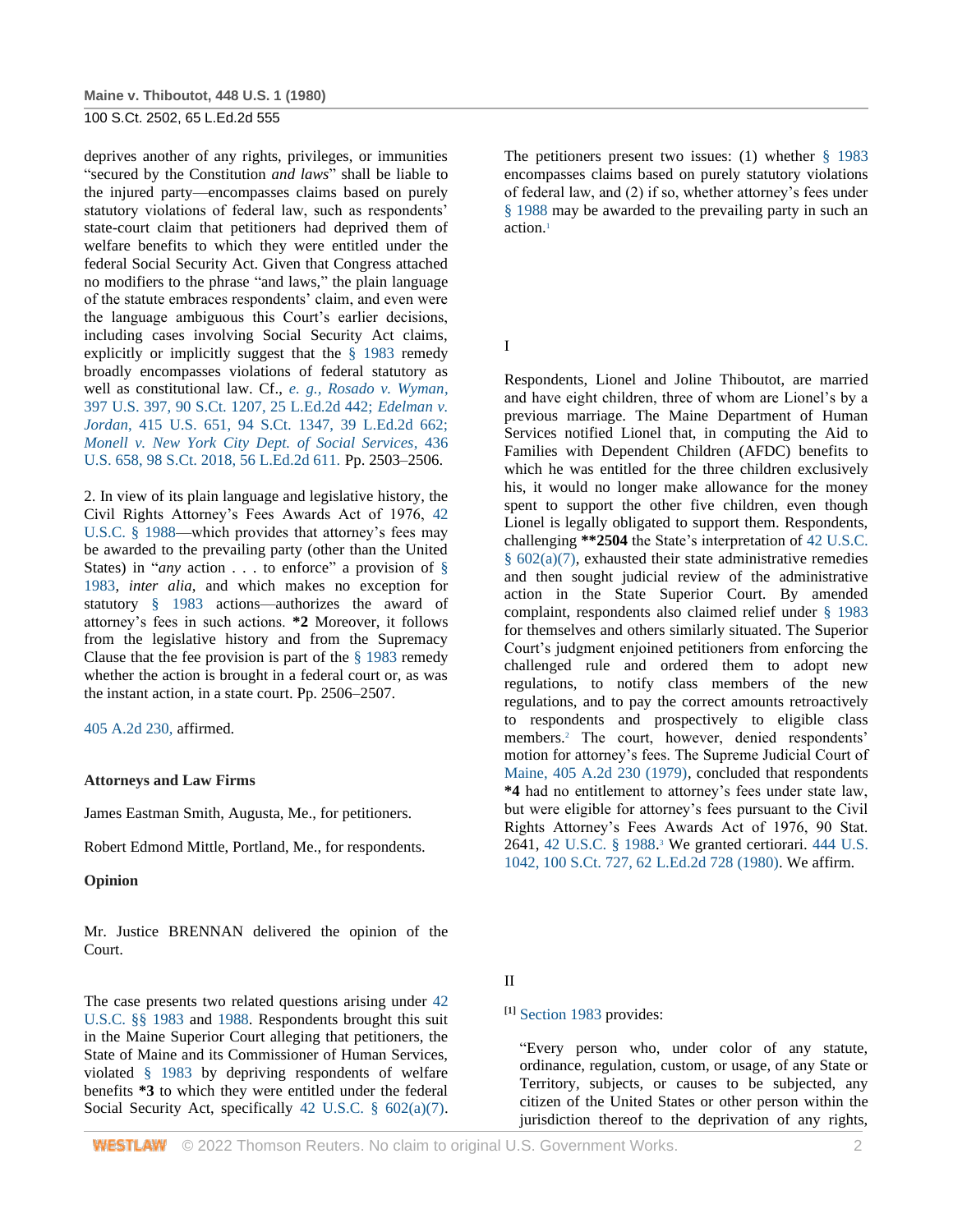privileges, or immunities secured by the Constitution *and laws* shall be liable to the party injured in an action at law, suit in equity, or other proper proceeding for redress." (Emphasis added.)

The question before us is whether the phrase "and laws," as used in [§ 1983,](http://www.westlaw.com/Link/Document/FullText?findType=L&pubNum=1000546&cite=42USCAS1983&originatingDoc=I179091d39c1f11d993e6d35cc61aab4a&refType=LQ&originationContext=document&vr=3.0&rs=cblt1.0&transitionType=DocumentItem&contextData=(sc.DocLink)) means what it says, or whether it should be limited to some subset of laws. Given that Congress attached no modifiers to the phrase, the plain language of the statute undoubtedly embraces respondents' claim that petitioners violated the Social Security Act.

Even were the language ambiguous, however, any doubt as to its meaning has been resolved by our several cases suggesting, explicitly or implicitly, that the  $\S$  1983 remedy broadly encompasses violations of federal statutory as well as constitutional law. *[Rosado v. Wyman](http://www.westlaw.com/Link/Document/FullText?findType=Y&serNum=1970134209&pubNum=708&originatingDoc=I179091d39c1f11d993e6d35cc61aab4a&refType=RP&originationContext=document&vr=3.0&rs=cblt1.0&transitionType=DocumentItem&contextData=(sc.DocLink))*, [397 U.S. 397, 90 S.Ct. 1207, 25 L.Ed.2d 442 \(1970\),](http://www.westlaw.com/Link/Document/FullText?findType=Y&serNum=1970134209&pubNum=708&originatingDoc=I179091d39c1f11d993e6d35cc61aab4a&refType=RP&originationContext=document&vr=3.0&rs=cblt1.0&transitionType=DocumentItem&contextData=(sc.DocLink)) for example, "held that suits in federal court under [§ 1983](http://www.westlaw.com/Link/Document/FullText?findType=L&pubNum=1000546&cite=42USCAS1983&originatingDoc=I179091d39c1f11d993e6d35cc61aab4a&refType=LQ&originationContext=document&vr=3.0&rs=cblt1.0&transitionType=DocumentItem&contextData=(sc.DocLink)) are proper to secure compliance with the provisions of the Social Security Act on the part of participating States." *Edelman v. Jordan*[, 415 U.S. 651, 675, 94 S.Ct. 1347,](http://www.westlaw.com/Link/Document/FullText?findType=Y&serNum=1974127158&pubNum=708&originatingDoc=I179091d39c1f11d993e6d35cc61aab4a&refType=RP&fi=co_pp_sp_708_1362&originationContext=document&vr=3.0&rs=cblt1.0&transitionType=DocumentItem&contextData=(sc.DocLink)#co_pp_sp_708_1362)  [1362, 39 L.Ed.2d 662 \(1974\).](http://www.westlaw.com/Link/Document/FullText?findType=Y&serNum=1974127158&pubNum=708&originatingDoc=I179091d39c1f11d993e6d35cc61aab4a&refType=RP&fi=co_pp_sp_708_1362&originationContext=document&vr=3.0&rs=cblt1.0&transitionType=DocumentItem&contextData=(sc.DocLink)#co_pp_sp_708_1362) **\*5** *[Monell v. New York](http://www.westlaw.com/Link/Document/FullText?findType=Y&serNum=1978114250&pubNum=708&originatingDoc=I179091d39c1f11d993e6d35cc61aab4a&refType=RP&fi=co_pp_sp_708_2040&originationContext=document&vr=3.0&rs=cblt1.0&transitionType=DocumentItem&contextData=(sc.DocLink)#co_pp_sp_708_2040) City Dept. of Social Services*[, 436 U.S. 658, 700–701, 98 S.Ct.](http://www.westlaw.com/Link/Document/FullText?findType=Y&serNum=1978114250&pubNum=708&originatingDoc=I179091d39c1f11d993e6d35cc61aab4a&refType=RP&fi=co_pp_sp_708_2040&originationContext=document&vr=3.0&rs=cblt1.0&transitionType=DocumentItem&contextData=(sc.DocLink)#co_pp_sp_708_2040)  [2018, 2040–2041, 56 L.Ed.2d 611 \(1978\),](http://www.westlaw.com/Link/Document/FullText?findType=Y&serNum=1978114250&pubNum=708&originatingDoc=I179091d39c1f11d993e6d35cc61aab4a&refType=RP&fi=co_pp_sp_708_2040&originationContext=document&vr=3.0&rs=cblt1.0&transitionType=DocumentItem&contextData=(sc.DocLink)#co_pp_sp_708_2040) as support for its conclusion that municipalities are "persons" under [§](http://www.westlaw.com/Link/Document/FullText?findType=L&pubNum=1000546&cite=42USCAS1983&originatingDoc=I179091d39c1f11d993e6d35cc61aab4a&refType=LQ&originationContext=document&vr=3.0&rs=cblt1.0&transitionType=DocumentItem&contextData=(sc.DocLink))  [1983,](http://www.westlaw.com/Link/Document/FullText?findType=L&pubNum=1000546&cite=42USCAS1983&originatingDoc=I179091d39c1f11d993e6d35cc61aab4a&refType=LQ&originationContext=document&vr=3.0&rs=cblt1.0&transitionType=DocumentItem&contextData=(sc.DocLink)) reasoned that "there can be no doubt that § 1 of the Civil Rights Act [of 1871] was intended to provide a remedy, to be broadly construed, against all forms of official violation of federally protected rights." Similarly, *[Owen v. City of Independence](http://www.westlaw.com/Link/Document/FullText?findType=Y&serNum=1980111414&pubNum=708&originatingDoc=I179091d39c1f11d993e6d35cc61aab4a&refType=RP&fi=co_pp_sp_708_1415&originationContext=document&vr=3.0&rs=cblt1.0&transitionType=DocumentItem&contextData=(sc.DocLink)#co_pp_sp_708_1415)*, 445 U.S. 622, 649, 100 [S.Ct. 1398, 1415,](http://www.westlaw.com/Link/Document/FullText?findType=Y&serNum=1980111414&pubNum=708&originatingDoc=I179091d39c1f11d993e6d35cc61aab4a&refType=RP&fi=co_pp_sp_708_1415&originationContext=document&vr=3.0&rs=cblt1.0&transitionType=DocumentItem&contextData=(sc.DocLink)#co_pp_sp_708_1415) 63 L.Ed.2d 273 (1980), in holding that the common-law immunity for discretionary functions provided no basis for according municipalities a good-faith immunity under [§ 1983,](http://www.westlaw.com/Link/Document/FullText?findType=L&pubNum=1000546&cite=42USCAS1983&originatingDoc=I179091d39c1f11d993e6d35cc61aab4a&refType=LQ&originationContext=document&vr=3.0&rs=cblt1.0&transitionType=DocumentItem&contextData=(sc.DocLink)) noted that a court "looks only to whether the municipality has conformed to the requirements of the Federal Constitution and statutes." *Mitchum v. Foster*[, 407 U.S. 225, 240, n. 30, 92 S.Ct.](http://www.westlaw.com/Link/Document/FullText?findType=Y&serNum=1972127162&pubNum=708&originatingDoc=I179091d39c1f11d993e6d35cc61aab4a&refType=RP&fi=co_pp_sp_708_2161&originationContext=document&vr=3.0&rs=cblt1.0&transitionType=DocumentItem&contextData=(sc.DocLink)#co_pp_sp_708_2161)  [2151, 2161, 32 L.Ed.2d 705 \(1972\),](http://www.westlaw.com/Link/Document/FullText?findType=Y&serNum=1972127162&pubNum=708&originatingDoc=I179091d39c1f11d993e6d35cc61aab4a&refType=RP&fi=co_pp_sp_708_2161&originationContext=document&vr=3.0&rs=cblt1.0&transitionType=DocumentItem&contextData=(sc.DocLink)#co_pp_sp_708_2161) and *[Lynch v.](http://www.westlaw.com/Link/Document/FullText?findType=Y&serNum=1972127096&pubNum=708&originatingDoc=I179091d39c1f11d993e6d35cc61aab4a&refType=RP&fi=co_pp_sp_708_1117&originationContext=document&vr=3.0&rs=cblt1.0&transitionType=DocumentItem&contextData=(sc.DocLink)#co_pp_sp_708_1117)  Household Finance Corp.*[, 405 U.S. 538, 543, n. 7, 92](http://www.westlaw.com/Link/Document/FullText?findType=Y&serNum=1972127096&pubNum=708&originatingDoc=I179091d39c1f11d993e6d35cc61aab4a&refType=RP&fi=co_pp_sp_708_1117&originationContext=document&vr=3.0&rs=cblt1.0&transitionType=DocumentItem&contextData=(sc.DocLink)#co_pp_sp_708_1117)  [S.Ct. 1113, 1117, 31 L.Ed.2d 424 \(1972\),](http://www.westlaw.com/Link/Document/FullText?findType=Y&serNum=1972127096&pubNum=708&originatingDoc=I179091d39c1f11d993e6d35cc61aab4a&refType=RP&fi=co_pp_sp_708_1117&originationContext=document&vr=3.0&rs=cblt1.0&transitionType=DocumentItem&contextData=(sc.DocLink)#co_pp_sp_708_1117) noted that [§](http://www.westlaw.com/Link/Document/FullText?findType=L&pubNum=1000546&cite=42USCAS1983&originatingDoc=I179091d39c1f11d993e6d35cc61aab4a&refType=LQ&originationContext=document&vr=3.0&rs=cblt1.0&transitionType=DocumentItem&contextData=(sc.DocLink))  [1983'](http://www.westlaw.com/Link/Document/FullText?findType=L&pubNum=1000546&cite=42USCAS1983&originatingDoc=I179091d39c1f11d993e6d35cc61aab4a&refType=LQ&originationContext=document&vr=3.0&rs=cblt1.0&transitionType=DocumentItem&contextData=(sc.DocLink))s predecessor "was enlarged to provide protection for rights, privileges, or immunities secured by federal law." *Greenwood v. Peacock*[, 384 U.S. 808, 829–830, 86](http://www.westlaw.com/Link/Document/FullText?findType=Y&serNum=1966131594&pubNum=708&originatingDoc=I179091d39c1f11d993e6d35cc61aab4a&refType=RP&fi=co_pp_sp_708_1813&originationContext=document&vr=3.0&rs=cblt1.0&transitionType=DocumentItem&contextData=(sc.DocLink)#co_pp_sp_708_1813)  [S.Ct. 1800, 1813, 16 L.Ed.2d 944 \(1966\),](http://www.westlaw.com/Link/Document/FullText?findType=Y&serNum=1966131594&pubNum=708&originatingDoc=I179091d39c1f11d993e6d35cc61aab4a&refType=RP&fi=co_pp_sp_708_1813&originationContext=document&vr=3.0&rs=cblt1.0&transitionType=DocumentItem&contextData=(sc.DocLink)#co_pp_sp_708_1813) observed that under [§ 1983](http://www.westlaw.com/Link/Document/FullText?findType=L&pubNum=1000546&cite=42USCAS1983&originatingDoc=I179091d39c1f11d993e6d35cc61aab4a&refType=LQ&originationContext=document&vr=3.0&rs=cblt1.0&transitionType=DocumentItem&contextData=(sc.DocLink)) state "officers may be made to respond in damages not only for violations of rights conferred **\*\*2505** by federal equal civil rights laws, but for violations of other federal constitutional and statutory rights as well." The availability of this alternative sanction helped support the holding that [28 U.S.C. §](http://www.westlaw.com/Link/Document/FullText?findType=L&pubNum=1000546&cite=28USCAS1443&originatingDoc=I179091d39c1f11d993e6d35cc61aab4a&refType=RB&originationContext=document&vr=3.0&rs=cblt1.0&transitionType=DocumentItem&contextData=(sc.DocLink)#co_pp_f1c50000821b0)  [1443\(1\)](http://www.westlaw.com/Link/Document/FullText?findType=L&pubNum=1000546&cite=28USCAS1443&originatingDoc=I179091d39c1f11d993e6d35cc61aab4a&refType=RB&originationContext=document&vr=3.0&rs=cblt1.0&transitionType=DocumentItem&contextData=(sc.DocLink)#co_pp_f1c50000821b0) did not permit removal to federal court of a state prosecution in which the defense was that the state law conflicted with the defendants' federal rights. As a final

example, Mr. Justice Stone, writing in *[Hague v. CIO](http://www.westlaw.com/Link/Document/FullText?findType=Y&serNum=1939126865&pubNum=708&originatingDoc=I179091d39c1f11d993e6d35cc61aab4a&refType=RP&fi=co_pp_sp_708_969&originationContext=document&vr=3.0&rs=cblt1.0&transitionType=DocumentItem&contextData=(sc.DocLink)#co_pp_sp_708_969)*, 307 [U.S. 496, 525–526, 59 S.Ct. 954, 969, 83 L.Ed. 1423](http://www.westlaw.com/Link/Document/FullText?findType=Y&serNum=1939126865&pubNum=708&originatingDoc=I179091d39c1f11d993e6d35cc61aab4a&refType=RP&fi=co_pp_sp_708_969&originationContext=document&vr=3.0&rs=cblt1.0&transitionType=DocumentItem&contextData=(sc.DocLink)#co_pp_sp_708_969)  [\(1939\),](http://www.westlaw.com/Link/Document/FullText?findType=Y&serNum=1939126865&pubNum=708&originatingDoc=I179091d39c1f11d993e6d35cc61aab4a&refType=RP&fi=co_pp_sp_708_969&originationContext=document&vr=3.0&rs=cblt1.0&transitionType=DocumentItem&contextData=(sc.DocLink)#co_pp_sp_708_969) expressed the opinion that [§ 1983](http://www.westlaw.com/Link/Document/FullText?findType=L&pubNum=1000546&cite=42USCAS1983&originatingDoc=I179091d39c1f11d993e6d35cc61aab4a&refType=LQ&originationContext=document&vr=3.0&rs=cblt1.0&transitionType=DocumentItem&contextData=(sc.DocLink)) was the product of an "exten[sion] to include rights, privileges and immunities secured by the laws of the United States as well as by the Constitution."

While some might dismiss as dictum the foregoing statements, numerous and specific as they are, our analysis in several [§ 1983](http://www.westlaw.com/Link/Document/FullText?findType=L&pubNum=1000546&cite=42USCAS1983&originatingDoc=I179091d39c1f11d993e6d35cc61aab4a&refType=LQ&originationContext=document&vr=3.0&rs=cblt1.0&transitionType=DocumentItem&contextData=(sc.DocLink)) cases involving Social Security Act (SSA) claims has relied on the availability of a [§](http://www.westlaw.com/Link/Document/FullText?findType=L&pubNum=1000546&cite=42USCAS1983&originatingDoc=I179091d39c1f11d993e6d35cc61aab4a&refType=LQ&originationContext=document&vr=3.0&rs=cblt1.0&transitionType=DocumentItem&contextData=(sc.DocLink))  [1983](http://www.westlaw.com/Link/Document/FullText?findType=L&pubNum=1000546&cite=42USCAS1983&originatingDoc=I179091d39c1f11d993e6d35cc61aab4a&refType=LQ&originationContext=document&vr=3.0&rs=cblt1.0&transitionType=DocumentItem&contextData=(sc.DocLink)) cause of action for statutory claims. Constitutional claims were also raised **\*6** in these cases, providing a jurisdictional base, but the statutory claims were allowed to go forward, and were decided on the merits, under the court's pendent jurisdiction. In each of the following case[s § 1983](http://www.westlaw.com/Link/Document/FullText?findType=L&pubNum=1000546&cite=42USCAS1983&originatingDoc=I179091d39c1f11d993e6d35cc61aab4a&refType=LQ&originationContext=document&vr=3.0&rs=cblt1.0&transitionType=DocumentItem&contextData=(sc.DocLink)) was necessarily the exclusive statutory cause of action because, as the Court held in *[Edelman v. Jordan](http://www.westlaw.com/Link/Document/FullText?findType=Y&serNum=1974127158&pubNum=708&originatingDoc=I179091d39c1f11d993e6d35cc61aab4a&refType=RP&fi=co_pp_sp_708_1360&originationContext=document&vr=3.0&rs=cblt1.0&transitionType=DocumentItem&contextData=(sc.DocLink)#co_pp_sp_708_1360)*, [415 U.S, at 673–674, 94 S.Ct., at 1360–1361;](http://www.westlaw.com/Link/Document/FullText?findType=Y&serNum=1974127158&pubNum=708&originatingDoc=I179091d39c1f11d993e6d35cc61aab4a&refType=RP&fi=co_pp_sp_708_1360&originationContext=document&vr=3.0&rs=cblt1.0&transitionType=DocumentItem&contextData=(sc.DocLink)#co_pp_sp_708_1360) *id.*[, at 690,](http://www.westlaw.com/Link/Document/FullText?findType=Y&serNum=1974127158&pubNum=708&originatingDoc=I179091d39c1f11d993e6d35cc61aab4a&refType=RP&fi=co_pp_sp_708_1369&originationContext=document&vr=3.0&rs=cblt1.0&transitionType=DocumentItem&contextData=(sc.DocLink)#co_pp_sp_708_1369)  [94 S.Ct., at 1369](http://www.westlaw.com/Link/Document/FullText?findType=Y&serNum=1974127158&pubNum=708&originatingDoc=I179091d39c1f11d993e6d35cc61aab4a&refType=RP&fi=co_pp_sp_708_1369&originationContext=document&vr=3.0&rs=cblt1.0&transitionType=DocumentItem&contextData=(sc.DocLink)#co_pp_sp_708_1369) (Marshall, J., dissenting), the SSA affords no private right of action against a State. *[Miller v.](http://www.westlaw.com/Link/Document/FullText?findType=Y&serNum=1979108032&pubNum=708&originatingDoc=I179091d39c1f11d993e6d35cc61aab4a&refType=RP&fi=co_pp_sp_708_963&originationContext=document&vr=3.0&rs=cblt1.0&transitionType=DocumentItem&contextData=(sc.DocLink)#co_pp_sp_708_963)  Youakim*[, 440 U.S. 125, 132, and n. 13, 99 S.Ct. 957, 963,](http://www.westlaw.com/Link/Document/FullText?findType=Y&serNum=1979108032&pubNum=708&originatingDoc=I179091d39c1f11d993e6d35cc61aab4a&refType=RP&fi=co_pp_sp_708_963&originationContext=document&vr=3.0&rs=cblt1.0&transitionType=DocumentItem&contextData=(sc.DocLink)#co_pp_sp_708_963)  [59 L.Ed.2d 194 \(1979\)](http://www.westlaw.com/Link/Document/FullText?findType=Y&serNum=1979108032&pubNum=708&originatingDoc=I179091d39c1f11d993e6d35cc61aab4a&refType=RP&fi=co_pp_sp_708_963&originationContext=document&vr=3.0&rs=cblt1.0&transitionType=DocumentItem&contextData=(sc.DocLink)#co_pp_sp_708_963) (state foster care program inconsistent with SSA); *[Quern v. Mandley](http://www.westlaw.com/Link/Document/FullText?findType=Y&serNum=1978114252&pubNum=708&originatingDoc=I179091d39c1f11d993e6d35cc61aab4a&refType=RP&fi=co_pp_sp_708_2072&originationContext=document&vr=3.0&rs=cblt1.0&transitionType=DocumentItem&contextData=(sc.DocLink)#co_pp_sp_708_2072)*, 436 U.S. 725, [729, and n. 3, 98 S.Ct. 2068, 2072, 56 L.Ed.2d 658 \(1978\)](http://www.westlaw.com/Link/Document/FullText?findType=Y&serNum=1978114252&pubNum=708&originatingDoc=I179091d39c1f11d993e6d35cc61aab4a&refType=RP&fi=co_pp_sp_708_2072&originationContext=document&vr=3.0&rs=cblt1.0&transitionType=DocumentItem&contextData=(sc.DocLink)#co_pp_sp_708_2072) (state emergency assistance program consistent with SSA); *Van Lare v. Hurley*[, 421 U.S. 338, 95 S.Ct. 1741,](http://www.westlaw.com/Link/Document/FullText?findType=Y&serNum=1975129788&pubNum=708&originatingDoc=I179091d39c1f11d993e6d35cc61aab4a&refType=RP&originationContext=document&vr=3.0&rs=cblt1.0&transitionType=DocumentItem&contextData=(sc.DocLink))  [44 L.Ed.2d 208 \(1975\)](http://www.westlaw.com/Link/Document/FullText?findType=Y&serNum=1975129788&pubNum=708&originatingDoc=I179091d39c1f11d993e6d35cc61aab4a&refType=RP&originationContext=document&vr=3.0&rs=cblt1.0&transitionType=DocumentItem&contextData=(sc.DocLink)) (state shelter allowance provisions inconsistent with SSA); *[Townsend v. Swank](http://www.westlaw.com/Link/Document/FullText?findType=Y&serNum=1971136569&pubNum=708&originatingDoc=I179091d39c1f11d993e6d35cc61aab4a&refType=RP&originationContext=document&vr=3.0&rs=cblt1.0&transitionType=DocumentItem&contextData=(sc.DocLink))*, 404 U.S. [282, 92 S.Ct. 502, 30 L.Ed.2d 448 \(1971\)](http://www.westlaw.com/Link/Document/FullText?findType=Y&serNum=1971136569&pubNum=708&originatingDoc=I179091d39c1f11d993e6d35cc61aab4a&refType=RP&originationContext=document&vr=3.0&rs=cblt1.0&transitionType=DocumentItem&contextData=(sc.DocLink)) (state prohibition against AFDC aid for college students inconsistent with SSA); *King v. Smith*[, 392 U.S. 309, 311,](http://www.westlaw.com/Link/Document/FullText?findType=Y&serNum=1968103566&pubNum=708&originatingDoc=I179091d39c1f11d993e6d35cc61aab4a&refType=RP&fi=co_pp_sp_708_2130&originationContext=document&vr=3.0&rs=cblt1.0&transitionType=DocumentItem&contextData=(sc.DocLink)#co_pp_sp_708_2130)  [88 S.Ct. 2128, 2130, 20 L.Ed.2d 1118 \(1968\)](http://www.westlaw.com/Link/Document/FullText?findType=Y&serNum=1968103566&pubNum=708&originatingDoc=I179091d39c1f11d993e6d35cc61aab4a&refType=RP&fi=co_pp_sp_708_2130&originationContext=document&vr=3.0&rs=cblt1.0&transitionType=DocumentItem&contextData=(sc.DocLink)#co_pp_sp_708_2130) (state cohabitation prohibition inconsistent with SSA). Cf. *Hagans v. Lavine*[, 415 U.S. 528, 532–533, 543, 94 S.Ct.](http://www.westlaw.com/Link/Document/FullText?findType=Y&serNum=1974127159&pubNum=708&originatingDoc=I179091d39c1f11d993e6d35cc61aab4a&refType=RP&fi=co_pp_sp_708_1376&originationContext=document&vr=3.0&rs=cblt1.0&transitionType=DocumentItem&contextData=(sc.DocLink)#co_pp_sp_708_1376)  [1372, 1376–1377, 1382, 39 L.Ed.2d 577 \(1974\)](http://www.westlaw.com/Link/Document/FullText?findType=Y&serNum=1974127159&pubNum=708&originatingDoc=I179091d39c1f11d993e6d35cc61aab4a&refType=RP&fi=co_pp_sp_708_1376&originationContext=document&vr=3.0&rs=cblt1.0&transitionType=DocumentItem&contextData=(sc.DocLink)#co_pp_sp_708_1376) (District Court had jurisdiction to decide whether state recoupment provisions consistent with SSA); *[Carter v. Stanton](http://www.westlaw.com/Link/Document/FullText?findType=Y&serNum=1972127101&pubNum=708&originatingDoc=I179091d39c1f11d993e6d35cc61aab4a&refType=RP&fi=co_pp_sp_708_1233&originationContext=document&vr=3.0&rs=cblt1.0&transitionType=DocumentItem&contextData=(sc.DocLink)#co_pp_sp_708_1233)*, 405 [U.S. 669, 670, 92 S.Ct. 1232, 1233, 31 L.Ed.2d 569](http://www.westlaw.com/Link/Document/FullText?findType=Y&serNum=1972127101&pubNum=708&originatingDoc=I179091d39c1f11d993e6d35cc61aab4a&refType=RP&fi=co_pp_sp_708_1233&originationContext=document&vr=3.0&rs=cblt1.0&transitionType=DocumentItem&contextData=(sc.DocLink)#co_pp_sp_708_1233)  [\(1972\)](http://www.westlaw.com/Link/Document/FullText?findType=Y&serNum=1972127101&pubNum=708&originatingDoc=I179091d39c1f11d993e6d35cc61aab4a&refType=RP&fi=co_pp_sp_708_1233&originationContext=document&vr=3.0&rs=cblt1.0&transitionType=DocumentItem&contextData=(sc.DocLink)#co_pp_sp_708_1233) (District Court had jurisdiction to decide whether state absent-spouse rule consistent with SSA).

**[2]** In the face of the plain language of [§ 1983](http://www.westlaw.com/Link/Document/FullText?findType=L&pubNum=1000546&cite=42USCAS1983&originatingDoc=I179091d39c1f11d993e6d35cc61aab4a&refType=LQ&originationContext=document&vr=3.0&rs=cblt1.0&transitionType=DocumentItem&contextData=(sc.DocLink)) and our consistent treatment of that provision, petitioners nevertheless persist in suggesting that the phrase "and laws" should be read as limited to civil rights or equal protection laws.<sup>4</sup> Petitioners suggest that when § 1 of the Civil Rights Act of 1871, 17 Stat. 13, which accorded jurisdiction and a remedy for deprivations of rights secured by "the Constitution of the United States," was divided by the 1874 statutory revision into a remedial section, Rev.Stat. § 1979, and jurisdictional **\*7** sections, Rev.Stat. §§ 563(12) and 629(16), Congress intended that the same change made in  $\S$  629(16) be made as to each of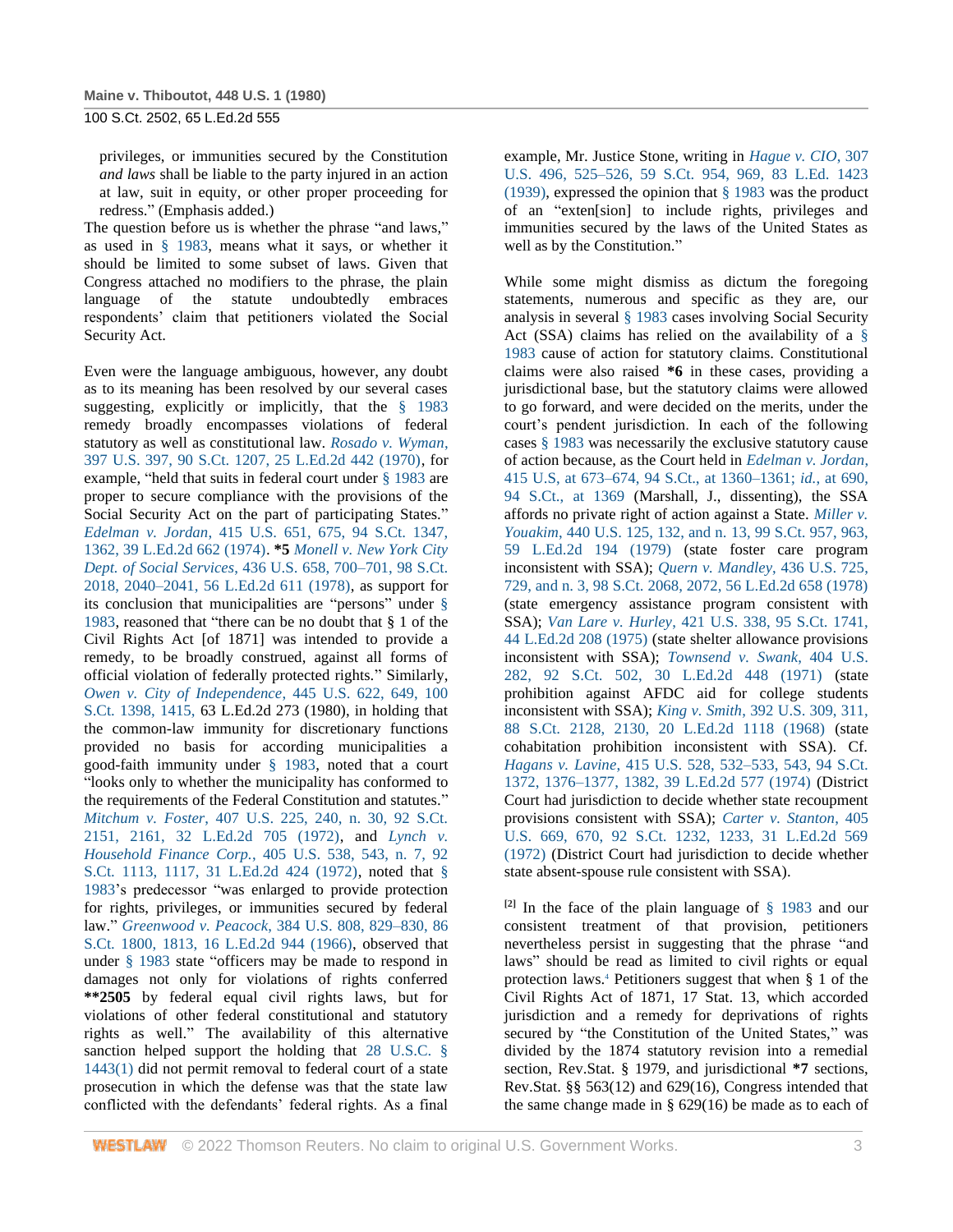the new sections as well. Section 629(16), the jurisdictional provision for the circuit courts and the model for the current jurisdictional provision, [28 U.S.C. §](http://www.westlaw.com/Link/Document/FullText?findType=L&pubNum=1000546&cite=28USCAS1343&originatingDoc=I179091d39c1f11d993e6d35cc61aab4a&refType=LQ&originationContext=document&vr=3.0&rs=cblt1.0&transitionType=DocumentItem&contextData=(sc.DocLink))  [1343\(3\),](http://www.westlaw.com/Link/Document/FullText?findType=L&pubNum=1000546&cite=28USCAS1343&originatingDoc=I179091d39c1f11d993e6d35cc61aab4a&refType=LQ&originationContext=document&vr=3.0&rs=cblt1.0&transitionType=DocumentItem&contextData=(sc.DocLink)) applied to deprivations of rights secured by "the Constitution of the United States or of any right secured by any law providing for equal rights." On the other hand, the remedial provision, the predecessor of  $\S$  1983, was expanded to apply to deprivations of rights secured by "the Constitution and laws," and  $\S$  563(12), the provision granting jurisdiction to the district courts, to deprivations of rights secured by "the Constitution of the United States, or of any right secured by any law of the United States."

**\*\*2506** We need not repeat at length the detailed debate over the meaning of the scanty legislative history concerning the addition of the phrase "and laws." See *[Chapman v. Houston Welfare Rights Organization](http://www.westlaw.com/Link/Document/FullText?findType=Y&serNum=1979135111&pubNum=708&originatingDoc=I179091d39c1f11d993e6d35cc61aab4a&refType=RP&originationContext=document&vr=3.0&rs=cblt1.0&transitionType=DocumentItem&contextData=(sc.DocLink))*, 441 [U.S. 600, 99 S.Ct. 1905, 60 L.Ed.2d 508 \(1979\);](http://www.westlaw.com/Link/Document/FullText?findType=Y&serNum=1979135111&pubNum=708&originatingDoc=I179091d39c1f11d993e6d35cc61aab4a&refType=RP&originationContext=document&vr=3.0&rs=cblt1.0&transitionType=DocumentItem&contextData=(sc.DocLink)) *id*[., at](http://www.westlaw.com/Link/Document/FullText?findType=Y&serNum=1979135111&pubNum=708&originatingDoc=I179091d39c1f11d993e6d35cc61aab4a&refType=RP&fi=co_pp_sp_708_1919&originationContext=document&vr=3.0&rs=cblt1.0&transitionType=DocumentItem&contextData=(sc.DocLink)#co_pp_sp_708_1919)  [623, 99 S.Ct., at 1919.](http://www.westlaw.com/Link/Document/FullText?findType=Y&serNum=1979135111&pubNum=708&originatingDoc=I179091d39c1f11d993e6d35cc61aab4a&refType=RP&fi=co_pp_sp_708_1919&originationContext=document&vr=3.0&rs=cblt1.0&transitionType=DocumentItem&contextData=(sc.DocLink)#co_pp_sp_708_1919) (POWELL, J., concurring); *id*[., at](http://www.westlaw.com/Link/Document/FullText?findType=Y&serNum=1979135111&pubNum=708&originatingDoc=I179091d39c1f11d993e6d35cc61aab4a&refType=RP&fi=co_pp_sp_708_1930&originationContext=document&vr=3.0&rs=cblt1.0&transitionType=DocumentItem&contextData=(sc.DocLink)#co_pp_sp_708_1930)  [646, 99 S.Ct., at 1930.](http://www.westlaw.com/Link/Document/FullText?findType=Y&serNum=1979135111&pubNum=708&originatingDoc=I179091d39c1f11d993e6d35cc61aab4a&refType=RP&fi=co_pp_sp_708_1930&originationContext=document&vr=3.0&rs=cblt1.0&transitionType=DocumentItem&contextData=(sc.DocLink)#co_pp_sp_708_1930) (WHITE, J., concurring in judgment); *id*[., at 672, 99 S.Ct., at 1944.](http://www.westlaw.com/Link/Document/FullText?findType=Y&serNum=1979135111&pubNum=708&originatingDoc=I179091d39c1f11d993e6d35cc61aab4a&refType=RP&fi=co_pp_sp_708_1944&originationContext=document&vr=3.0&rs=cblt1.0&transitionType=DocumentItem&contextData=(sc.DocLink)#co_pp_sp_708_1944) (STEWART, J., dissenting). One conclusion which emerges clearly is that the legislative history does not permit a definitive answer. *Id.*[, at 610–611, 99 S.Ct., at 1912–1913;](http://www.westlaw.com/Link/Document/FullText?findType=Y&serNum=1979135111&pubNum=708&originatingDoc=I179091d39c1f11d993e6d35cc61aab4a&refType=RP&fi=co_pp_sp_708_1912&originationContext=document&vr=3.0&rs=cblt1.0&transitionType=DocumentItem&contextData=(sc.DocLink)#co_pp_sp_708_1912) *id.*[, at 674, 99](http://www.westlaw.com/Link/Document/FullText?findType=Y&serNum=1979135111&pubNum=708&originatingDoc=I179091d39c1f11d993e6d35cc61aab4a&refType=RP&fi=co_pp_sp_708_1945&originationContext=document&vr=3.0&rs=cblt1.0&transitionType=DocumentItem&contextData=(sc.DocLink)#co_pp_sp_708_1945)  [S.Ct., at 1945](http://www.westlaw.com/Link/Document/FullText?findType=Y&serNum=1979135111&pubNum=708&originatingDoc=I179091d39c1f11d993e6d35cc61aab4a&refType=RP&fi=co_pp_sp_708_1945&originationContext=document&vr=3.0&rs=cblt1.0&transitionType=DocumentItem&contextData=(sc.DocLink)#co_pp_sp_708_1945) (STEWART, J., dissenting). There is no express explanation offered for the insertion of the phrase "and laws." On the one hand, a principal purpose of the added language was to "ensure that federal legislation providing specifically for equality of rights would be brought within the ambit of the civil action authorized by that statute." *Id.*[, at 637, 99 S.Ct., at 1926](http://www.westlaw.com/Link/Document/FullText?findType=Y&serNum=1979135111&pubNum=708&originatingDoc=I179091d39c1f11d993e6d35cc61aab4a&refType=RP&fi=co_pp_sp_708_1926&originationContext=document&vr=3.0&rs=cblt1.0&transitionType=DocumentItem&contextData=(sc.DocLink)#co_pp_sp_708_1926) (POWELL, J., concurring). On the other hand, there are no indications that that was the only purpose, and Congress' attention was specifically directed to this new language. Representative Lawrence, in a speech to the House of Representatives that began by observing that the revisers had very often changed the meaning of existing statutes, 2 Cong.Rec. 825 (1874), referred to the civil rights statutes as "possibly [showing] verbal **\*8** modifications bordering on legislation," *id.*, at 827. He went on to read to Congress the original and revised versions. In short, Congress was aware of what it was doing, and the legislative history does not demonstrate that the plain language was not intended.<sup>5</sup> Petitioners' arguments amount to the claim that had Congress been more careful, and had it fully thought out the relationship among the various sections,<sup>6</sup> it might have acted differently. That argument, however, can best be addressed to Congress, which, it is important to note, has remained quiet in the face of our many pronouncements on the scope of [§ 1983.](http://www.westlaw.com/Link/Document/FullText?findType=L&pubNum=1000546&cite=42USCAS1983&originatingDoc=I179091d39c1f11d993e6d35cc61aab4a&refType=LQ&originationContext=document&vr=3.0&rs=cblt1.0&transitionType=DocumentItem&contextData=(sc.DocLink)) Cf. *TVA v. Hill*[, 437 U.S. 153, 98 S.Ct. 2279, 57 L.Ed.2d](http://www.westlaw.com/Link/Document/FullText?findType=Y&serNum=1978139478&pubNum=708&originatingDoc=I179091d39c1f11d993e6d35cc61aab4a&refType=RP&originationContext=document&vr=3.0&rs=cblt1.0&transitionType=DocumentItem&contextData=(sc.DocLink))  [117 \(1978\).](http://www.westlaw.com/Link/Document/FullText?findType=Y&serNum=1978139478&pubNum=708&originatingDoc=I179091d39c1f11d993e6d35cc61aab4a&refType=RP&originationContext=document&vr=3.0&rs=cblt1.0&transitionType=DocumentItem&contextData=(sc.DocLink))

III

<sup>[3]</sup> Petitioners next argue that, even if this claim is within  $\S$ [1983,](http://www.westlaw.com/Link/Document/FullText?findType=L&pubNum=1000546&cite=42USCAS1983&originatingDoc=I179091d39c1f11d993e6d35cc61aab4a&refType=LQ&originationContext=document&vr=3.0&rs=cblt1.0&transitionType=DocumentItem&contextData=(sc.DocLink)) Congress did not intend statutory claims to be covered by the Civil Rights Attorney's Fees Awards Act of 1976, **\*9** which added the following sentence to [42](http://www.westlaw.com/Link/Document/FullText?findType=L&pubNum=1000546&cite=42USCAS1988&originatingDoc=I179091d39c1f11d993e6d35cc61aab4a&refType=LQ&originationContext=document&vr=3.0&rs=cblt1.0&transitionType=DocumentItem&contextData=(sc.DocLink))  [U.S.C. § 1988](http://www.westlaw.com/Link/Document/FullText?findType=L&pubNum=1000546&cite=42USCAS1988&originatingDoc=I179091d39c1f11d993e6d35cc61aab4a&refType=LQ&originationContext=document&vr=3.0&rs=cblt1.0&transitionType=DocumentItem&contextData=(sc.DocLink)) (emphasis added):

"In *any action* or proceeding *to enforce* a provision of [sections 1981,](http://www.westlaw.com/Link/Document/FullText?findType=L&pubNum=1000546&cite=42USCAS1981&originatingDoc=I179091d39c1f11d993e6d35cc61aab4a&refType=LQ&originationContext=document&vr=3.0&rs=cblt1.0&transitionType=DocumentItem&contextData=(sc.DocLink)) [1982,](http://www.westlaw.com/Link/Document/FullText?findType=L&pubNum=1000546&cite=42USCAS1982&originatingDoc=I179091d39c1f11d993e6d35cc61aab4a&refType=LQ&originationContext=document&vr=3.0&rs=cblt1.0&transitionType=DocumentItem&contextData=(sc.DocLink)) *[1983](http://www.westlaw.com/Link/Document/FullText?findType=L&pubNum=1000546&cite=42USCAS1983&originatingDoc=I179091d39c1f11d993e6d35cc61aab4a&refType=LQ&originationContext=document&vr=3.0&rs=cblt1.0&transitionType=DocumentItem&contextData=(sc.DocLink))*, [1985,](http://www.westlaw.com/Link/Document/FullText?findType=L&pubNum=1000546&cite=42USCAS1985&originatingDoc=I179091d39c1f11d993e6d35cc61aab4a&refType=LQ&originationContext=document&vr=3.0&rs=cblt1.0&transitionType=DocumentItem&contextData=(sc.DocLink)) and [1986](http://www.westlaw.com/Link/Document/FullText?findType=L&pubNum=1000546&cite=42USCAS1986&originatingDoc=I179091d39c1f11d993e6d35cc61aab4a&refType=LQ&originationContext=document&vr=3.0&rs=cblt1.0&transitionType=DocumentItem&contextData=(sc.DocLink)) of this title, title IX of Public Law 92–318 [\[20 U.S.C. 1681 et seq.\]](http://www.westlaw.com/Link/Document/FullText?findType=L&pubNum=1000546&cite=20USCAS1681&originatingDoc=I179091d39c1f11d993e6d35cc61aab4a&refType=LQ&originationContext=document&vr=3.0&rs=cblt1.0&transitionType=DocumentItem&contextData=(sc.DocLink)), or in any civil action or proceeding, by or on behalf of the United States of America, to enforce, or charging a violation of, a provision of the United States Internal Revenue Code, or title VI of the Civil Rights Act of 1964 [ **\*\*2507** [42 U.S.C. 2000d et seq.\]](http://www.westlaw.com/Link/Document/FullText?findType=L&pubNum=1000546&cite=42USCAS2000D&originatingDoc=I179091d39c1f11d993e6d35cc61aab4a&refType=LQ&originationContext=document&vr=3.0&rs=cblt1.0&transitionType=DocumentItem&contextData=(sc.DocLink)), the court, in its discretion, may allow the prevailing party, other than the United States, a reasonable attorney's fee as part of the costs."

Once again, given our holding in Part II, *supra*, the plain language provides an answer. The statute states that fees are available in *any* [§ 1983](http://www.westlaw.com/Link/Document/FullText?findType=L&pubNum=1000546&cite=42USCAS1983&originatingDoc=I179091d39c1f11d993e6d35cc61aab4a&refType=LQ&originationContext=document&vr=3.0&rs=cblt1.0&transitionType=DocumentItem&contextData=(sc.DocLink)) action. Since we hold that this statutory action is properly brought under [§ 1983,](http://www.westlaw.com/Link/Document/FullText?findType=L&pubNum=1000546&cite=42USCAS1983&originatingDoc=I179091d39c1f11d993e6d35cc61aab4a&refType=LQ&originationContext=document&vr=3.0&rs=cblt1.0&transitionType=DocumentItem&contextData=(sc.DocLink)) and since [§ 1988](http://www.westlaw.com/Link/Document/FullText?findType=L&pubNum=1000546&cite=42USCAS1988&originatingDoc=I179091d39c1f11d993e6d35cc61aab4a&refType=LQ&originationContext=document&vr=3.0&rs=cblt1.0&transitionType=DocumentItem&contextData=(sc.DocLink)) makes no exception for statutory [§ 1983](http://www.westlaw.com/Link/Document/FullText?findType=L&pubNum=1000546&cite=42USCAS1983&originatingDoc=I179091d39c1f11d993e6d35cc61aab4a&refType=LQ&originationContext=document&vr=3.0&rs=cblt1.0&transitionType=DocumentItem&contextData=(sc.DocLink)) actions, [§ 1988](http://www.westlaw.com/Link/Document/FullText?findType=L&pubNum=1000546&cite=42USCAS1988&originatingDoc=I179091d39c1f11d993e6d35cc61aab4a&refType=LQ&originationContext=document&vr=3.0&rs=cblt1.0&transitionType=DocumentItem&contextData=(sc.DocLink)) plainly applies to this suit.<sup>7</sup>

The legislative history is entirely consistent with the plain language. As was true with  $\S$  1983, a major purpose of the Civil Rights Attorney's Fees Awards Act was to benefit those claiming deprivations of constitutional and civil rights. Principal sponsors of the measure in both the House and the Senate, however, explicitly stated during the floor debates that the statute would make fees available more broadly. Representative **\*10** Drinan explained that the Act would apply to [§ 1983](http://www.westlaw.com/Link/Document/FullText?findType=L&pubNum=1000546&cite=42USCAS1983&originatingDoc=I179091d39c1f11d993e6d35cc61aab4a&refType=LQ&originationContext=document&vr=3.0&rs=cblt1.0&transitionType=DocumentItem&contextData=(sc.DocLink)) and that [§](http://www.westlaw.com/Link/Document/FullText?findType=L&pubNum=1000546&cite=42USCAS1983&originatingDoc=I179091d39c1f11d993e6d35cc61aab4a&refType=LQ&originationContext=document&vr=3.0&rs=cblt1.0&transitionType=DocumentItem&contextData=(sc.DocLink))  [1983](http://www.westlaw.com/Link/Document/FullText?findType=L&pubNum=1000546&cite=42USCAS1983&originatingDoc=I179091d39c1f11d993e6d35cc61aab4a&refType=LQ&originationContext=document&vr=3.0&rs=cblt1.0&transitionType=DocumentItem&contextData=(sc.DocLink)) "authorizes suits against State and local officials based upon Federal statutory as well as constitutional rights. For example [Blue against Craig, 505 F.2d 830 \(4th](http://www.westlaw.com/Link/Document/FullText?findType=Y&serNum=1974112643&pubNum=350&originatingDoc=I179091d39c1f11d993e6d35cc61aab4a&refType=RP&originationContext=document&vr=3.0&rs=cblt1.0&transitionType=DocumentItem&contextData=(sc.DocLink))  [Cir. 1974\).](http://www.westlaw.com/Link/Document/FullText?findType=Y&serNum=1974112643&pubNum=350&originatingDoc=I179091d39c1f11d993e6d35cc61aab4a&refType=RP&originationContext=document&vr=3.0&rs=cblt1.0&transitionType=DocumentItem&contextData=(sc.DocLink))" 122 Cong.Rec. 35122 (1976).<sup>8</sup> Senator Kennedy also included an SSA case as an example of the cases "enforc[ing] the rights promised by Congress or the Constitution" which the Act would embrace.<sup>9</sup> Id., at 33314.<sup>10</sup> In short, there can be no question that Congress passed the Fees Act anticipating that it would apply to statutor[y § 1983](http://www.westlaw.com/Link/Document/FullText?findType=L&pubNum=1000546&cite=42USCAS1983&originatingDoc=I179091d39c1f11d993e6d35cc61aab4a&refType=LQ&originationContext=document&vr=3.0&rs=cblt1.0&transitionType=DocumentItem&contextData=(sc.DocLink)) claims.

Several States, participating as *amici curiae*, argue that even if [§ 1988](http://www.westlaw.com/Link/Document/FullText?findType=L&pubNum=1000546&cite=42USCAS1988&originatingDoc=I179091d39c1f11d993e6d35cc61aab4a&refType=LQ&originationContext=document&vr=3.0&rs=cblt1.0&transitionType=DocumentItem&contextData=(sc.DocLink)) applies to [§ 1983](http://www.westlaw.com/Link/Document/FullText?findType=L&pubNum=1000546&cite=42USCAS1983&originatingDoc=I179091d39c1f11d993e6d35cc61aab4a&refType=LQ&originationContext=document&vr=3.0&rs=cblt1.0&transitionType=DocumentItem&contextData=(sc.DocLink)) claims alleging deprivations of statutory rights, it does not apply in state courts. There is no merit to this argument.<sup>11</sup> As we have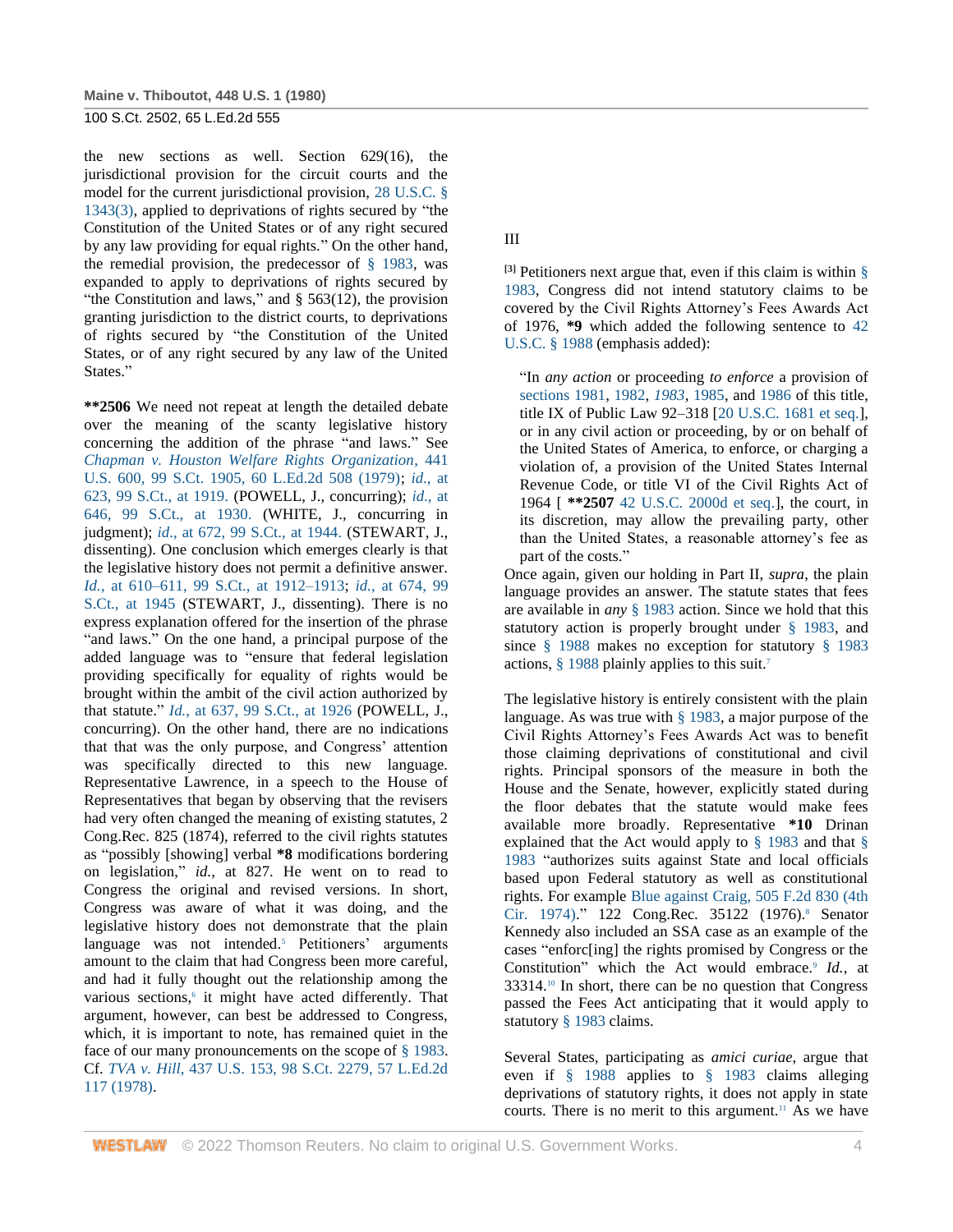said above, **\*\*2508** *Martinez* **\*11** *[v. California](http://www.westlaw.com/Link/Document/FullText?findType=Y&serNum=1980101292&pubNum=708&originatingDoc=I179091d39c1f11d993e6d35cc61aab4a&refType=RP&originationContext=document&vr=3.0&rs=cblt1.0&transitionType=DocumentItem&contextData=(sc.DocLink))*, 444 U.S. [277, 100 S.Ct. 553, 62 L.Ed.2d 481 \(1980\),](http://www.westlaw.com/Link/Document/FullText?findType=Y&serNum=1980101292&pubNum=708&originatingDoc=I179091d39c1f11d993e6d35cc61aab4a&refType=RP&originationContext=document&vr=3.0&rs=cblt1.0&transitionType=DocumentItem&contextData=(sc.DocLink)) held that [§](http://www.westlaw.com/Link/Document/FullText?findType=L&pubNum=1000546&cite=42USCAS1983&originatingDoc=I179091d39c1f11d993e6d35cc61aab4a&refType=LQ&originationContext=document&vr=3.0&rs=cblt1.0&transitionType=DocumentItem&contextData=(sc.DocLink))  [1983](http://www.westlaw.com/Link/Document/FullText?findType=L&pubNum=1000546&cite=42USCAS1983&originatingDoc=I179091d39c1f11d993e6d35cc61aab4a&refType=LQ&originationContext=document&vr=3.0&rs=cblt1.0&transitionType=DocumentItem&contextData=(sc.DocLink)) actions may be brought in state courts. Representative Drinan described the purpose of the Civil Rights Attorney's Fees Awards Act as "authoriz[ing] the award of a reasonable attorney's fee in actions brought in State or Federal courts." 122 Cong.Rec. 35122 (1976). And Congress viewed the fees authorized by [§ 1988](http://www.westlaw.com/Link/Document/FullText?findType=L&pubNum=1000546&cite=42USCAS1988&originatingDoc=I179091d39c1f11d993e6d35cc61aab4a&refType=LQ&originationContext=document&vr=3.0&rs=cblt1.0&transitionType=DocumentItem&contextData=(sc.DocLink)) as "an integral part of the remedies necessary to obtain" compliance with [§ 1983.](http://www.westlaw.com/Link/Document/FullText?findType=L&pubNum=1000546&cite=42USCAS1983&originatingDoc=I179091d39c1f11d993e6d35cc61aab4a&refType=LQ&originationContext=document&vr=3.0&rs=cblt1.0&transitionType=DocumentItem&contextData=(sc.DocLink)) [S.Rep.No.94–1011, p. 5](http://www.westlaw.com/Link/Document/FullText?findType=Y&serNum=0100747637&pubNum=0001503&originatingDoc=I179091d39c1f11d993e6d35cc61aab4a&refType=TV&originationContext=document&vr=3.0&rs=cblt1.0&transitionType=DocumentItem&contextData=(sc.DocLink)) (1976), U.S.Code Cong. & Admin.News 1976 at 5913. It follows from this history and from the Supremacy Clause that the fee provision is part of the [§ 1983](http://www.westlaw.com/Link/Document/FullText?findType=L&pubNum=1000546&cite=42USCAS1983&originatingDoc=I179091d39c1f11d993e6d35cc61aab4a&refType=LQ&originationContext=document&vr=3.0&rs=cblt1.0&transitionType=DocumentItem&contextData=(sc.DocLink)) remedy whether the action is brought in federal or state court.<sup>12</sup>

*Affirmed*.

Mr. Justice POWELL, with whom THE CHIEF JUSTICE and Mr. Justice REHNQUIST join, dissenting.

The Court holds today, almost casually, that [42 U.S.C. §](http://www.westlaw.com/Link/Document/FullText?findType=L&pubNum=1000546&cite=42USCAS1983&originatingDoc=I179091d39c1f11d993e6d35cc61aab4a&refType=LQ&originationContext=document&vr=3.0&rs=cblt1.0&transitionType=DocumentItem&contextData=(sc.DocLink))  [1983](http://www.westlaw.com/Link/Document/FullText?findType=L&pubNum=1000546&cite=42USCAS1983&originatingDoc=I179091d39c1f11d993e6d35cc61aab4a&refType=LQ&originationContext=document&vr=3.0&rs=cblt1.0&transitionType=DocumentItem&contextData=(sc.DocLink)) creates a cause of action for deprivations under color of state law of any federal statutory right. Having transformed purely statutory claims into "civil rights" actions under [§ 1983,](http://www.westlaw.com/Link/Document/FullText?findType=L&pubNum=1000546&cite=42USCAS1983&originatingDoc=I179091d39c1f11d993e6d35cc61aab4a&refType=LQ&originationContext=document&vr=3.0&rs=cblt1.0&transitionType=DocumentItem&contextData=(sc.DocLink)) the Court concludes that [42 U.S.C.](http://www.westlaw.com/Link/Document/FullText?findType=L&pubNum=1000546&cite=42USCAS1988&originatingDoc=I179091d39c1f11d993e6d35cc61aab4a&refType=LQ&originationContext=document&vr=3.0&rs=cblt1.0&transitionType=DocumentItem&contextData=(sc.DocLink))  [§ 1988](http://www.westlaw.com/Link/Document/FullText?findType=L&pubNum=1000546&cite=42USCAS1988&originatingDoc=I179091d39c1f11d993e6d35cc61aab4a&refType=LQ&originationContext=document&vr=3.0&rs=cblt1.0&transitionType=DocumentItem&contextData=(sc.DocLink)) permits **\*12** the "prevailing party" to recover his attorney's fees. These two holdings dramatically expand the liability of state and local officials and may virtually eliminate the "American Rule" in suits against those officials.

The Court's opinion reflects little consideration of the consequences of its judgment. It relies upon the "plain" meaning of the phrase "and laws" in [§ 1983](http://www.westlaw.com/Link/Document/FullText?findType=L&pubNum=1000546&cite=42USCAS1983&originatingDoc=I179091d39c1f11d993e6d35cc61aab4a&refType=LQ&originationContext=document&vr=3.0&rs=cblt1.0&transitionType=DocumentItem&contextData=(sc.DocLink)) and upon this Court's assertedly "consistent treatment" of that statute. *Ante*, at 2504, 2505. But the reading adopted today is anything but "plain" when the statutory language is placed in historical context. Moreover, until today this Court never had held that [§ 1983](http://www.westlaw.com/Link/Document/FullText?findType=L&pubNum=1000546&cite=42USCAS1983&originatingDoc=I179091d39c1f11d993e6d35cc61aab4a&refType=LQ&originationContext=document&vr=3.0&rs=cblt1.0&transitionType=DocumentItem&contextData=(sc.DocLink)) encompasses all purely statutory claims. Past treatment of the subject has been incidental and far from consistent. The only firm basis for decision is the historical evidence, which convincingly shows that the phrase the Court now finds so clear was—and remains—nothing more than a shorthand reference to equal rights legislation enacted by Congress. To read "and laws" more broadly is to ignore the lessons of history, logic, and policy.

Part I of this opinion examines the Court's claim that it only construes the "plain meaning" of [§ 1983,](http://www.westlaw.com/Link/Document/FullText?findType=L&pubNum=1000546&cite=42USCAS1983&originatingDoc=I179091d39c1f11d993e6d35cc61aab4a&refType=LQ&originationContext=document&vr=3.0&rs=cblt1.0&transitionType=DocumentItem&contextData=(sc.DocLink)) while Part II reviews the historical evidence on the enactment. Part

III considers the practical consequences of today's decision. The final substantive section demonstrates that this Court's precedents do not support the Court's ruling today.

I

[Section 1983](http://www.westlaw.com/Link/Document/FullText?findType=L&pubNum=1000546&cite=42USCAS1983&originatingDoc=I179091d39c1f11d993e6d35cc61aab4a&refType=LQ&originationContext=document&vr=3.0&rs=cblt1.0&transitionType=DocumentItem&contextData=(sc.DocLink)) provides in relevant part that "[e]very person who, under color of [state law,] subjects . . . any . . . person . . . to the deprivation of any rights, privileges, or immunities secured by the Constitution and laws, shall be liable to the party injured . . . ." The Court asserts that "the phrase 'and laws' . . . means what it says," because "Congress attached no modifiers to the phrase . . . ." *Ante*, at 2504. Finding no "definitive" contrary indications in the legislative history of [§ 1983,](http://www.westlaw.com/Link/Document/FullText?findType=L&pubNum=1000546&cite=42USCAS1983&originatingDoc=I179091d39c1f11d993e6d35cc61aab4a&refType=LQ&originationContext=document&vr=3.0&rs=cblt1.0&transitionType=DocumentItem&contextData=(sc.DocLink)) the Court concludes that that statute provides a **\*13** remedy for violations of the Social Security Act. The Court suggests that those who would read the phrase "and laws" more narrowly should address their arguments to Congress. *Id.*, at 2506.

**\*\*2509** If we were forbidden to look behind the language in legislative enactments, there might be some force to the suggestion that "and laws" must be read to include all federal statutes. *Ante*, at 2504.<sup>1</sup> But the "plain meaning" rule is not as inflexible as the Court imagines. Although plain meaning is always the starting point, *[Blue Chip](http://www.westlaw.com/Link/Document/FullText?findType=Y&serNum=1975129803&pubNum=708&originatingDoc=I179091d39c1f11d993e6d35cc61aab4a&refType=RP&fi=co_pp_sp_708_1935&originationContext=document&vr=3.0&rs=cblt1.0&transitionType=DocumentItem&contextData=(sc.DocLink)#co_pp_sp_708_1935)  [Stamps v. Manor Drug Stores](http://www.westlaw.com/Link/Document/FullText?findType=Y&serNum=1975129803&pubNum=708&originatingDoc=I179091d39c1f11d993e6d35cc61aab4a&refType=RP&fi=co_pp_sp_708_1935&originationContext=document&vr=3.0&rs=cblt1.0&transitionType=DocumentItem&contextData=(sc.DocLink)#co_pp_sp_708_1935)*, 421 U.S. 723, 756, 95 [S.Ct. 1917, 1935, 44 L.Ed.2d 539 \(1975\)](http://www.westlaw.com/Link/Document/FullText?findType=Y&serNum=1975129803&pubNum=708&originatingDoc=I179091d39c1f11d993e6d35cc61aab4a&refType=RP&fi=co_pp_sp_708_1935&originationContext=document&vr=3.0&rs=cblt1.0&transitionType=DocumentItem&contextData=(sc.DocLink)#co_pp_sp_708_1935) (POWELL, J., concurring), this Court rarely ignores available aids to statutory construction. See, *[e. g., Cass v. United States](http://www.westlaw.com/Link/Document/FullText?findType=Y&serNum=1974127196&pubNum=708&originatingDoc=I179091d39c1f11d993e6d35cc61aab4a&refType=RP&fi=co_pp_sp_708_2170&originationContext=document&vr=3.0&rs=cblt1.0&transitionType=DocumentItem&contextData=(sc.DocLink)#co_pp_sp_708_2170)*, [417 U.S. 72, 77–79, 94 S.Ct. 2167, 2170–2171, 40](http://www.westlaw.com/Link/Document/FullText?findType=Y&serNum=1974127196&pubNum=708&originatingDoc=I179091d39c1f11d993e6d35cc61aab4a&refType=RP&fi=co_pp_sp_708_2170&originationContext=document&vr=3.0&rs=cblt1.0&transitionType=DocumentItem&contextData=(sc.DocLink)#co_pp_sp_708_2170)  [L.Ed.2d 668 \(1974\);](http://www.westlaw.com/Link/Document/FullText?findType=Y&serNum=1974127196&pubNum=708&originatingDoc=I179091d39c1f11d993e6d35cc61aab4a&refType=RP&fi=co_pp_sp_708_2170&originationContext=document&vr=3.0&rs=cblt1.0&transitionType=DocumentItem&contextData=(sc.DocLink)#co_pp_sp_708_2170) *[Harrison v. Northern Trust Co.,](http://www.westlaw.com/Link/Document/FullText?findType=Y&serNum=1943117536&pubNum=708&originatingDoc=I179091d39c1f11d993e6d35cc61aab4a&refType=RP&fi=co_pp_sp_708_362&originationContext=document&vr=3.0&rs=cblt1.0&transitionType=DocumentItem&contextData=(sc.DocLink)#co_pp_sp_708_362)* 317 [U.S. 476, 479, 63 S.Ct. 361, 362, 87 L.Ed. 407 \(1943\),](http://www.westlaw.com/Link/Document/FullText?findType=Y&serNum=1943117536&pubNum=708&originatingDoc=I179091d39c1f11d993e6d35cc61aab4a&refType=RP&fi=co_pp_sp_708_362&originationContext=document&vr=3.0&rs=cblt1.0&transitionType=DocumentItem&contextData=(sc.DocLink)#co_pp_sp_708_362) quoting *[United States v. American Trucking Ass'ns, Inc.](http://www.westlaw.com/Link/Document/FullText?findType=Y&serNum=1940125870&pubNum=708&originatingDoc=I179091d39c1f11d993e6d35cc61aab4a&refType=RP&fi=co_pp_sp_708_1063&originationContext=document&vr=3.0&rs=cblt1.0&transitionType=DocumentItem&contextData=(sc.DocLink)#co_pp_sp_708_1063)*, [310 U.S. 534, 543–544, 60 S.Ct. 1059, 1063–1064, 84](http://www.westlaw.com/Link/Document/FullText?findType=Y&serNum=1940125870&pubNum=708&originatingDoc=I179091d39c1f11d993e6d35cc61aab4a&refType=RP&fi=co_pp_sp_708_1063&originationContext=document&vr=3.0&rs=cblt1.0&transitionType=DocumentItem&contextData=(sc.DocLink)#co_pp_sp_708_1063) [L.Ed. 1345 \(1940\).](http://www.westlaw.com/Link/Document/FullText?findType=Y&serNum=1940125870&pubNum=708&originatingDoc=I179091d39c1f11d993e6d35cc61aab4a&refType=RP&fi=co_pp_sp_708_1063&originationContext=document&vr=3.0&rs=cblt1.0&transitionType=DocumentItem&contextData=(sc.DocLink)#co_pp_sp_708_1063) We have recognized consistently that statutes are to be interpreted " 'not only by a consideration **\*14** of the words themselves, but by considering, as well, the context, the purposes of the law, and the circumstances under which the words were employed.' " *[District of Columbia v. Carter](http://www.westlaw.com/Link/Document/FullText?findType=Y&serNum=1973126310&pubNum=708&originatingDoc=I179091d39c1f11d993e6d35cc61aab4a&refType=RP&fi=co_pp_sp_708_604&originationContext=document&vr=3.0&rs=cblt1.0&transitionType=DocumentItem&contextData=(sc.DocLink)#co_pp_sp_708_604)*, 409 U.S. [418, 420, 93 S.Ct. 602, 604, 34 L.Ed.2d 613 \(1973\),](http://www.westlaw.com/Link/Document/FullText?findType=Y&serNum=1973126310&pubNum=708&originatingDoc=I179091d39c1f11d993e6d35cc61aab4a&refType=RP&fi=co_pp_sp_708_604&originationContext=document&vr=3.0&rs=cblt1.0&transitionType=DocumentItem&contextData=(sc.DocLink)#co_pp_sp_708_604) quoting *[Puerto Rico v. Shell Co.](http://www.westlaw.com/Link/Document/FullText?findType=Y&serNum=1937123076&pubNum=708&originatingDoc=I179091d39c1f11d993e6d35cc61aab4a&refType=RP&fi=co_pp_sp_708_169&originationContext=document&vr=3.0&rs=cblt1.0&transitionType=DocumentItem&contextData=(sc.DocLink)#co_pp_sp_708_169)*, 302 U.S. 253, 258, 58 [S.Ct. 167, 169, 82 L.Ed. 235 \(1937\);](http://www.westlaw.com/Link/Document/FullText?findType=Y&serNum=1937123076&pubNum=708&originatingDoc=I179091d39c1f11d993e6d35cc61aab4a&refType=RP&fi=co_pp_sp_708_169&originationContext=document&vr=3.0&rs=cblt1.0&transitionType=DocumentItem&contextData=(sc.DocLink)#co_pp_sp_708_169) see generally *[TVA v.](http://www.westlaw.com/Link/Document/FullText?findType=Y&serNum=1978139478&pubNum=708&originatingDoc=I179091d39c1f11d993e6d35cc61aab4a&refType=RP&fi=co_pp_sp_708_2306&originationContext=document&vr=3.0&rs=cblt1.0&transitionType=DocumentItem&contextData=(sc.DocLink)#co_pp_sp_708_2306)  Hill*[, 437 U.S. 153, 204–205, and n. 14, 98 S.Ct. 2279,](http://www.westlaw.com/Link/Document/FullText?findType=Y&serNum=1978139478&pubNum=708&originatingDoc=I179091d39c1f11d993e6d35cc61aab4a&refType=RP&fi=co_pp_sp_708_2306&originationContext=document&vr=3.0&rs=cblt1.0&transitionType=DocumentItem&contextData=(sc.DocLink)#co_pp_sp_708_2306)  [2306–2307, and n. 14, 57 L.Ed.2d 117 \(1978\)](http://www.westlaw.com/Link/Document/FullText?findType=Y&serNum=1978139478&pubNum=708&originatingDoc=I179091d39c1f11d993e6d35cc61aab4a&refType=RP&fi=co_pp_sp_708_2306&originationContext=document&vr=3.0&rs=cblt1.0&transitionType=DocumentItem&contextData=(sc.DocLink)#co_pp_sp_708_2306) (POWELL J., dissenting).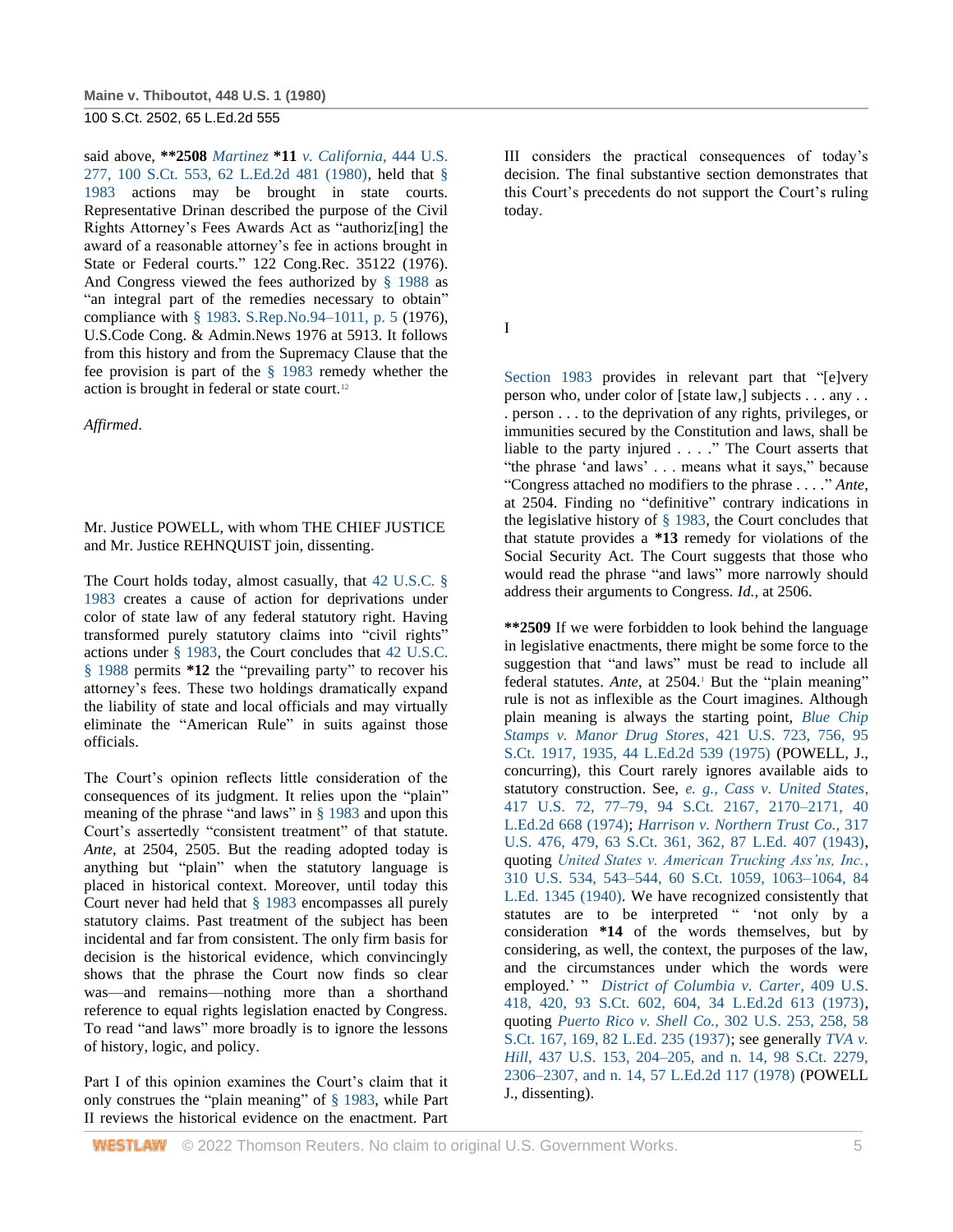**Maine v. Thiboutot, 448 U.S. 1 (1980)**

100 S.Ct. 2502, 65 L.Ed.2d 555

The rule is no different when the statute in question is derived from the civil rights legislation of the Reconstruction Era. Those statutes "must be given the meaning and sweep" dictated by "their origins and their language"—not their language alone. *[Lynch v. Household](http://www.westlaw.com/Link/Document/FullText?findType=Y&serNum=1972127096&pubNum=708&originatingDoc=I179091d39c1f11d993e6d35cc61aab4a&refType=RP&fi=co_pp_sp_708_1120&originationContext=document&vr=3.0&rs=cblt1.0&transitionType=DocumentItem&contextData=(sc.DocLink)#co_pp_sp_708_1120)  Finance Corp.*[, 405 U.S. 538, 549, 92 S.Ct. 1113, 1120,](http://www.westlaw.com/Link/Document/FullText?findType=Y&serNum=1972127096&pubNum=708&originatingDoc=I179091d39c1f11d993e6d35cc61aab4a&refType=RP&fi=co_pp_sp_708_1120&originationContext=document&vr=3.0&rs=cblt1.0&transitionType=DocumentItem&contextData=(sc.DocLink)#co_pp_sp_708_1120)  [31 L.Ed.2d 424 \(1972\).](http://www.westlaw.com/Link/Document/FullText?findType=Y&serNum=1972127096&pubNum=708&originatingDoc=I179091d39c1f11d993e6d35cc61aab4a&refType=RP&fi=co_pp_sp_708_1120&originationContext=document&vr=3.0&rs=cblt1.0&transitionType=DocumentItem&contextData=(sc.DocLink)#co_pp_sp_708_1120) When the language does not reflect what history reveals to have been the true legislative intent, we have readily construed the Civil Rights Acts to include words that Congress inadvertently omitted. See *[Examining Board v. Flores de Otero](http://www.westlaw.com/Link/Document/FullText?findType=Y&serNum=1976142407&pubNum=708&originatingDoc=I179091d39c1f11d993e6d35cc61aab4a&refType=RP&fi=co_pp_sp_708_2272&originationContext=document&vr=3.0&rs=cblt1.0&transitionType=DocumentItem&contextData=(sc.DocLink)#co_pp_sp_708_2272)*, 426 [U.S. 572, 582–586, 96 S.Ct. 2264, 2272–2273, 49](http://www.westlaw.com/Link/Document/FullText?findType=Y&serNum=1976142407&pubNum=708&originatingDoc=I179091d39c1f11d993e6d35cc61aab4a&refType=RP&fi=co_pp_sp_708_2272&originationContext=document&vr=3.0&rs=cblt1.0&transitionType=DocumentItem&contextData=(sc.DocLink)#co_pp_sp_708_2272)  [L.Ed.2d 65 \(1976\)](http://www.westlaw.com/Link/Document/FullText?findType=Y&serNum=1976142407&pubNum=708&originatingDoc=I179091d39c1f11d993e6d35cc61aab4a&refType=RP&fi=co_pp_sp_708_2272&originationContext=document&vr=3.0&rs=cblt1.0&transitionType=DocumentItem&contextData=(sc.DocLink)#co_pp_sp_708_2272) (interpreting [28 U.S.C. § 1343\(3\)](http://www.westlaw.com/Link/Document/FullText?findType=L&pubNum=1000546&cite=28USCAS1343&originatingDoc=I179091d39c1f11d993e6d35cc61aab4a&refType=LQ&originationContext=document&vr=3.0&rs=cblt1.0&transitionType=DocumentItem&contextData=(sc.DocLink)) to confer jurisdiction upon territorial courts). Thus, "plain meaning" is too simplistic a guide to the construction of  $\S$ [1983.](http://www.westlaw.com/Link/Document/FullText?findType=L&pubNum=1000546&cite=42USCAS1983&originatingDoc=I179091d39c1f11d993e6d35cc61aab4a&refType=LQ&originationContext=document&vr=3.0&rs=cblt1.0&transitionType=DocumentItem&contextData=(sc.DocLink))

Blind reliance on plain meaning is particularly inappropriate where, as here, Congress inserted the critical language without explicit discussion when it revised the statutes in 1874. See *ante*, at 2505. Indeed, not a single shred of evidence in the legislative history of the adoption of the 1874 revision mentions this change. Since the legislative history also shows that the revision generally was not intended to alter the meaning of existing law, see Part II, *infra*, this Court previously has insisted that apparent changes be scrutinized with some care. As Mr. Justice Holmes observed, the Revised Statutes are "not lightly to be read as making a change . . . ." *United States v. Sischo*[, 262 U.S. 165, 168–169, 43](http://www.westlaw.com/Link/Document/FullText?findType=Y&serNum=1923120518&pubNum=708&originatingDoc=I179091d39c1f11d993e6d35cc61aab4a&refType=RP&fi=co_pp_sp_708_512&originationContext=document&vr=3.0&rs=cblt1.0&transitionType=DocumentItem&contextData=(sc.DocLink)#co_pp_sp_708_512)  [S.Ct. 511, 512, 67 L.Ed. 925 \(1923\).](http://www.westlaw.com/Link/Document/FullText?findType=Y&serNum=1923120518&pubNum=708&originatingDoc=I179091d39c1f11d993e6d35cc61aab4a&refType=RP&fi=co_pp_sp_708_512&originationContext=document&vr=3.0&rs=cblt1.0&transitionType=DocumentItem&contextData=(sc.DocLink)#co_pp_sp_708_512)

II

The origins of the phrase "and laws" in [§ 1983](http://www.westlaw.com/Link/Document/FullText?findType=L&pubNum=1000546&cite=42USCAS1983&originatingDoc=I179091d39c1f11d993e6d35cc61aab4a&refType=LQ&originationContext=document&vr=3.0&rs=cblt1.0&transitionType=DocumentItem&contextData=(sc.DocLink)) were discussed in detail in two concurring **\*\*2510** opinions last Term. Compare **\*15** *[Chapman v. Houston Welfare Rights](http://www.westlaw.com/Link/Document/FullText?findType=Y&serNum=1979135111&pubNum=708&originatingDoc=I179091d39c1f11d993e6d35cc61aab4a&refType=RP&fi=co_pp_sp_708_1919&originationContext=document&vr=3.0&rs=cblt1.0&transitionType=DocumentItem&contextData=(sc.DocLink)#co_pp_sp_708_1919)  Org.*, 441 U.S. [600, 623, 99 S.Ct. 1905, 1919, 60 L.Ed.2d](http://www.westlaw.com/Link/Document/FullText?findType=Y&serNum=1979135111&pubNum=708&originatingDoc=I179091d39c1f11d993e6d35cc61aab4a&refType=RP&fi=co_pp_sp_708_1919&originationContext=document&vr=3.0&rs=cblt1.0&transitionType=DocumentItem&contextData=(sc.DocLink)#co_pp_sp_708_1919)  [508 \(1979\)](http://www.westlaw.com/Link/Document/FullText?findType=Y&serNum=1979135111&pubNum=708&originatingDoc=I179091d39c1f11d993e6d35cc61aab4a&refType=RP&fi=co_pp_sp_708_1919&originationContext=document&vr=3.0&rs=cblt1.0&transitionType=DocumentItem&contextData=(sc.DocLink)#co_pp_sp_708_1919) (POWELL, J., concurring), with *id.*[, at 646, 99](http://www.westlaw.com/Link/Document/FullText?findType=Y&serNum=1979135111&pubNum=708&originatingDoc=I179091d39c1f11d993e6d35cc61aab4a&refType=RP&fi=co_pp_sp_708_1930&originationContext=document&vr=3.0&rs=cblt1.0&transitionType=DocumentItem&contextData=(sc.DocLink)#co_pp_sp_708_1930)  [S.Ct., at 1930](http://www.westlaw.com/Link/Document/FullText?findType=Y&serNum=1979135111&pubNum=708&originatingDoc=I179091d39c1f11d993e6d35cc61aab4a&refType=RP&fi=co_pp_sp_708_1930&originationContext=document&vr=3.0&rs=cblt1.0&transitionType=DocumentItem&contextData=(sc.DocLink)#co_pp_sp_708_1930) (WHITE, J., concurring in judgment). I shall not recount the full historical evidence presented in my*Chapman* opinion. Nevertheless, the Court's abrupt dismissal of the proposition that "Congress did not intend to change the meaning of existing laws when it revised the statutes in 1874," *ante*, at 2506, n. 5, reflects a misconception so fundamental as to require a summary of the historical record.

A

[Section 1983](http://www.westlaw.com/Link/Document/FullText?findType=L&pubNum=1000546&cite=42USCAS1983&originatingDoc=I179091d39c1f11d993e6d35cc61aab4a&refType=LQ&originationContext=document&vr=3.0&rs=cblt1.0&transitionType=DocumentItem&contextData=(sc.DocLink)) derives from § 1 of the Civil Rights Act of 1871, which provided a cause of action for deprivations of constitutional rights only. "Laws" were not mentioned. Act of Apr. 20, 1871, 17 Stat. 13. The phrase "and laws" was added in 1874, when Congress consolidated the laws of the United States into a single volume under a new subject-matter arrangement. See 2 Cong.Rec. 827 (Jan. 21, 1874) (remarks of Rep. Lawrence). Consequently, the intent of Congress in 1874 is central to this case.

In addition to creating a cause of action, § 1 of the 1871 Act conferred concurrent jurisdiction upon "the district or circuit courts of the United States. . . . " 17 Stat. 13. In the 1874 revision, the remedial portion of § 1 was codified as § 1979 of the Revised Statutes, which provided for a cause of action in terms identical to the present [§ 1983.](http://www.westlaw.com/Link/Document/FullText?findType=L&pubNum=1000546&cite=42USCAS1983&originatingDoc=I179091d39c1f11d993e6d35cc61aab4a&refType=LQ&originationContext=document&vr=3.0&rs=cblt1.0&transitionType=DocumentItem&contextData=(sc.DocLink)) The jurisdictional portion of § 1 was divided into § 563(12), conferring district court jurisdiction, and § 629(16), conferring circuit court jurisdiction. Although §§ 1979, 563(12), and 629(16) came from the same source, each was worded differently. Section 1979 referred to deprivations of rights "secured by the Constitution and laws"; § 563(12) described rights secured "by the Constitution of the United States, or . . . by any law of the United States"; and § 629(16) encompassed rights secured "by the Constitution of the United States, or . . . by any law providing for equal rights of citizens of the United **\*16** States." <sup>2</sup> When Congress merged the jurisdiction of circuit and district courts in 1911, the narrower language of § 629(16) was adopted and ultimately became the present [28 U.S.C. § 1343\(3\).](http://www.westlaw.com/Link/Document/FullText?findType=L&pubNum=1000546&cite=28USCAS1343&originatingDoc=I179091d39c1f11d993e6d35cc61aab4a&refType=LQ&originationContext=document&vr=3.0&rs=cblt1.0&transitionType=DocumentItem&contextData=(sc.DocLink)) Act of Mar. 3, 1911, §  $24(14)$ , 36 Stat. 1092.<sup>3</sup>

B

In my view, the legislative history unmistakably shows that the variations in phrasing introduced in the 1874 revision were inadvertent, and that each section was intended to have precisely the same scope. *[Chapman v.](http://www.westlaw.com/Link/Document/FullText?findType=Y&serNum=1979135111&pubNum=708&originatingDoc=I179091d39c1f11d993e6d35cc61aab4a&refType=RP&fi=co_pp_sp_708_1922&originationContext=document&vr=3.0&rs=cblt1.0&transitionType=DocumentItem&contextData=(sc.DocLink)#co_pp_sp_708_1922)  [Houston Welfare Rights Org., supra](http://www.westlaw.com/Link/Document/FullText?findType=Y&serNum=1979135111&pubNum=708&originatingDoc=I179091d39c1f11d993e6d35cc61aab4a&refType=RP&fi=co_pp_sp_708_1922&originationContext=document&vr=3.0&rs=cblt1.0&transitionType=DocumentItem&contextData=(sc.DocLink)#co_pp_sp_708_1922)*, at 631–640, 99 [S.Ct., at 1922–1927](http://www.westlaw.com/Link/Document/FullText?findType=Y&serNum=1979135111&pubNum=708&originatingDoc=I179091d39c1f11d993e6d35cc61aab4a&refType=RP&fi=co_pp_sp_708_1922&originationContext=document&vr=3.0&rs=cblt1.0&transitionType=DocumentItem&contextData=(sc.DocLink)#co_pp_sp_708_1922) (POWELL, J., concurring). Moreover, the only defensible interpretation of the contemporaneous legislative record is that the reference to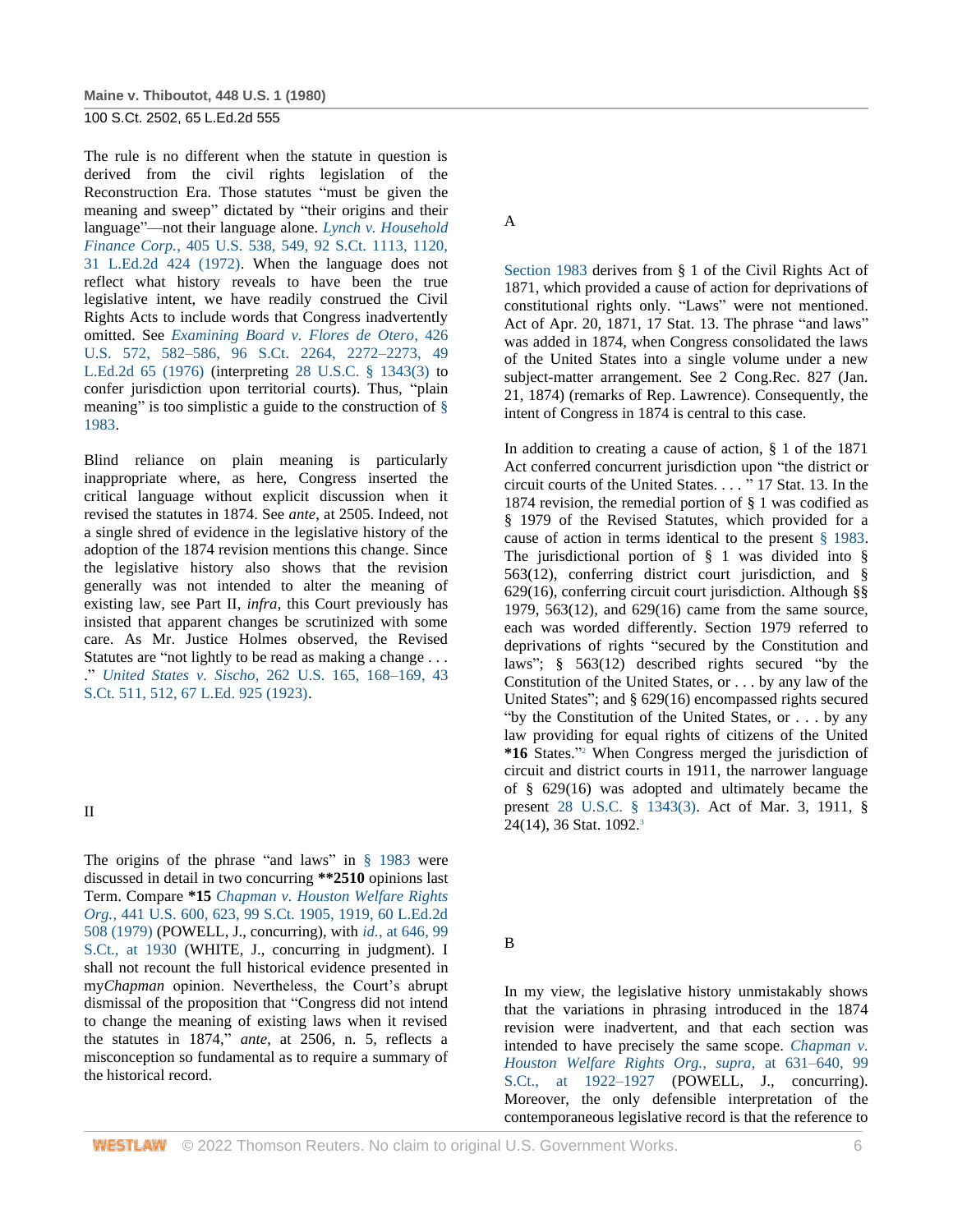"laws" in each section was intended "to do no more than ensure that federal legislation providing specifically for equality of rights would be brought within the ambit of the civil action authorized by [§ 1979]." **\*\*2511** [441 U.S.,](http://www.westlaw.com/Link/Document/FullText?findType=Y&serNum=1979135111&pubNum=708&originatingDoc=I179091d39c1f11d993e6d35cc61aab4a&refType=RP&fi=co_pp_sp_708_1926&originationContext=document&vr=3.0&rs=cblt1.0&transitionType=DocumentItem&contextData=(sc.DocLink)#co_pp_sp_708_1926)  [at 637, 99 S.Ct., at 1926.](http://www.westlaw.com/Link/Document/FullText?findType=Y&serNum=1979135111&pubNum=708&originatingDoc=I179091d39c1f11d993e6d35cc61aab4a&refType=RP&fi=co_pp_sp_708_1926&originationContext=document&vr=3.0&rs=cblt1.0&transitionType=DocumentItem&contextData=(sc.DocLink)#co_pp_sp_708_1926) Careful study of the available materials leaves no serious doubt that the Court's contrary conclusion is completely at odds with the intent of Congress in 1874. *Id*[., at 640, 99 S.Ct., at 1927.](http://www.westlaw.com/Link/Document/FullText?findType=Y&serNum=1979135111&pubNum=708&originatingDoc=I179091d39c1f11d993e6d35cc61aab4a&refType=RP&fi=co_pp_sp_708_1927&originationContext=document&vr=3.0&rs=cblt1.0&transitionType=DocumentItem&contextData=(sc.DocLink)#co_pp_sp_708_1927)

**\*17** The Court holds today that the foregoing reasoning is based on a "flawed premise," because Congress instructed the Revision Commission to change the statutes in certain respects. *Ante*, at 2506, n. 5; Act of June 27, 1866, § 2, 14 Stat. 75. But it is the Court's premise that is flawed. The Revision Commission, which worked for six years on the project, submitted to Congress a draft that did contain substantive changes.<sup>4</sup> But a Joint Congressional Committee, which was appointed in early 1873 to transform the draft into a bill, concluded that it would be "utterly impossible to carry the measure through, if it was understood that it contained new legislation." 2 Cong.Rec. 646 (Jan. 14, 1874) (remarks of Rep. Poland); see Act of Mar. 3, 1873, 17 Stat. 579. Therefore, the Committee employed Thomas Jefferson Durant to "strike out . . . modifications of the existing law" "wherever the meaning of the law had been changed." 2 Cong.Rec. 646 (Jan. 14, 1874) (remarks of Rep. Poland); see *id*., at 826 (Jan. 21, 1874) (remarks of Rep. Lawrence); *id*., at 129 (Dec. 10, 1873) (remarks of Rep. Butler). On December 10, 1873, Durant's completed work was introduced in the House with the solemn assurance that the bill "embodies the law as it is." *Ibid*. 5

**\*18** The House met in a series of evening sessions to review the bill and to restore original meaning where necessary. During one of these sessions, Representative Lawrence delivered the speech upon which the Court now relies. *Ante*, at 2505. Lawrence explained that the revisers often had separated existing statutes into substantive, remedial, and criminal sections to accord with the new organization of the statutes by topic. He read both the original and revised versions of the civil rights statutes to illustrate the arrangement, and "possibly [to] show verbal modifications bordering on legislation." 2 Cong.Rec. 827 (Jan. 21, 1874). After reading § 1979 without mentioning the addition of "and laws," Lawrence stated that "[a] comparison of all these will present a fair specimen of the manner in which the work has been done, and from these all can judge of the accuracy of the translation." *Id*., at 828. Observing that "[t]his mode of classifying . . . to some extent duplicates in the revision portions of statutes" that previously were one, Lawrence praised "the general accuracy" of the revision. *Ibid*. Nothing in this **\*\*2512** sequence of remarks supports the decision of the Court today. There was no mention of the addition of "and laws" nor any hint that the reach of [§](http://www.westlaw.com/Link/Document/FullText?findType=L&pubNum=1000546&cite=42USCAS1983&originatingDoc=I179091d39c1f11d993e6d35cc61aab4a&refType=LQ&originationContext=document&vr=3.0&rs=cblt1.0&transitionType=DocumentItem&contextData=(sc.DocLink))  [1983](http://www.westlaw.com/Link/Document/FullText?findType=L&pubNum=1000546&cite=42USCAS1983&originatingDoc=I179091d39c1f11d993e6d35cc61aab4a&refType=LQ&originationContext=document&vr=3.0&rs=cblt1.0&transitionType=DocumentItem&contextData=(sc.DocLink)) was to be extended. If Lawrence had any such intention, his statement to the House was **\*19** a singularly disingenuous way of proposing a major piece of legislation.

In context, it is plain that Representative Lawrence did not mention changes "bordering on legislation" as a way of introducing substantive changes in § 1 of the 1871 Act. Rather, he was emphasizing that the revision was not intended to modify existing statutes, and that his reading might reveal errors that should be eliminated. No doubt Congress "was aware of what it was doing." *Ante*, at 2505. It was meeting specially in one last attempt to detect and strike out legislative changes that may have remained in the proposed revision despite the best efforts of Durant and the Joint Committee. No Representative challenged those sections of the Revised Statutes that derived from § 1 of the Civil Rights Act of 1871. That silence reflected the understanding of those present that "and laws" did not alter the original meaning of the statute.<sup>6</sup> The Members of Congress who participated in the yearlong effort to expunge all substantive alterations from the Revised Statutes evinced no intent whatever to enact a far-reaching modification of § 1 of the Civil Rights Act of 1871. The relevant evidence, largely ignored by the Court today, shows that Congress painstakingly sought to avoid just such changes.

## III

The legislative history alone refutes the Court's assertion that the 43d Congress intended to alter the meaning of  $\S$ [1983.](http://www.westlaw.com/Link/Document/FullText?findType=L&pubNum=1000546&cite=42USCAS1983&originatingDoc=I179091d39c1f11d993e6d35cc61aab4a&refType=LQ&originationContext=document&vr=3.0&rs=cblt1.0&transitionType=DocumentItem&contextData=(sc.DocLink)) But there are other compelling reasons to reject the Court's interpretation of the phrase "and laws." First, by reading those words to encompass every federal enactment, the Court extends [§ 1983](http://www.westlaw.com/Link/Document/FullText?findType=L&pubNum=1000546&cite=42USCAS1983&originatingDoc=I179091d39c1f11d993e6d35cc61aab4a&refType=LQ&originationContext=document&vr=3.0&rs=cblt1.0&transitionType=DocumentItem&contextData=(sc.DocLink)) beyond the reach of its jurisdictional counterpart. **\*20** Second, that reading creates a broad program for enforcing federal legislation that departs significantly from the purposes of [§ 1983.](http://www.westlaw.com/Link/Document/FullText?findType=L&pubNum=1000546&cite=42USCAS1983&originatingDoc=I179091d39c1f11d993e6d35cc61aab4a&refType=LQ&originationContext=document&vr=3.0&rs=cblt1.0&transitionType=DocumentItem&contextData=(sc.DocLink)) Such unexpected and plainly unintended consequences should be avoided whenever a statute reasonably may be given an interpretation that is consistent with the legislative purpose. See *[Sorrells v. United States](http://www.westlaw.com/Link/Document/FullText?findType=Y&serNum=1932123856&pubNum=708&originatingDoc=I179091d39c1f11d993e6d35cc61aab4a&refType=RP&fi=co_pp_sp_708_214&originationContext=document&vr=3.0&rs=cblt1.0&transitionType=DocumentItem&contextData=(sc.DocLink)#co_pp_sp_708_214)*, 287 [U.S. 435, 446–448, 53 S.Ct. 210, 214–215, 77 L.Ed. 413](http://www.westlaw.com/Link/Document/FullText?findType=Y&serNum=1932123856&pubNum=708&originatingDoc=I179091d39c1f11d993e6d35cc61aab4a&refType=RP&fi=co_pp_sp_708_214&originationContext=document&vr=3.0&rs=cblt1.0&transitionType=DocumentItem&contextData=(sc.DocLink)#co_pp_sp_708_214)  [\(1932\);](http://www.westlaw.com/Link/Document/FullText?findType=Y&serNum=1932123856&pubNum=708&originatingDoc=I179091d39c1f11d993e6d35cc61aab4a&refType=RP&fi=co_pp_sp_708_214&originationContext=document&vr=3.0&rs=cblt1.0&transitionType=DocumentItem&contextData=(sc.DocLink)#co_pp_sp_708_214) *United States v. Ryan*[, 284 U.S. 167, 175, 52 S.Ct.](http://www.westlaw.com/Link/Document/FullText?findType=Y&serNum=1931124007&pubNum=708&originatingDoc=I179091d39c1f11d993e6d35cc61aab4a&refType=RP&fi=co_pp_sp_708_68&originationContext=document&vr=3.0&rs=cblt1.0&transitionType=DocumentItem&contextData=(sc.DocLink)#co_pp_sp_708_68)  [65, 68, 76 L.Ed. 224 \(1931\);](http://www.westlaw.com/Link/Document/FullText?findType=Y&serNum=1931124007&pubNum=708&originatingDoc=I179091d39c1f11d993e6d35cc61aab4a&refType=RP&fi=co_pp_sp_708_68&originationContext=document&vr=3.0&rs=cblt1.0&transitionType=DocumentItem&contextData=(sc.DocLink)#co_pp_sp_708_68) *[Holy Trinity Church v.](http://www.westlaw.com/Link/Document/FullText?findType=Y&serNum=1892180072&pubNum=708&originatingDoc=I179091d39c1f11d993e6d35cc61aab4a&refType=RP&fi=co_pp_sp_708_512&originationContext=document&vr=3.0&rs=cblt1.0&transitionType=DocumentItem&contextData=(sc.DocLink)#co_pp_sp_708_512)  United States*[, 143 U.S. 457, 459, 12 S.Ct. 511, 512, 36](http://www.westlaw.com/Link/Document/FullText?findType=Y&serNum=1892180072&pubNum=708&originatingDoc=I179091d39c1f11d993e6d35cc61aab4a&refType=RP&fi=co_pp_sp_708_512&originationContext=document&vr=3.0&rs=cblt1.0&transitionType=DocumentItem&contextData=(sc.DocLink)#co_pp_sp_708_512)  [L.Ed. 226 \(1892\).](http://www.westlaw.com/Link/Document/FullText?findType=Y&serNum=1892180072&pubNum=708&originatingDoc=I179091d39c1f11d993e6d35cc61aab4a&refType=RP&fi=co_pp_sp_708_512&originationContext=document&vr=3.0&rs=cblt1.0&transitionType=DocumentItem&contextData=(sc.DocLink)#co_pp_sp_708_512)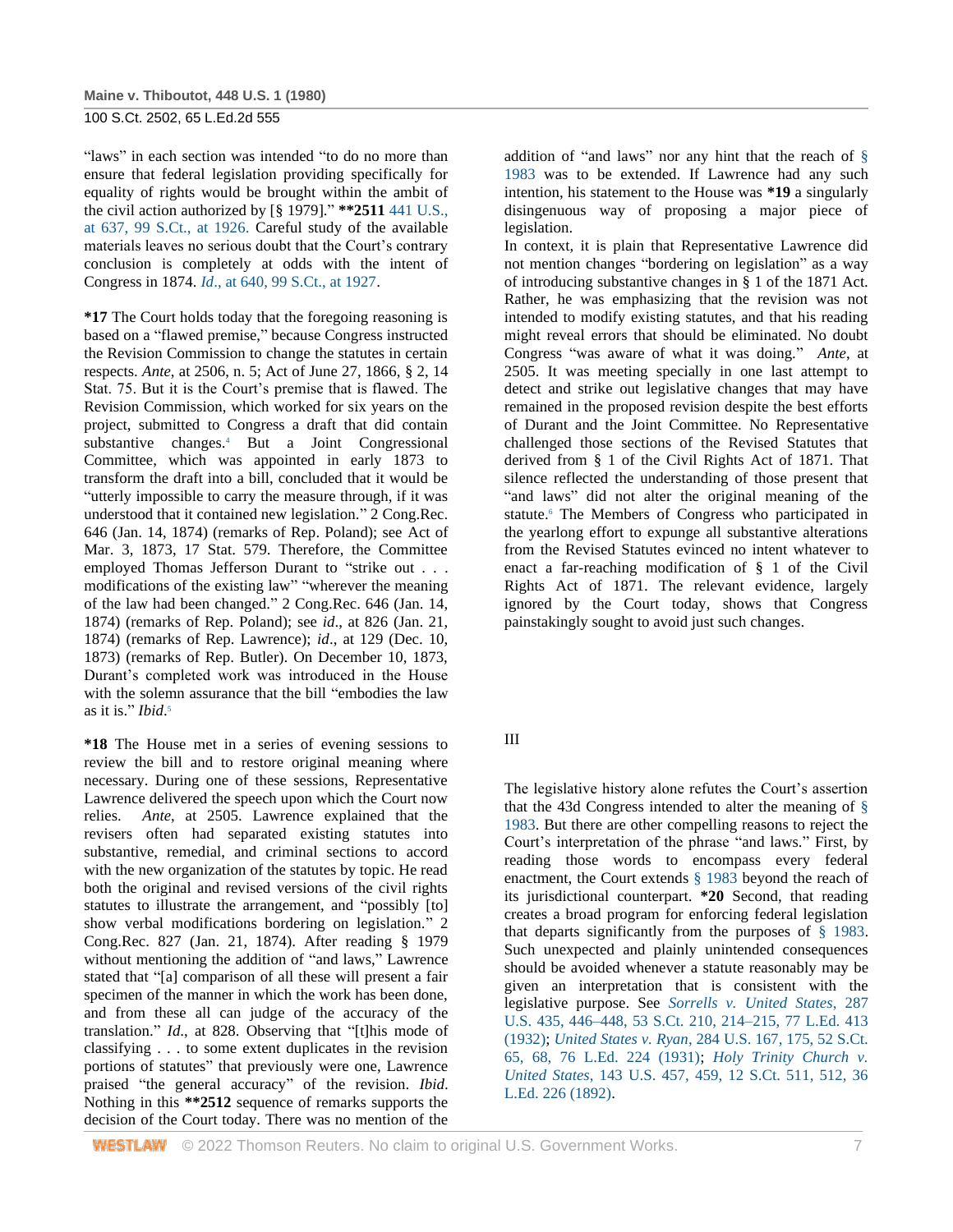A

The Court acknowledges that its construction of [§ 1983](http://www.westlaw.com/Link/Document/FullText?findType=L&pubNum=1000546&cite=42USCAS1983&originatingDoc=I179091d39c1f11d993e6d35cc61aab4a&refType=LQ&originationContext=document&vr=3.0&rs=cblt1.0&transitionType=DocumentItem&contextData=(sc.DocLink)) creates federal "civil rights" for which [28 U.S.C. §](http://www.westlaw.com/Link/Document/FullText?findType=L&pubNum=1000546&cite=28USCAS1343&originatingDoc=I179091d39c1f11d993e6d35cc61aab4a&refType=LQ&originationContext=document&vr=3.0&rs=cblt1.0&transitionType=DocumentItem&contextData=(sc.DocLink))  [1343\(3\)](http://www.westlaw.com/Link/Document/FullText?findType=L&pubNum=1000546&cite=28USCAS1343&originatingDoc=I179091d39c1f11d993e6d35cc61aab4a&refType=LQ&originationContext=document&vr=3.0&rs=cblt1.0&transitionType=DocumentItem&contextData=(sc.DocLink)) supplies no federal jurisdiction. *Ante*, at 2506, n. 6.<sup>7</sup> The Court finds no "inherent illogic" in this view. *Ibid*. But the gap in the Court's logic is wide indeed in light of the history and purpose of the civil rights legislation we consider today. [Sections 1983](http://www.westlaw.com/Link/Document/FullText?findType=L&pubNum=1000546&cite=42USCAS1983&originatingDoc=I179091d39c1f11d993e6d35cc61aab4a&refType=LQ&originationContext=document&vr=3.0&rs=cblt1.0&transitionType=DocumentItem&contextData=(sc.DocLink)) and 1343(3) derive from the same section of the same Act. See *ante*, at 2505. As originally enacted, the two sections necessarily were coextensive. See *[Chapman v. Houston Welfare Rights](http://www.westlaw.com/Link/Document/FullText?findType=Y&serNum=1979135111&pubNum=708&originatingDoc=I179091d39c1f11d993e6d35cc61aab4a&refType=RP&fi=co_pp_sp_708_1915&originationContext=document&vr=3.0&rs=cblt1.0&transitionType=DocumentItem&contextData=(sc.DocLink)#co_pp_sp_708_1915)  Org.*[, 441 U.S., at 616, 99 S.Ct., at 1915.](http://www.westlaw.com/Link/Document/FullText?findType=Y&serNum=1979135111&pubNum=708&originatingDoc=I179091d39c1f11d993e6d35cc61aab4a&refType=RP&fi=co_pp_sp_708_1915&originationContext=document&vr=3.0&rs=cblt1.0&transitionType=DocumentItem&contextData=(sc.DocLink)#co_pp_sp_708_1915) And this Court has emphasized repeatedly that the right to a federal forum in every case was viewed as a crucial ingredient in the federal remedy afforded by [§ 1983.](http://www.westlaw.com/Link/Document/FullText?findType=L&pubNum=1000546&cite=42USCAS1983&originatingDoc=I179091d39c1f11d993e6d35cc61aab4a&refType=LQ&originationContext=document&vr=3.0&rs=cblt1.0&transitionType=DocumentItem&contextData=(sc.DocLink))

**\*\*2513** We have stated, for example, that a major purpose of the Civil Rights Acts was to "involve the federal judiciary" in the effort to exert federal control over state officials who refused to enforce the law. *[District of](http://www.westlaw.com/Link/Document/FullText?findType=Y&serNum=1973126310&pubNum=708&originatingDoc=I179091d39c1f11d993e6d35cc61aab4a&refType=RP&fi=co_pp_sp_708_607&originationContext=document&vr=3.0&rs=cblt1.0&transitionType=DocumentItem&contextData=(sc.DocLink)#co_pp_sp_708_607)  Columbia v. Carter*[, 409 U.S., at 427, 93 S.Ct., at 607.](http://www.westlaw.com/Link/Document/FullText?findType=Y&serNum=1973126310&pubNum=708&originatingDoc=I179091d39c1f11d993e6d35cc61aab4a&refType=RP&fi=co_pp_sp_708_607&originationContext=document&vr=3.0&rs=cblt1.0&transitionType=DocumentItem&contextData=(sc.DocLink)#co_pp_sp_708_607) Congress did so in part because it thought the state courts at the time would not provide an impartial forum. See *[id.](http://www.westlaw.com/Link/Document/FullText?findType=Y&serNum=1973126310&pubNum=708&originatingDoc=I179091d39c1f11d993e6d35cc61aab4a&refType=RP&fi=co_pp_sp_708_607&originationContext=document&vr=3.0&rs=cblt1.0&transitionType=DocumentItem&contextData=(sc.DocLink)#co_pp_sp_708_607)*, [at 426–429, 93 S.Ct., at 607–608.](http://www.westlaw.com/Link/Document/FullText?findType=Y&serNum=1973126310&pubNum=708&originatingDoc=I179091d39c1f11d993e6d35cc61aab4a&refType=RP&fi=co_pp_sp_708_607&originationContext=document&vr=3.0&rs=cblt1.0&transitionType=DocumentItem&contextData=(sc.DocLink)#co_pp_sp_708_607) See generally **\*21** *Monroe v. Pape*[, 365 U.S. 167, 174–183,](http://www.westlaw.com/Link/Document/FullText?findType=Y&serNum=1961125426&pubNum=780&originatingDoc=I179091d39c1f11d993e6d35cc61aab4a&refType=RP&fi=co_pp_sp_780_174&originationContext=document&vr=3.0&rs=cblt1.0&transitionType=DocumentItem&contextData=(sc.DocLink)#co_pp_sp_780_174) [81 S.Ct. 473,](http://www.westlaw.com/Link/Document/FullText?findType=Y&serNum=1961125426&pubNum=708&originatingDoc=I179091d39c1f11d993e6d35cc61aab4a&refType=RP&fi=co_pp_sp_708_477&originationContext=document&vr=3.0&rs=cblt1.0&transitionType=DocumentItem&contextData=(sc.DocLink)#co_pp_sp_708_477)  [477–482, 5 L.Ed.2d 492 \(1961\);](http://www.westlaw.com/Link/Document/FullText?findType=Y&serNum=1961125426&pubNum=708&originatingDoc=I179091d39c1f11d993e6d35cc61aab4a&refType=RP&fi=co_pp_sp_708_477&originationContext=document&vr=3.0&rs=cblt1.0&transitionType=DocumentItem&contextData=(sc.DocLink)#co_pp_sp_708_477) Developments in the Law[—Section 1983,](http://www.westlaw.com/Link/Document/FullText?findType=L&pubNum=1000546&cite=42USCAS1983&originatingDoc=I179091d39c1f11d993e6d35cc61aab4a&refType=LQ&originationContext=document&vr=3.0&rs=cblt1.0&transitionType=DocumentItem&contextData=(sc.DocLink)) and Federalism, 90 Harv.L.Rev. 1133, 1150–1153 (1977). Thus, Congress elected to afford a "uniquely federal remedy," *[Mitchum v. Foster](http://www.westlaw.com/Link/Document/FullText?findType=Y&serNum=1972127162&pubNum=708&originatingDoc=I179091d39c1f11d993e6d35cc61aab4a&refType=RP&fi=co_pp_sp_708_2160&originationContext=document&vr=3.0&rs=cblt1.0&transitionType=DocumentItem&contextData=(sc.DocLink)#co_pp_sp_708_2160)*, [407 U.S. 225, 239, 92 S.Ct. 2151, 2160, 32 L.Ed.2d 705](http://www.westlaw.com/Link/Document/FullText?findType=Y&serNum=1972127162&pubNum=708&originatingDoc=I179091d39c1f11d993e6d35cc61aab4a&refType=RP&fi=co_pp_sp_708_2160&originationContext=document&vr=3.0&rs=cblt1.0&transitionType=DocumentItem&contextData=(sc.DocLink)#co_pp_sp_708_2160)  [\(1972\),](http://www.westlaw.com/Link/Document/FullText?findType=Y&serNum=1972127162&pubNum=708&originatingDoc=I179091d39c1f11d993e6d35cc61aab4a&refType=RP&fi=co_pp_sp_708_2160&originationContext=document&vr=3.0&rs=cblt1.0&transitionType=DocumentItem&contextData=(sc.DocLink)#co_pp_sp_708_2160) that is, a " 'federal right *in federal courts*,' " *[District of Columbia v. Carter, supra](http://www.westlaw.com/Link/Document/FullText?findType=Y&serNum=1973126310&pubNum=708&originatingDoc=I179091d39c1f11d993e6d35cc61aab4a&refType=RP&fi=co_pp_sp_708_608&originationContext=document&vr=3.0&rs=cblt1.0&transitionType=DocumentItem&contextData=(sc.DocLink)#co_pp_sp_708_608)*, 409 U.S., at 428, [93 S.Ct., at 608,](http://www.westlaw.com/Link/Document/FullText?findType=Y&serNum=1973126310&pubNum=708&originatingDoc=I179091d39c1f11d993e6d35cc61aab4a&refType=RP&fi=co_pp_sp_708_608&originationContext=document&vr=3.0&rs=cblt1.0&transitionType=DocumentItem&contextData=(sc.DocLink)#co_pp_sp_708_608) quoting *[Monroe v. Pape, supra](http://www.westlaw.com/Link/Document/FullText?findType=Y&serNum=1961125426&pubNum=708&originatingDoc=I179091d39c1f11d993e6d35cc61aab4a&refType=RP&fi=co_pp_sp_708_480&originationContext=document&vr=3.0&rs=cblt1.0&transitionType=DocumentItem&contextData=(sc.DocLink)#co_pp_sp_708_480)*, 365 [U.S., at 180, 81 S.Ct., at 480](http://www.westlaw.com/Link/Document/FullText?findType=Y&serNum=1961125426&pubNum=708&originatingDoc=I179091d39c1f11d993e6d35cc61aab4a&refType=RP&fi=co_pp_sp_708_480&originationContext=document&vr=3.0&rs=cblt1.0&transitionType=DocumentItem&contextData=(sc.DocLink)#co_pp_sp_708_480) (emphasis added). Four Terms ago, we considered the origins of  $\S$  1343(3) and  $\S$ [1983](http://www.westlaw.com/Link/Document/FullText?findType=L&pubNum=1000546&cite=42USCAS1983&originatingDoc=I179091d39c1f11d993e6d35cc61aab4a&refType=LQ&originationContext=document&vr=3.0&rs=cblt1.0&transitionType=DocumentItem&contextData=(sc.DocLink)) and concluded that "the two provisions were meant to be, and are, complementary." *[Examining Board v.](http://www.westlaw.com/Link/Document/FullText?findType=Y&serNum=1976142407&pubNum=708&originatingDoc=I179091d39c1f11d993e6d35cc61aab4a&refType=RP&fi=co_pp_sp_708_2272&originationContext=document&vr=3.0&rs=cblt1.0&transitionType=DocumentItem&contextData=(sc.DocLink)#co_pp_sp_708_2272)  Flores de Otero*[, 426 U.S., at 583, 96 S.Ct., at 2272;](http://www.westlaw.com/Link/Document/FullText?findType=Y&serNum=1976142407&pubNum=708&originatingDoc=I179091d39c1f11d993e6d35cc61aab4a&refType=RP&fi=co_pp_sp_708_2272&originationContext=document&vr=3.0&rs=cblt1.0&transitionType=DocumentItem&contextData=(sc.DocLink)#co_pp_sp_708_2272) see *[Lynch v. Household Finance Corp](http://www.westlaw.com/Link/Document/FullText?findType=Y&serNum=1972127096&pubNum=708&originatingDoc=I179091d39c1f11d993e6d35cc61aab4a&refType=RP&fi=co_pp_sp_708_1117&originationContext=document&vr=3.0&rs=cblt1.0&transitionType=DocumentItem&contextData=(sc.DocLink)#co_pp_sp_708_1117)*., 405 U.S., at 543, n. 7, [92 S.Ct., at 1117.](http://www.westlaw.com/Link/Document/FullText?findType=Y&serNum=1972127096&pubNum=708&originatingDoc=I179091d39c1f11d993e6d35cc61aab4a&refType=RP&fi=co_pp_sp_708_1117&originationContext=document&vr=3.0&rs=cblt1.0&transitionType=DocumentItem&contextData=(sc.DocLink)#co_pp_sp_708_1117)

The Court ignores these perceptions and dismisses without explanation the proposition, explicitly accepted in *Flores*, that [§ 1983](http://www.westlaw.com/Link/Document/FullText?findType=L&pubNum=1000546&cite=42USCAS1983&originatingDoc=I179091d39c1f11d993e6d35cc61aab4a&refType=LQ&originationContext=document&vr=3.0&rs=cblt1.0&transitionType=DocumentItem&contextData=(sc.DocLink)) and § 1343(3) are coextensive. The Court cites no evidence that Congress ever intended to alter so fundamentally its original remedial plan, and I am aware of none.<sup>8</sup> Nearly every commentator who has considered the question has concluded that  $\S$  1343(3) was

intended to supply federal jurisdiction in all [§ 1983](http://www.westlaw.com/Link/Document/FullText?findType=L&pubNum=1000546&cite=42USCAS1983&originatingDoc=I179091d39c1f11d993e6d35cc61aab4a&refType=LQ&originationContext=document&vr=3.0&rs=cblt1.0&transitionType=DocumentItem&contextData=(sc.DocLink)) actions. See *[Chapman v. Houston Welfare Rights Org.,](http://www.westlaw.com/Link/Document/FullText?findType=Y&serNum=1979135111&pubNum=708&originatingDoc=I179091d39c1f11d993e6d35cc61aab4a&refType=RP&fi=co_pp_sp_708_1926&originationContext=document&vr=3.0&rs=cblt1.0&transitionType=DocumentItem&contextData=(sc.DocLink)#co_pp_sp_708_1926)  supra*[, 441 U.S., at 637, n. 19, 99 S.Ct., at 1926](http://www.westlaw.com/Link/Document/FullText?findType=Y&serNum=1979135111&pubNum=708&originatingDoc=I179091d39c1f11d993e6d35cc61aab4a&refType=RP&fi=co_pp_sp_708_1926&originationContext=document&vr=3.0&rs=cblt1.0&transitionType=DocumentItem&contextData=(sc.DocLink)#co_pp_sp_708_1926) (POWELL, J., concurring) (collecting citations).<sup>9</sup> Since  $\S$ [1343\(3\)](http://www.westlaw.com/Link/Document/FullText?findType=L&pubNum=1000546&cite=28USCAS1343&originatingDoc=I179091d39c1f11d993e6d35cc61aab4a&refType=LQ&originationContext=document&vr=3.0&rs=cblt1.0&transitionType=DocumentItem&contextData=(sc.DocLink)) covers statutory **\*22** claims only when they arise under laws providing for the equal rights of citizens, *[Chapman v. Houston Welfare Rights Org., supra](http://www.westlaw.com/Link/Document/FullText?findType=Y&serNum=1979135111&pubNum=708&originatingDoc=I179091d39c1f11d993e6d35cc61aab4a&refType=RP&fi=co_pp_sp_708_1914&originationContext=document&vr=3.0&rs=cblt1.0&transitionType=DocumentItem&contextData=(sc.DocLink)#co_pp_sp_708_1914)*, at [615–618, 99 S.Ct., at 1914–1916,](http://www.westlaw.com/Link/Document/FullText?findType=Y&serNum=1979135111&pubNum=708&originatingDoc=I179091d39c1f11d993e6d35cc61aab4a&refType=RP&fi=co_pp_sp_708_1914&originationContext=document&vr=3.0&rs=cblt1.0&transitionType=DocumentItem&contextData=(sc.DocLink)#co_pp_sp_708_1914) the same limitation necessarily is implicit in [§ 1983.](http://www.westlaw.com/Link/Document/FullText?findType=L&pubNum=1000546&cite=42USCAS1983&originatingDoc=I179091d39c1f11d993e6d35cc61aab4a&refType=LQ&originationContext=document&vr=3.0&rs=cblt1.0&transitionType=DocumentItem&contextData=(sc.DocLink)) The Court's decision to apply that statute without regard to the scope of its jurisdictional counterpart is at war with the plainly expressed intent of Congress.

B

The Court's opinion does not consider the nature or scope of the litigation it has authorized. In practical effect, today's decision means that state and local governments, officers, and employees<sup>10</sup> now may \*\*2514 face liability whenever a person believes he has been injured by the administration of *any* federal-state cooperative program, whether or not that program is related to equal or civil rights.<sup>11</sup>

1

Even a cursory survey on the United States Code reveals that literally hundreds of cooperative regulatory and social welfare enactments may be affected.<sup>12</sup> The States now participate **\*23** in the enforcement of federal laws governing migrant labor, noxious weeds, historic preservation, wildlife conservation, anadromous fisheries, scenic trails, and strip mining. Various statutes authorize federal-state cooperative agreements in most aspects of federal land management. In addition, federal grants administered by state and local governments now are available in virtually every area of public administration. Unemployment, Medicaid, school lunch subsidies, food stamps, and other welfare benefits may provide particularly inviting subjects of litigation. Federal assistance also includes a variety of subsidies for education, housing, health care, transportation, public works, and law enforcement. Those who might benefit from these grants now will be potential [§ 1983](http://www.westlaw.com/Link/Document/FullText?findType=L&pubNum=1000546&cite=42USCAS1983&originatingDoc=I179091d39c1f11d993e6d35cc61aab4a&refType=LQ&originationContext=document&vr=3.0&rs=cblt1.0&transitionType=DocumentItem&contextData=(sc.DocLink)) plaintiffs.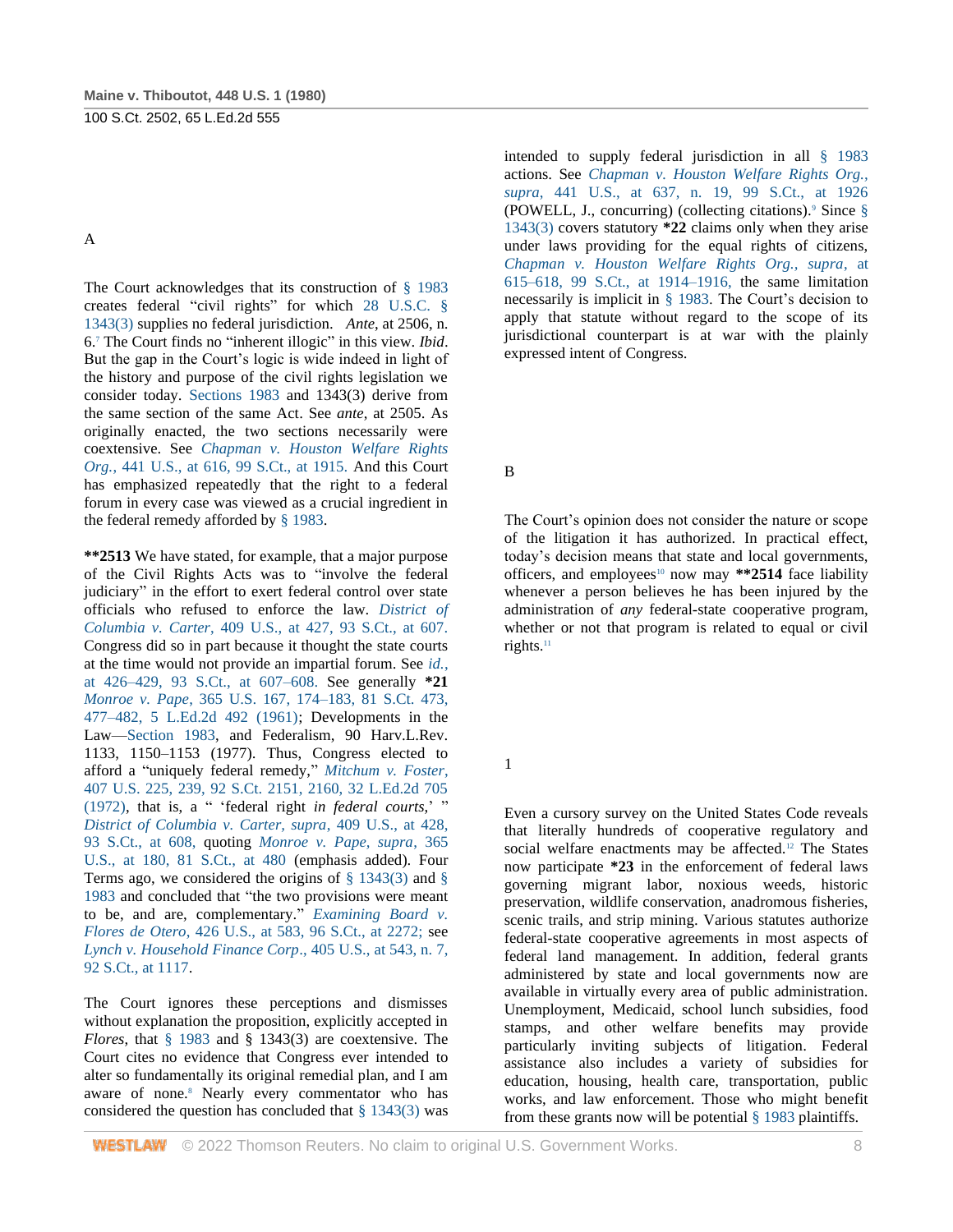No one can predict the extent to which litigation arising from today's decision will harass state and local officials; nor can one foresee the number of new filings in our already overburdened courts. But no one can doubt that these consequences will be substantial. And the Court advances no reason to believe that any Congress—from 1874 to the present day-intended this expansion of federally imposed liability on state defendants.

Moreover, state and local governments will bear the entire burden of liability for violations of statutory "civil rights" even when federal officials are involved equally in the administration **\*24** of the affected program. [Section 1983](http://www.westlaw.com/Link/Document/FullText?findType=L&pubNum=1000546&cite=42USCAS1983&originatingDoc=I179091d39c1f11d993e6d35cc61aab4a&refType=LQ&originationContext=document&vr=3.0&rs=cblt1.0&transitionType=DocumentItem&contextData=(sc.DocLink)) grants no right of action against the United States, and few of the foregoing cooperative programs provide expressly for private actions to enforce their terms. Thus, private litigants may sue responsible federal officials only in the relatively rare case in which a cause of action may be implied from the governing substantive statute. Cf. *[Transamerica Mortgage Advisors, Inc. v. Lewis](http://www.westlaw.com/Link/Document/FullText?findType=Y&serNum=1979195188&pubNum=708&originatingDoc=I179091d39c1f11d993e6d35cc61aab4a&refType=RP&originationContext=document&vr=3.0&rs=cblt1.0&transitionType=DocumentItem&contextData=(sc.DocLink))*, 444 U.S. [11, 100 S.Ct. 242, 62 L.Ed.2d 146 \(1979\);](http://www.westlaw.com/Link/Document/FullText?findType=Y&serNum=1979195188&pubNum=708&originatingDoc=I179091d39c1f11d993e6d35cc61aab4a&refType=RP&originationContext=document&vr=3.0&rs=cblt1.0&transitionType=DocumentItem&contextData=(sc.DocLink)) *[Touche Ross &](http://www.westlaw.com/Link/Document/FullText?findType=Y&serNum=1979135149&pubNum=708&originatingDoc=I179091d39c1f11d993e6d35cc61aab4a&refType=RP&originationContext=document&vr=3.0&rs=cblt1.0&transitionType=DocumentItem&contextData=(sc.DocLink))  Co. v. Redington*[, 442 U.S. 560, 99 S.Ct. 2479, 61](http://www.westlaw.com/Link/Document/FullText?findType=Y&serNum=1979135149&pubNum=708&originatingDoc=I179091d39c1f11d993e6d35cc61aab4a&refType=RP&originationContext=document&vr=3.0&rs=cblt1.0&transitionType=DocumentItem&contextData=(sc.DocLink))  [L.Ed.2d 82 \(1979\).](http://www.westlaw.com/Link/Document/FullText?findType=Y&serNum=1979135149&pubNum=708&originatingDoc=I179091d39c1f11d993e6d35cc61aab4a&refType=RP&originationContext=document&vr=3.0&rs=cblt1.0&transitionType=DocumentItem&contextData=(sc.DocLink)) It defines reason to believe that Congress intended—without discussion—to impose such a burden only upon state defendants.

Even when a cause of action against federal officials is available litigants are likely to focus efforts upon state defendants in order to obtain attorney's fees under the liberal standard of [42 U.S.C. § 1988.](http://www.westlaw.com/Link/Document/FullText?findType=L&pubNum=1000546&cite=42USCAS1988&originatingDoc=I179091d39c1f11d993e6d35cc61aab4a&refType=LQ&originationContext=document&vr=3.0&rs=cblt1.0&transitionType=DocumentItem&contextData=(sc.DocLink)) There is some evidence that [§ 1983](http://www.westlaw.com/Link/Document/FullText?findType=L&pubNum=1000546&cite=42USCAS1983&originatingDoc=I179091d39c1f11d993e6d35cc61aab4a&refType=LQ&originationContext=document&vr=3.0&rs=cblt1.0&transitionType=DocumentItem&contextData=(sc.DocLink)) claims already are being appended to complaints solely for the purpose of obtaining fees in actions where "civil rights" of any kind are at best an afterthought. In this case, for example, the respondents added a [§ 1983](http://www.westlaw.com/Link/Document/FullText?findType=L&pubNum=1000546&cite=42USCAS1983&originatingDoc=I179091d39c1f11d993e6d35cc61aab4a&refType=LQ&originationContext=document&vr=3.0&rs=cblt1.0&transitionType=DocumentItem&contextData=(sc.DocLink)) count to their complaint some years after the action was initiated, apparently in response to the enactment of the Civil Rights Attorney's **\*\*2515** Fees Awards Act of 1976. See also *[United States v. Imperial](http://www.westlaw.com/Link/Document/FullText?findType=Y&serNum=1979112344&pubNum=350&originatingDoc=I179091d39c1f11d993e6d35cc61aab4a&refType=RP&fi=co_pp_sp_350_529&originationContext=document&vr=3.0&rs=cblt1.0&transitionType=DocumentItem&contextData=(sc.DocLink)#co_pp_sp_350_529)  Irrigation Dist.*[, 595 F.2d 525, 529 \(CA9 1979\),](http://www.westlaw.com/Link/Document/FullText?findType=Y&serNum=1979112344&pubNum=350&originatingDoc=I179091d39c1f11d993e6d35cc61aab4a&refType=RP&fi=co_pp_sp_350_529&originationContext=document&vr=3.0&rs=cblt1.0&transitionType=DocumentItem&contextData=(sc.DocLink)#co_pp_sp_350_529) rev'd on other grounds *[sub nom. Bryant v. Yellen](http://www.westlaw.com/Link/Document/FullText?findType=Y&serNum=1980116778&pubNum=708&originatingDoc=I179091d39c1f11d993e6d35cc61aab4a&refType=RP&originationContext=document&vr=3.0&rs=cblt1.0&transitionType=DocumentItem&contextData=(sc.DocLink))*, 447 U.S. 352, [100 S.Ct. 2232, 65 L.Ed.2d 184 \(1980\).](http://www.westlaw.com/Link/Document/FullText?findType=Y&serNum=1980116778&pubNum=708&originatingDoc=I179091d39c1f11d993e6d35cc61aab4a&refType=RP&originationContext=document&vr=3.0&rs=cblt1.0&transitionType=DocumentItem&contextData=(sc.DocLink)) The uses of this technique have not been explored fully. But the rules of pendent jurisdiction are quite liberal, and plaintiffs who prevail on pendent claims may win awards under [§ 1988.](http://www.westlaw.com/Link/Document/FullText?findType=L&pubNum=1000546&cite=42USCAS1988&originatingDoc=I179091d39c1f11d993e6d35cc61aab4a&refType=LQ&originationContext=document&vr=3.0&rs=cblt1.0&transitionType=DocumentItem&contextData=(sc.DocLink)) *Maher v. Gagne*[, 448 U.S. 122, 100 S.Ct. 2570, 65](http://www.westlaw.com/Link/Document/FullText?findType=Y&serNum=1980116800&pubNum=708&originatingDoc=I179091d39c1f11d993e6d35cc61aab4a&refType=RP&originationContext=document&vr=3.0&rs=cblt1.0&transitionType=DocumentItem&contextData=(sc.DocLink))  [L.Ed.2d 653 \(1980\).](http://www.westlaw.com/Link/Document/FullText?findType=Y&serNum=1980116800&pubNum=708&originatingDoc=I179091d39c1f11d993e6d35cc61aab4a&refType=RP&originationContext=document&vr=3.0&rs=cblt1.0&transitionType=DocumentItem&contextData=(sc.DocLink)) Consequently, ingenious pleaders may find ways to recover attorney's fees in almost any suit against a state defendant.<sup>13</sup> Nothing in the legislative history of the Civil Rights Attorney's Fees Awards Act of 1976 suggests that Congress intended **\*25** to remove so completely the protection of the "American Rule" in suits against state defendants.<sup>14</sup>

2

When Congress revised the statutes in 1874, it hardly could have anticipated the subsequent proliferation of federal statutes. Yet, congressional power to enact laws under the Spending and Commerce Clauses was well known in 1874. Congress need not have foreseen the ultimate scope of those powers to have understood that the expansion of  $\S$  1983 to statutory claims would have serious consequences.

Today's decision confers upon the courts unprecedented authority to oversee state actions that have little or nothing to do with the individual rights defined and enforced by the civil rights legislation of the Reconstruction Era.<sup>15</sup> This result cannot be reconciled with the purposes for which [§ 1983](http://www.westlaw.com/Link/Document/FullText?findType=L&pubNum=1000546&cite=42USCAS1983&originatingDoc=I179091d39c1f11d993e6d35cc61aab4a&refType=LQ&originationContext=document&vr=3.0&rs=cblt1.0&transitionType=DocumentItem&contextData=(sc.DocLink)) was enacted. It also imposes unequal burdens on state and federal officials in the joint administration of federal programs and may expose state defendants to liability for attorney's fees in virtually every case. If any Member of the 43d Congress had suggested legislation embodying these results, the proposal certainly would have been hotly debated. It is simplyinconceivable **\*26** that Congress, while professing a firm intention not to make substantive changes in the law, nevertheless intended to enact a major new remedial program by approving—without discussion—the addition of two words to a statute adopted only three years earlier.

IV

The Court finally insists that its interpretation of [§ 1983](http://www.westlaw.com/Link/Document/FullText?findType=L&pubNum=1000546&cite=42USCAS1983&originatingDoc=I179091d39c1f11d993e6d35cc61aab4a&refType=LQ&originationContext=document&vr=3.0&rs=cblt1.0&transitionType=DocumentItem&contextData=(sc.DocLink)) is foreordained by a line of precedent so strong that further analysis is unnecessary. *Ante*, at 2504. It is true that suits against state officials alleging violations of the Social Security Act have become commonplace in the last decade. *Ibid*. The instant action follows that pattern. Thus, the Court implies, today's decision is a largely inconsequential reaffirmation of a statutory interpretation that has been settled authoritatively for many years.

This is a tempting way to avoid confronting the serious issues presented by this case. But the attempt does not withstand analysis. Far from being a long-accepted fact,

**WESTLAW** © 2022 Thomson Reuters. No claim to original U.S. Government Works. 9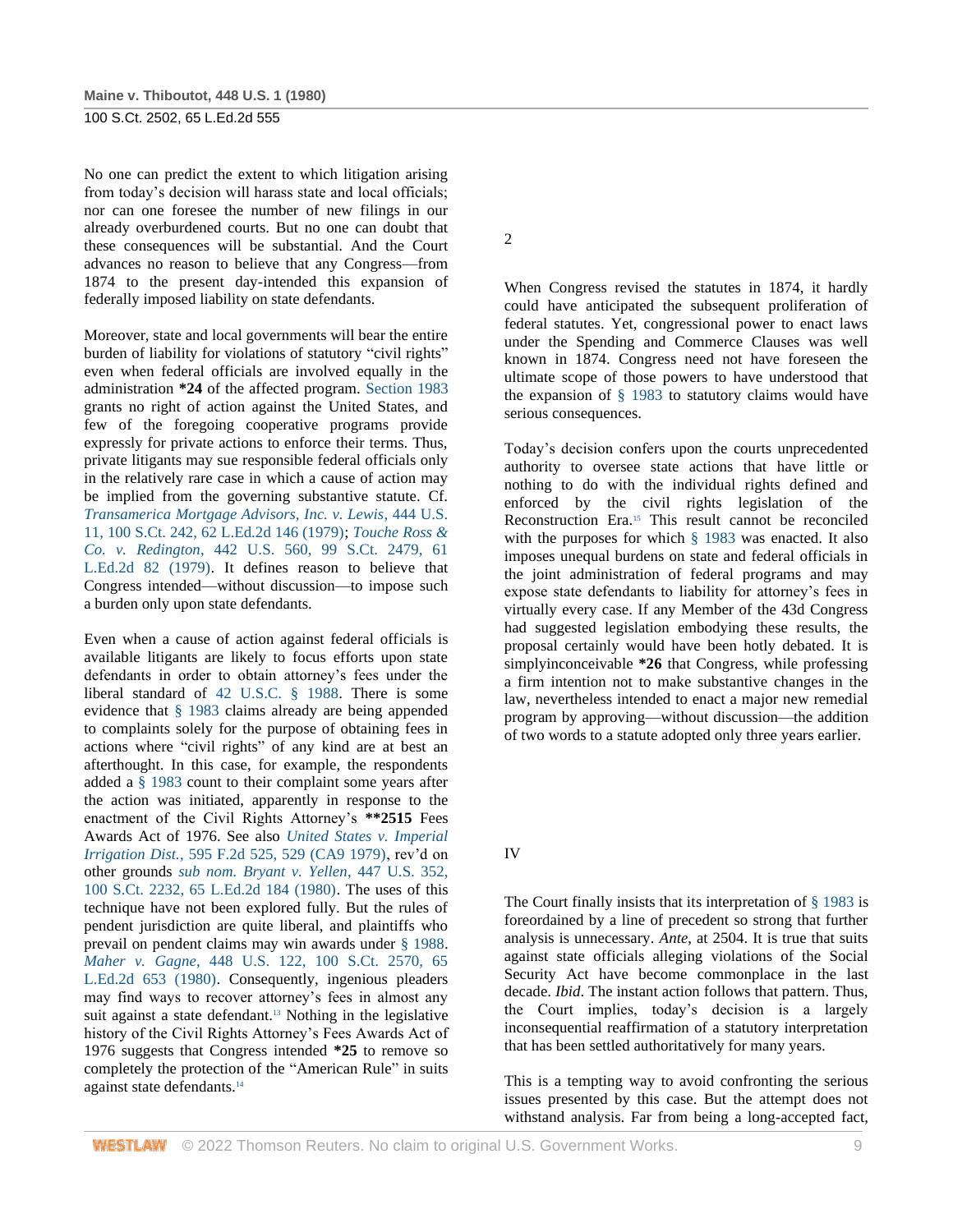purely statutory [§ 1983](http://www.westlaw.com/Link/Document/FullText?findType=L&pubNum=1000546&cite=42USCAS1983&originatingDoc=I179091d39c1f11d993e6d35cc61aab4a&refType=LQ&originationContext=document&vr=3.0&rs=cblt1.0&transitionType=DocumentItem&contextData=(sc.DocLink)) actions are an invention of the last 20 years. And the **\*\*2516** Court's seesaw approach to [§](http://www.westlaw.com/Link/Document/FullText?findType=L&pubNum=1000546&cite=42USCAS1983&originatingDoc=I179091d39c1f11d993e6d35cc61aab4a&refType=LQ&originationContext=document&vr=3.0&rs=cblt1.0&transitionType=DocumentItem&contextData=(sc.DocLink))  [1983](http://www.westlaw.com/Link/Document/FullText?findType=L&pubNum=1000546&cite=42USCAS1983&originatingDoc=I179091d39c1f11d993e6d35cc61aab4a&refType=LQ&originationContext=document&vr=3.0&rs=cblt1.0&transitionType=DocumentItem&contextData=(sc.DocLink)) over the last century leaves little room for certainty on any question that has not been discussed fully and resolved explicitly by this Court. Compare *[Monell v. New](http://www.westlaw.com/Link/Document/FullText?findType=Y&serNum=1978114250&pubNum=708&originatingDoc=I179091d39c1f11d993e6d35cc61aab4a&refType=RP&originationContext=document&vr=3.0&rs=cblt1.0&transitionType=DocumentItem&contextData=(sc.DocLink))  [York City Dept. of Social Services](http://www.westlaw.com/Link/Document/FullText?findType=Y&serNum=1978114250&pubNum=708&originatingDoc=I179091d39c1f11d993e6d35cc61aab4a&refType=RP&originationContext=document&vr=3.0&rs=cblt1.0&transitionType=DocumentItem&contextData=(sc.DocLink))*, 436 U.S. 658, 98 S.Ct. [2018, 56 L.Ed.2d 611 \(1978\),](http://www.westlaw.com/Link/Document/FullText?findType=Y&serNum=1978114250&pubNum=708&originatingDoc=I179091d39c1f11d993e6d35cc61aab4a&refType=RP&originationContext=document&vr=3.0&rs=cblt1.0&transitionType=DocumentItem&contextData=(sc.DocLink)) with *[Monroe v. Pape](http://www.westlaw.com/Link/Document/FullText?findType=Y&serNum=1961125426&pubNum=708&originatingDoc=I179091d39c1f11d993e6d35cc61aab4a&refType=RP&originationContext=document&vr=3.0&rs=cblt1.0&transitionType=DocumentItem&contextData=(sc.DocLink))*, 365 [U.S. 167, 81 S.Ct. 473, 5 L.Ed.2d 492 \(1961\).](http://www.westlaw.com/Link/Document/FullText?findType=Y&serNum=1961125426&pubNum=708&originatingDoc=I179091d39c1f11d993e6d35cc61aab4a&refType=RP&originationContext=document&vr=3.0&rs=cblt1.0&transitionType=DocumentItem&contextData=(sc.DocLink)) Yet, until last Term, neither this Court nor any Justice ever had undertaken—directly and thoroughly—a consideration of the question presented in this case.

### A

Commentators have chronicled the tortuous path of judicial interpretation of the Civil Rights Acts enacted after the Civil War. See Gressman, The Unhappy History of Civil Rights Legislation, 50 Mich.L.Rev. 1323 (1952); Note, Developments in the Law[—Section 1983](http://www.westlaw.com/Link/Document/FullText?findType=L&pubNum=1000546&cite=42USCAS1983&originatingDoc=I179091d39c1f11d993e6d35cc61aab4a&refType=LQ&originationContext=document&vr=3.0&rs=cblt1.0&transitionType=DocumentItem&contextData=(sc.DocLink)) and Federalism, **\*27** 90 Harv.L.Rev. 1133 (1977); Note, The [Proper Scope of the Civil Rights Acts, 66 Harv.L.Rev.](http://www.westlaw.com/Link/Document/FullText?findType=Y&serNum=0110256175&pubNum=3084&originatingDoc=I179091d39c1f11d993e6d35cc61aab4a&refType=LR&originationContext=document&vr=3.0&rs=cblt1.0&transitionType=DocumentItem&contextData=(sc.DocLink))  [1285 \(1953\).](http://www.westlaw.com/Link/Document/FullText?findType=Y&serNum=0110256175&pubNum=3084&originatingDoc=I179091d39c1f11d993e6d35cc61aab4a&refType=LR&originationContext=document&vr=3.0&rs=cblt1.0&transitionType=DocumentItem&contextData=(sc.DocLink)) One writer found only 21 cases decided under [§ 1983](http://www.westlaw.com/Link/Document/FullText?findType=L&pubNum=1000546&cite=42USCAS1983&originatingDoc=I179091d39c1f11d993e6d35cc61aab4a&refType=LQ&originationContext=document&vr=3.0&rs=cblt1.0&transitionType=DocumentItem&contextData=(sc.DocLink)) in the first 50 years of its history. Comment, The Civil Rights Act: Emergence of an Adequate Federal Civil Remedy?, 26 Ind.L.J. 361, 363 (1951). Another lamented, as late as 1952, that the statute could not be given its intended broad effect without a "judicial and constitutional upheaval of the first magnitude." Gressman, *supra*, at 1357. That upheaval ultimately did take place, and [§ 1983](http://www.westlaw.com/Link/Document/FullText?findType=L&pubNum=1000546&cite=42USCAS1983&originatingDoc=I179091d39c1f11d993e6d35cc61aab4a&refType=LQ&originationContext=document&vr=3.0&rs=cblt1.0&transitionType=DocumentItem&contextData=(sc.DocLink)) actions now constitute a substantial share of the federal caseload.<sup>16</sup> Nevertheless, cases dealing with purely statutory civil rights claims remain nearly as rare as in the early years.

*[Holt v. Indiana Manufacturing Co](http://www.westlaw.com/Link/Document/FullText?findType=Y&serNum=1900119509&pubNum=708&originatingDoc=I179091d39c1f11d993e6d35cc61aab4a&refType=RP&originationContext=document&vr=3.0&rs=cblt1.0&transitionType=DocumentItem&contextData=(sc.DocLink))*., 176 U.S. 68, 20 S.Ct. [272, 44 L.Ed. 374 \(1900\),](http://www.westlaw.com/Link/Document/FullText?findType=Y&serNum=1900119509&pubNum=708&originatingDoc=I179091d39c1f11d993e6d35cc61aab4a&refType=RP&originationContext=document&vr=3.0&rs=cblt1.0&transitionType=DocumentItem&contextData=(sc.DocLink)) appears to be the first reported decision to deal with a statutory claim under [§ 1983.](http://www.westlaw.com/Link/Document/FullText?findType=L&pubNum=1000546&cite=42USCAS1983&originatingDoc=I179091d39c1f11d993e6d35cc61aab4a&refType=LQ&originationContext=document&vr=3.0&rs=cblt1.0&transitionType=DocumentItem&contextData=(sc.DocLink)) In that case, the Court dismissed for want of jurisdiction a claim based upon the Constitution and the federal patent laws. The Court stated that §§ 1979, 563(12), and 629(16) of the Revised Statutes "refer to civil rights only and are inapplicable here." [176 U.S., at 72, 20 S.Ct., at 273.](http://www.westlaw.com/Link/Document/FullText?findType=Y&serNum=1900119509&pubNum=708&originatingDoc=I179091d39c1f11d993e6d35cc61aab4a&refType=RP&fi=co_pp_sp_708_273&originationContext=document&vr=3.0&rs=cblt1.0&transitionType=DocumentItem&contextData=(sc.DocLink)#co_pp_sp_708_273) Since *Holt* involved both constitutional and statutory claims, its "civil rights" limitation later was viewed as a general restriction on the application of [§ 1983.](http://www.westlaw.com/Link/Document/FullText?findType=L&pubNum=1000546&cite=42USCAS1983&originatingDoc=I179091d39c1f11d993e6d35cc61aab4a&refType=LQ&originationContext=document&vr=3.0&rs=cblt1.0&transitionType=DocumentItem&contextData=(sc.DocLink))

Although constitutional claims under [§ 1983](http://www.westlaw.com/Link/Document/FullText?findType=L&pubNum=1000546&cite=42USCAS1983&originatingDoc=I179091d39c1f11d993e6d35cc61aab4a&refType=LQ&originationContext=document&vr=3.0&rs=cblt1.0&transitionType=DocumentItem&contextData=(sc.DocLink)) generally were limited to "personal" rights in the wake of *Holt* and Mr. Justice Stone's influential opinion in **\*28** *[Hague v.](http://www.westlaw.com/Link/Document/FullText?findType=Y&serNum=1939126865&pubNum=780&originatingDoc=I179091d39c1f11d993e6d35cc61aab4a&refType=RP&fi=co_pp_sp_780_531&originationContext=document&vr=3.0&rs=cblt1.0&transitionType=DocumentItem&contextData=(sc.DocLink)#co_pp_sp_780_531)* 

*CIO*[, 307 U.S. 496, 531,](http://www.westlaw.com/Link/Document/FullText?findType=Y&serNum=1939126865&pubNum=780&originatingDoc=I179091d39c1f11d993e6d35cc61aab4a&refType=RP&fi=co_pp_sp_780_531&originationContext=document&vr=3.0&rs=cblt1.0&transitionType=DocumentItem&contextData=(sc.DocLink)#co_pp_sp_780_531) [59 S.Ct. 954, 971, 83 L.Ed. 1423](http://www.westlaw.com/Link/Document/FullText?findType=Y&serNum=1939126865&pubNum=708&originatingDoc=I179091d39c1f11d993e6d35cc61aab4a&refType=RP&fi=co_pp_sp_708_971&originationContext=document&vr=3.0&rs=cblt1.0&transitionType=DocumentItem&contextData=(sc.DocLink)#co_pp_sp_708_971)  [\(1939\),](http://www.westlaw.com/Link/Document/FullText?findType=Y&serNum=1939126865&pubNum=708&originatingDoc=I179091d39c1f11d993e6d35cc61aab4a&refType=RP&fi=co_pp_sp_708_971&originationContext=document&vr=3.0&rs=cblt1.0&transitionType=DocumentItem&contextData=(sc.DocLink)#co_pp_sp_708_971) <sup>17</sup> purely statutory claims remained virtually unrecognized. When the United States Court of Appeals for the Second Circuit considered a statutory claim nearly half a century after *Holt*, it found no case whatever "in which the right or privilege at stake was secured by a 'law' of the United States." *[Bomar v. Keyes](http://www.westlaw.com/Link/Document/FullText?findType=Y&serNum=1947114357&pubNum=350&originatingDoc=I179091d39c1f11d993e6d35cc61aab4a&refType=RP&fi=co_pp_sp_350_139&originationContext=document&vr=3.0&rs=cblt1.0&transitionType=DocumentItem&contextData=(sc.DocLink)#co_pp_sp_350_139)*, 162 F.2d [136, 139,](http://www.westlaw.com/Link/Document/FullText?findType=Y&serNum=1947114357&pubNum=350&originatingDoc=I179091d39c1f11d993e6d35cc61aab4a&refType=RP&fi=co_pp_sp_350_139&originationContext=document&vr=3.0&rs=cblt1.0&transitionType=DocumentItem&contextData=(sc.DocLink)#co_pp_sp_350_139) cert. denied, [332 U.S. 825, 68 S.Ct. 166, 92](http://www.westlaw.com/Link/Document/FullText?findType=Y&serNum=1947200481&pubNum=708&originatingDoc=I179091d39c1f11d993e6d35cc61aab4a&refType=RP&originationContext=document&vr=3.0&rs=cblt1.0&transitionType=DocumentItem&contextData=(sc.DocLink))  [L.Ed. 400 \(1947\).](http://www.westlaw.com/Link/Document/FullText?findType=Y&serNum=1947200481&pubNum=708&originatingDoc=I179091d39c1f11d993e6d35cc61aab4a&refType=RP&originationContext=document&vr=3.0&rs=cblt1.0&transitionType=DocumentItem&contextData=(sc.DocLink)) The plaintiff in *Bomar* was a public school teacher who **\*\*2517** alleged that the school board had discharged her because of absences incurred while exercising her statutory right to serve on a federal jury. The Court of Appeals concluded that the complaint stated a claim under [§ 1983.](http://www.westlaw.com/Link/Document/FullText?findType=L&pubNum=1000546&cite=42USCAS1983&originatingDoc=I179091d39c1f11d993e6d35cc61aab4a&refType=LQ&originationContext=document&vr=3.0&rs=cblt1.0&transitionType=DocumentItem&contextData=(sc.DocLink)) [162 F.2d, at 139.](http://www.westlaw.com/Link/Document/FullText?findType=Y&serNum=1947114357&pubNum=350&originatingDoc=I179091d39c1f11d993e6d35cc61aab4a&refType=RP&fi=co_pp_sp_350_139&originationContext=document&vr=3.0&rs=cblt1.0&transitionType=DocumentItem&contextData=(sc.DocLink)#co_pp_sp_350_139)

The opinion in *Bomar*, which cited no authority and reviewed no legislative history, provoked widespread commentary. See generally Note, The Propriety of Granting a Federal Hearing for Statutorily Based Actions under the Reconstruction-Era Civil Rights Acts: *Blue v. Craig*, 43 Geo.Wash.L.Rev. 1343, 1363–1364, and n. 169 (1975). But it appears to have had little practical effect.<sup>18</sup> The issue did not arise with any frequency until the late 1960's, when challenges to state administration of federal social welfare legislation became commonplace. The lower courts responded to these **\*29** suits with conflicting conclusions. Some found [§ 1983](http://www.westlaw.com/Link/Document/FullText?findType=L&pubNum=1000546&cite=42USCAS1983&originatingDoc=I179091d39c1f11d993e6d35cc61aab4a&refType=LQ&originationContext=document&vr=3.0&rs=cblt1.0&transitionType=DocumentItem&contextData=(sc.DocLink)) applicable to all federal statutory claims.<sup>19</sup> Others refused to apply it to purely statutory rights.<sup>20</sup> Yet others believed that [§ 1983](http://www.westlaw.com/Link/Document/FullText?findType=L&pubNum=1000546&cite=42USCAS1983&originatingDoc=I179091d39c1f11d993e6d35cc61aab4a&refType=LQ&originationContext=document&vr=3.0&rs=cblt1.0&transitionType=DocumentItem&contextData=(sc.DocLink)) covered some but not all rights derived from nonconstitutional sources.<sup>21</sup> Numerous scholarly comments discussed the possible solutions, without reaching a consensus.<sup>22</sup>

B

The courts and commentators who debated the issue during this period were singularly obtuse if, as the Court now asserts, all doubt as to the meaning of "and laws" had been resolved by a long line of consistent authority going back to 1939. *Ante*, at 2504. I know of no court or commentator who has **\*30** thought that all such doubt had been extinguished before today.<sup>23</sup>

The Court quotes the statement in *[Edelman v. Jordan](http://www.westlaw.com/Link/Document/FullText?findType=Y&serNum=1974127158&pubNum=708&originatingDoc=I179091d39c1f11d993e6d35cc61aab4a&refType=RP&fi=co_pp_sp_708_1361&originationContext=document&vr=3.0&rs=cblt1.0&transitionType=DocumentItem&contextData=(sc.DocLink)#co_pp_sp_708_1361)*, 415 [U.S. 651, 675, 94 S.Ct. 1347, 1361, 39 L.Ed.2d 662](http://www.westlaw.com/Link/Document/FullText?findType=Y&serNum=1974127158&pubNum=708&originatingDoc=I179091d39c1f11d993e6d35cc61aab4a&refType=RP&fi=co_pp_sp_708_1361&originationContext=document&vr=3.0&rs=cblt1.0&transitionType=DocumentItem&contextData=(sc.DocLink)#co_pp_sp_708_1361)  [\(1974\),](http://www.westlaw.com/Link/Document/FullText?findType=Y&serNum=1974127158&pubNum=708&originatingDoc=I179091d39c1f11d993e6d35cc61aab4a&refType=RP&fi=co_pp_sp_708_1361&originationContext=document&vr=3.0&rs=cblt1.0&transitionType=DocumentItem&contextData=(sc.DocLink)#co_pp_sp_708_1361) that *Rosado v. Wyman*[, 397 U.S. 397, 90 S.Ct.](http://www.westlaw.com/Link/Document/FullText?findType=Y&serNum=1970134209&pubNum=708&originatingDoc=I179091d39c1f11d993e6d35cc61aab4a&refType=RP&originationContext=document&vr=3.0&rs=cblt1.0&transitionType=DocumentItem&contextData=(sc.DocLink))  [1207, 25 L.Ed.2d 442 \(1970\),](http://www.westlaw.com/Link/Document/FullText?findType=Y&serNum=1970134209&pubNum=708&originatingDoc=I179091d39c1f11d993e6d35cc61aab4a&refType=RP&originationContext=document&vr=3.0&rs=cblt1.0&transitionType=DocumentItem&contextData=(sc.DocLink)) " 'held that suits in federal court under [§ 1983](http://www.westlaw.com/Link/Document/FullText?findType=L&pubNum=1000546&cite=42USCAS1983&originatingDoc=I179091d39c1f11d993e6d35cc61aab4a&refType=LQ&originationContext=document&vr=3.0&rs=cblt1.0&transitionType=DocumentItem&contextData=(sc.DocLink)) are proper to secure compliance with the provisions of the Social Security Act on the part of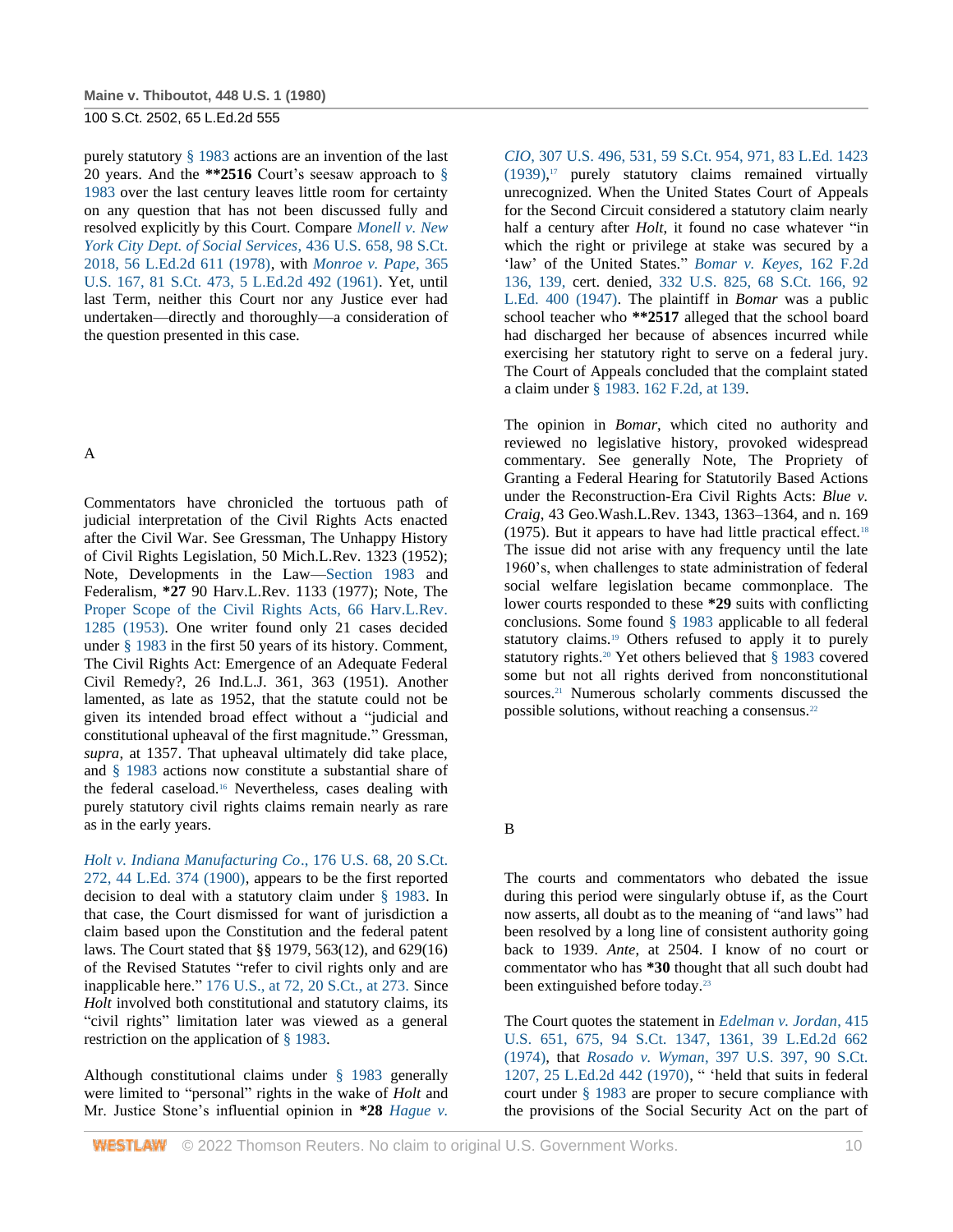participating States.' " *Ante*, at 2504. If that statement is true, the confusion remaining after *Rosado* is simply inexplicable. In fact, of course, *Rosado* established no such proposition of law. The plaintiffs in that case challenged a state welfare provision on constitutional grounds premising jurisdiction upon [28 U.S.C. § 1343\(3\),](http://www.westlaw.com/Link/Document/FullText?findType=L&pubNum=1000546&cite=28USCAS1343&originatingDoc=I179091d39c1f11d993e6d35cc61aab4a&refType=LQ&originationContext=document&vr=3.0&rs=cblt1.0&transitionType=DocumentItem&contextData=(sc.DocLink)) and added a pendent statutory claim. This Court held first that the **\*\*2518** District Court retained its power to adjudicate the statutory claim even after the constitutional claim, on which [§ 1343\(3\)](http://www.westlaw.com/Link/Document/FullText?findType=L&pubNum=1000546&cite=28USCAS1343&originatingDoc=I179091d39c1f11d993e6d35cc61aab4a&refType=LQ&originationContext=document&vr=3.0&rs=cblt1.0&transitionType=DocumentItem&contextData=(sc.DocLink)) jurisdiction was based, became moot. [397 U.S., at 402–405, 90 S.Ct., at 1212–1214.](http://www.westlaw.com/Link/Document/FullText?findType=Y&serNum=1970134209&pubNum=708&originatingDoc=I179091d39c1f11d993e6d35cc61aab4a&refType=RP&fi=co_pp_sp_708_1212&originationContext=document&vr=3.0&rs=cblt1.0&transitionType=DocumentItem&contextData=(sc.DocLink)#co_pp_sp_708_1212) The opinion then considered the merits of the plaintiffs' argument that New York law did not comport with the Social Security Act. *Id.*[, at 407–420, 90 S.Ct., at](http://www.westlaw.com/Link/Document/FullText?findType=Y&serNum=1970134209&pubNum=708&originatingDoc=I179091d39c1f11d993e6d35cc61aab4a&refType=RP&fi=co_pp_sp_708_1215&originationContext=document&vr=3.0&rs=cblt1.0&transitionType=DocumentItem&contextData=(sc.DocLink)#co_pp_sp_708_1215)  [1215–1221.](http://www.westlaw.com/Link/Document/FullText?findType=Y&serNum=1970134209&pubNum=708&originatingDoc=I179091d39c1f11d993e6d35cc61aab4a&refType=RP&fi=co_pp_sp_708_1215&originationContext=document&vr=3.0&rs=cblt1.0&transitionType=DocumentItem&contextData=(sc.DocLink)#co_pp_sp_708_1215) Although the Court had to assume the existence of a private right of action to enforce that Act, the opinion did not discuss or purport to decide whether [§](http://www.westlaw.com/Link/Document/FullText?findType=L&pubNum=1000546&cite=42USCAS1983&originatingDoc=I179091d39c1f11d993e6d35cc61aab4a&refType=LQ&originationContext=document&vr=3.0&rs=cblt1.0&transitionType=DocumentItem&contextData=(sc.DocLink))  [1983](http://www.westlaw.com/Link/Document/FullText?findType=L&pubNum=1000546&cite=42USCAS1983&originatingDoc=I179091d39c1f11d993e6d35cc61aab4a&refType=LQ&originationContext=document&vr=3.0&rs=cblt1.0&transitionType=DocumentItem&contextData=(sc.DocLink)) applies to statutory claims.

*Rosado* is not the only case to have assumed *sub silentio* that welfare claimants have a cause of action to challenge the adequacy of state programs under the Social Security Act. As the Court observes, many of our recent decisions construing the Act made the same unspoken assumption. *Ante*, at 2504–2505. It does not necessarily follow that the Court in those cases assumed that the cause of action was provided by [§ 1983](http://www.westlaw.com/Link/Document/FullText?findType=L&pubNum=1000546&cite=42USCAS1983&originatingDoc=I179091d39c1f11d993e6d35cc61aab4a&refType=LQ&originationContext=document&vr=3.0&rs=cblt1.0&transitionType=DocumentItem&contextData=(sc.DocLink)) rather than the Social Security Act itself.<sup>24</sup> But even if it **\*31** did, these cases provide no support for the Court's ruling today. "[W]hen questions of jurisdiction have been passed on in prior decisions *sub silentio*, this Court has never considered itself bound when a subsequent case finally brings the jurisdictional issue before us." *Hagans v. Lavine*[, 528, 535, n. 5, 94](http://www.westlaw.com/Link/Document/FullText?findType=Y&serNum=1974127159&pubNum=708&originatingDoc=I179091d39c1f11d993e6d35cc61aab4a&refType=RP&fi=co_pp_sp_708_1378&originationContext=document&vr=3.0&rs=cblt1.0&transitionType=DocumentItem&contextData=(sc.DocLink)#co_pp_sp_708_1378)  [S.Ct. 1372, 1378, n. 5, 39 L.Ed.2d 577 \(1974\);](http://www.westlaw.com/Link/Document/FullText?findType=Y&serNum=1974127159&pubNum=708&originatingDoc=I179091d39c1f11d993e6d35cc61aab4a&refType=RP&fi=co_pp_sp_708_1378&originationContext=document&vr=3.0&rs=cblt1.0&transitionType=DocumentItem&contextData=(sc.DocLink)#co_pp_sp_708_1378) see *[Monell](http://www.westlaw.com/Link/Document/FullText?findType=Y&serNum=1978114250&pubNum=708&originatingDoc=I179091d39c1f11d993e6d35cc61aab4a&refType=RP&fi=co_pp_sp_708_2022&originationContext=document&vr=3.0&rs=cblt1.0&transitionType=DocumentItem&contextData=(sc.DocLink)#co_pp_sp_708_2022)  [v. New York City Dept. of Social Services](http://www.westlaw.com/Link/Document/FullText?findType=Y&serNum=1978114250&pubNum=708&originatingDoc=I179091d39c1f11d993e6d35cc61aab4a&refType=RP&fi=co_pp_sp_708_2022&originationContext=document&vr=3.0&rs=cblt1.0&transitionType=DocumentItem&contextData=(sc.DocLink)#co_pp_sp_708_2022)*, 436 U.S., at [663, 98 S.Ct., at 2022;](http://www.westlaw.com/Link/Document/FullText?findType=Y&serNum=1978114250&pubNum=708&originatingDoc=I179091d39c1f11d993e6d35cc61aab4a&refType=RP&fi=co_pp_sp_708_2022&originationContext=document&vr=3.0&rs=cblt1.0&transitionType=DocumentItem&contextData=(sc.DocLink)#co_pp_sp_708_2022) *[United States v. More](http://www.westlaw.com/Link/Document/FullText?findType=Y&serNum=1800136487&pubNum=780&originatingDoc=I179091d39c1f11d993e6d35cc61aab4a&refType=RP&fi=co_pp_sp_780_172&originationContext=document&vr=3.0&rs=cblt1.0&transitionType=DocumentItem&contextData=(sc.DocLink)#co_pp_sp_780_172)*, 3 Cranch [159, 172, 2 L.Ed. 397 \(1805\).](http://www.westlaw.com/Link/Document/FullText?findType=Y&serNum=1800136487&pubNum=780&originatingDoc=I179091d39c1f11d993e6d35cc61aab4a&refType=RP&fi=co_pp_sp_780_172&originationContext=document&vr=3.0&rs=cblt1.0&transitionType=DocumentItem&contextData=(sc.DocLink)#co_pp_sp_780_172) This rule applies with even greater force to questions involving the availability of a cause of action, because the question whether a cause of action exists—unlike the existence of federal jurisdiction—may be assumed without being decided. *Burks v. Lasker*, [441 U.S. 471, 476, and n. 5, 99 S.Ct.](http://www.westlaw.com/Link/Document/FullText?findType=Y&serNum=1979135107&pubNum=708&originatingDoc=I179091d39c1f11d993e6d35cc61aab4a&refType=RP&fi=co_pp_sp_708_1836&originationContext=document&vr=3.0&rs=cblt1.0&transitionType=DocumentItem&contextData=(sc.DocLink)#co_pp_sp_708_1836)  [1831, 1836, 60 L.Ed.2d 404 \(1979\).](http://www.westlaw.com/Link/Document/FullText?findType=Y&serNum=1979135107&pubNum=708&originatingDoc=I179091d39c1f11d993e6d35cc61aab4a&refType=RP&fi=co_pp_sp_708_1836&originationContext=document&vr=3.0&rs=cblt1.0&transitionType=DocumentItem&contextData=(sc.DocLink)#co_pp_sp_708_1836) Thus, the Court's ruling finds no support in past cases in which the issue was not squarely raised. Here, as in *[Hagans v. Lavine,](http://www.westlaw.com/Link/Document/FullText?findType=Y&serNum=1974127159&pubNum=708&originatingDoc=I179091d39c1f11d993e6d35cc61aab4a&refType=RP&fi=co_pp_sp_708_1378&originationContext=document&vr=3.0&rs=cblt1.0&transitionType=DocumentItem&contextData=(sc.DocLink)#co_pp_sp_708_1378)  supra*[, 415 U.S., at 535, n. 5, 94 S.Ct., at 1378,](http://www.westlaw.com/Link/Document/FullText?findType=Y&serNum=1974127159&pubNum=708&originatingDoc=I179091d39c1f11d993e6d35cc61aab4a&refType=RP&fi=co_pp_sp_708_1378&originationContext=document&vr=3.0&rs=cblt1.0&transitionType=DocumentItem&contextData=(sc.DocLink)#co_pp_sp_708_1378) we must approach the question "as an open one calling for a canvass of the relevant . . . considerations." 25

The Court also relies upon "numerous and specific" dicta in prior decisions. *Ante*, at 2504. But none of the cited cases contains anything more than a bare assertion of the proposition that is to be proved. Most say much less than that. For example, the Court occasionally has referred to [§](http://www.westlaw.com/Link/Document/FullText?findType=L&pubNum=1000546&cite=42USCAS1983&originatingDoc=I179091d39c1f11d993e6d35cc61aab4a&refType=LQ&originationContext=document&vr=3.0&rs=cblt1.0&transitionType=DocumentItem&contextData=(sc.DocLink))  [1983](http://www.westlaw.com/Link/Document/FullText?findType=L&pubNum=1000546&cite=42USCAS1983&originatingDoc=I179091d39c1f11d993e6d35cc61aab4a&refType=LQ&originationContext=document&vr=3.0&rs=cblt1.0&transitionType=DocumentItem&contextData=(sc.DocLink)) as a remedy for violations of "federally protected rights" or of "the Federal Constitution and statutes." *[Monell v. New York City Dept. of Social Services, supra](http://www.westlaw.com/Link/Document/FullText?findType=Y&serNum=1978114250&pubNum=708&originatingDoc=I179091d39c1f11d993e6d35cc61aab4a&refType=RP&fi=co_pp_sp_708_2040&originationContext=document&vr=3.0&rs=cblt1.0&transitionType=DocumentItem&contextData=(sc.DocLink)#co_pp_sp_708_2040)*, [436 U.S., at 700–701, 98 S.Ct., at 2040–2041;](http://www.westlaw.com/Link/Document/FullText?findType=Y&serNum=1978114250&pubNum=708&originatingDoc=I179091d39c1f11d993e6d35cc61aab4a&refType=RP&fi=co_pp_sp_708_2040&originationContext=document&vr=3.0&rs=cblt1.0&transitionType=DocumentItem&contextData=(sc.DocLink)#co_pp_sp_708_2040) *[Owen v.](http://www.westlaw.com/Link/Document/FullText?findType=Y&serNum=1980111414&pubNum=708&originatingDoc=I179091d39c1f11d993e6d35cc61aab4a&refType=RP&fi=co_pp_sp_708_1414&originationContext=document&vr=3.0&rs=cblt1.0&transitionType=DocumentItem&contextData=(sc.DocLink)#co_pp_sp_708_1414)  City of Independence*[, 445 U.S. 622, 649, 650, 100 S.Ct.](http://www.westlaw.com/Link/Document/FullText?findType=Y&serNum=1980111414&pubNum=708&originatingDoc=I179091d39c1f11d993e6d35cc61aab4a&refType=RP&fi=co_pp_sp_708_1414&originationContext=document&vr=3.0&rs=cblt1.0&transitionType=DocumentItem&contextData=(sc.DocLink)#co_pp_sp_708_1414)  [1398, 1414, 1415, 63 L.Ed.2d 673 \(1980\).](http://www.westlaw.com/Link/Document/FullText?findType=Y&serNum=1980111414&pubNum=708&originatingDoc=I179091d39c1f11d993e6d35cc61aab4a&refType=RP&fi=co_pp_sp_708_1414&originationContext=document&vr=3.0&rs=cblt1.0&transitionType=DocumentItem&contextData=(sc.DocLink)#co_pp_sp_708_1414) These generalized references merely restate the language of the statute. They shed no light on the question whether all or **\*32** only some statutory rights are protected. To the extent they have any relevance to the issue at hand, they could be countered by the frequent occasions on which the Court has referred to [§ 1983](http://www.westlaw.com/Link/Document/FullText?findType=L&pubNum=1000546&cite=42USCAS1983&originatingDoc=I179091d39c1f11d993e6d35cc61aab4a&refType=LQ&originationContext=document&vr=3.0&rs=cblt1.0&transitionType=DocumentItem&contextData=(sc.DocLink)) as a remedy for constitutional violations without mentioning statutes.<sup>26</sup> But the debate would be meaningless, for none of these **\*\*2519** offhand remarks provides the remotest support for the positions taken in this case. $27$ 

The only remaining decisions in the Court's "consistent" line of precedents are *[Greenwood v. Peacock](http://www.westlaw.com/Link/Document/FullText?findType=Y&serNum=1966131594&pubNum=708&originatingDoc=I179091d39c1f11d993e6d35cc61aab4a&refType=RP&fi=co_pp_sp_708_1813&originationContext=document&vr=3.0&rs=cblt1.0&transitionType=DocumentItem&contextData=(sc.DocLink)#co_pp_sp_708_1813)*, 384 U.S. [808, 829–830, 86 S.Ct. 1800, 1813–1814, 16 L.Ed.2d 944](http://www.westlaw.com/Link/Document/FullText?findType=Y&serNum=1966131594&pubNum=708&originatingDoc=I179091d39c1f11d993e6d35cc61aab4a&refType=RP&fi=co_pp_sp_708_1813&originationContext=document&vr=3.0&rs=cblt1.0&transitionType=DocumentItem&contextData=(sc.DocLink)#co_pp_sp_708_1813)  [\(1966\),](http://www.westlaw.com/Link/Document/FullText?findType=Y&serNum=1966131594&pubNum=708&originatingDoc=I179091d39c1f11d993e6d35cc61aab4a&refType=RP&fi=co_pp_sp_708_1813&originationContext=document&vr=3.0&rs=cblt1.0&transitionType=DocumentItem&contextData=(sc.DocLink)#co_pp_sp_708_1813) and *Edelman v. Jordan*[, 415 U.S., at 675, 94](http://www.westlaw.com/Link/Document/FullText?findType=Y&serNum=1974127158&pubNum=708&originatingDoc=I179091d39c1f11d993e6d35cc61aab4a&refType=RP&fi=co_pp_sp_708_1361&originationContext=document&vr=3.0&rs=cblt1.0&transitionType=DocumentItem&contextData=(sc.DocLink)#co_pp_sp_708_1361)  [S.Ct., at 1361.](http://www.westlaw.com/Link/Document/FullText?findType=Y&serNum=1974127158&pubNum=708&originatingDoc=I179091d39c1f11d993e6d35cc61aab4a&refType=RP&fi=co_pp_sp_708_1361&originationContext=document&vr=3.0&rs=cblt1.0&transitionType=DocumentItem&contextData=(sc.DocLink)#co_pp_sp_708_1361) In each case, the Court asserted—without discussion and in the course of disposing of other issues—that [§ 1983'](http://www.westlaw.com/Link/Document/FullText?findType=L&pubNum=1000546&cite=42USCAS1983&originatingDoc=I179091d39c1f11d993e6d35cc61aab4a&refType=LQ&originationContext=document&vr=3.0&rs=cblt1.0&transitionType=DocumentItem&contextData=(sc.DocLink))s coverage of statutory rights extended beyond federal equal rights laws. Neither contains any discussion of the question; neither cites relevant authority.<sup>28</sup> Nor has this Court always uncritically assumed the proposition for which *Greenwood* and *Edelman* **\*33** now are said to stand. On the same day the Court decided *Edelman*, it refused to express a view on the question whether [§ 1983](http://www.westlaw.com/Link/Document/FullText?findType=L&pubNum=1000546&cite=42USCAS1983&originatingDoc=I179091d39c1f11d993e6d35cc61aab4a&refType=LQ&originationContext=document&vr=3.0&rs=cblt1.0&transitionType=DocumentItem&contextData=(sc.DocLink)) creates a cause of action for purely statutory claims. *[Hagans v. Lavine, supra](http://www.westlaw.com/Link/Document/FullText?findType=Y&serNum=1974127159&pubNum=708&originatingDoc=I179091d39c1f11d993e6d35cc61aab4a&refType=RP&fi=co_pp_sp_708_1378&originationContext=document&vr=3.0&rs=cblt1.0&transitionType=DocumentItem&contextData=(sc.DocLink)#co_pp_sp_708_1378)*, 415 [U.S., at 534, n. 5, 94 S.Ct., at 1378.](http://www.westlaw.com/Link/Document/FullText?findType=Y&serNum=1974127159&pubNum=708&originatingDoc=I179091d39c1f11d993e6d35cc61aab4a&refType=RP&fi=co_pp_sp_708_1378&originationContext=document&vr=3.0&rs=cblt1.0&transitionType=DocumentItem&contextData=(sc.DocLink)#co_pp_sp_708_1378) The point was reserved again in *[Southeastern Community College v.](http://www.westlaw.com/Link/Document/FullText?findType=Y&serNum=1979135140&pubNum=708&originatingDoc=I179091d39c1f11d993e6d35cc61aab4a&refType=RP&fi=co_pp_sp_708_2366&originationContext=document&vr=3.0&rs=cblt1.0&transitionType=DocumentItem&contextData=(sc.DocLink)#co_pp_sp_708_2366)  Davis*[, 442 U.S. 397, 404–405, n. 5, 99 S.Ct. 2361, 2366,](http://www.westlaw.com/Link/Document/FullText?findType=Y&serNum=1979135140&pubNum=708&originatingDoc=I179091d39c1f11d993e6d35cc61aab4a&refType=RP&fi=co_pp_sp_708_2366&originationContext=document&vr=3.0&rs=cblt1.0&transitionType=DocumentItem&contextData=(sc.DocLink)#co_pp_sp_708_2366)  [60 L.Ed.2d 980 \(1979\).](http://www.westlaw.com/Link/Document/FullText?findType=Y&serNum=1979135140&pubNum=708&originatingDoc=I179091d39c1f11d993e6d35cc61aab4a&refType=RP&fi=co_pp_sp_708_2366&originationContext=document&vr=3.0&rs=cblt1.0&transitionType=DocumentItem&contextData=(sc.DocLink)#co_pp_sp_708_2366)

To rest a landmark decision of this Court on two statements made in dictum without critical examination would be extraordinary in any case. In the context of [§](http://www.westlaw.com/Link/Document/FullText?findType=L&pubNum=1000546&cite=42USCAS1983&originatingDoc=I179091d39c1f11d993e6d35cc61aab4a&refType=LQ&originationContext=document&vr=3.0&rs=cblt1.0&transitionType=DocumentItem&contextData=(sc.DocLink))  [1983,](http://www.westlaw.com/Link/Document/FullText?findType=L&pubNum=1000546&cite=42USCAS1983&originatingDoc=I179091d39c1f11d993e6d35cc61aab4a&refType=LQ&originationContext=document&vr=3.0&rs=cblt1.0&transitionType=DocumentItem&contextData=(sc.DocLink)) it is unprecedented. Our decisions construing the civil rights legislation of the Reconstruction era have repudiated "blind adherence to the principle of *stare decisis* . . . ." *[Greenwood v. Peacock, supra](http://www.westlaw.com/Link/Document/FullText?findType=Y&serNum=1966131594&pubNum=708&originatingDoc=I179091d39c1f11d993e6d35cc61aab4a&refType=RP&fi=co_pp_sp_708_1814&originationContext=document&vr=3.0&rs=cblt1.0&transitionType=DocumentItem&contextData=(sc.DocLink)#co_pp_sp_708_1814)*, 384 U.S., at [831, 86 S.Ct., at 1814.](http://www.westlaw.com/Link/Document/FullText?findType=Y&serNum=1966131594&pubNum=708&originatingDoc=I179091d39c1f11d993e6d35cc61aab4a&refType=RP&fi=co_pp_sp_708_1814&originationContext=document&vr=3.0&rs=cblt1.0&transitionType=DocumentItem&contextData=(sc.DocLink)#co_pp_sp_708_1814) As Mr. Justice Frankfurter once observed, the issues raised under [§ 1983](http://www.westlaw.com/Link/Document/FullText?findType=L&pubNum=1000546&cite=42USCAS1983&originatingDoc=I179091d39c1f11d993e6d35cc61aab4a&refType=LQ&originationContext=document&vr=3.0&rs=cblt1.0&transitionType=DocumentItem&contextData=(sc.DocLink)) concern "a basic problem of American federalism" that "has significance approximating constitutional dimension." *[Monroe v.](http://www.westlaw.com/Link/Document/FullText?findType=Y&serNum=1961125426&pubNum=708&originatingDoc=I179091d39c1f11d993e6d35cc61aab4a&refType=RP&fi=co_pp_sp_708_503&originationContext=document&vr=3.0&rs=cblt1.0&transitionType=DocumentItem&contextData=(sc.DocLink)#co_pp_sp_708_503)  Pape*[, 365 U.S., at 222, 81 S.Ct., at 503](http://www.westlaw.com/Link/Document/FullText?findType=Y&serNum=1961125426&pubNum=708&originatingDoc=I179091d39c1f11d993e6d35cc61aab4a&refType=RP&fi=co_pp_sp_708_503&originationContext=document&vr=3.0&rs=cblt1.0&transitionType=DocumentItem&contextData=(sc.DocLink)#co_pp_sp_708_503) (dissenting opinion). Although Mr. Justice Frankfurter's view did not prevail in *Monroe*, we have heeded consistently his admonition that the ordinary concerns of *stare decisis* apply less forcefully in this than in other areas of the law. *E. g., Monell v. New York City Dept. of Social Services,*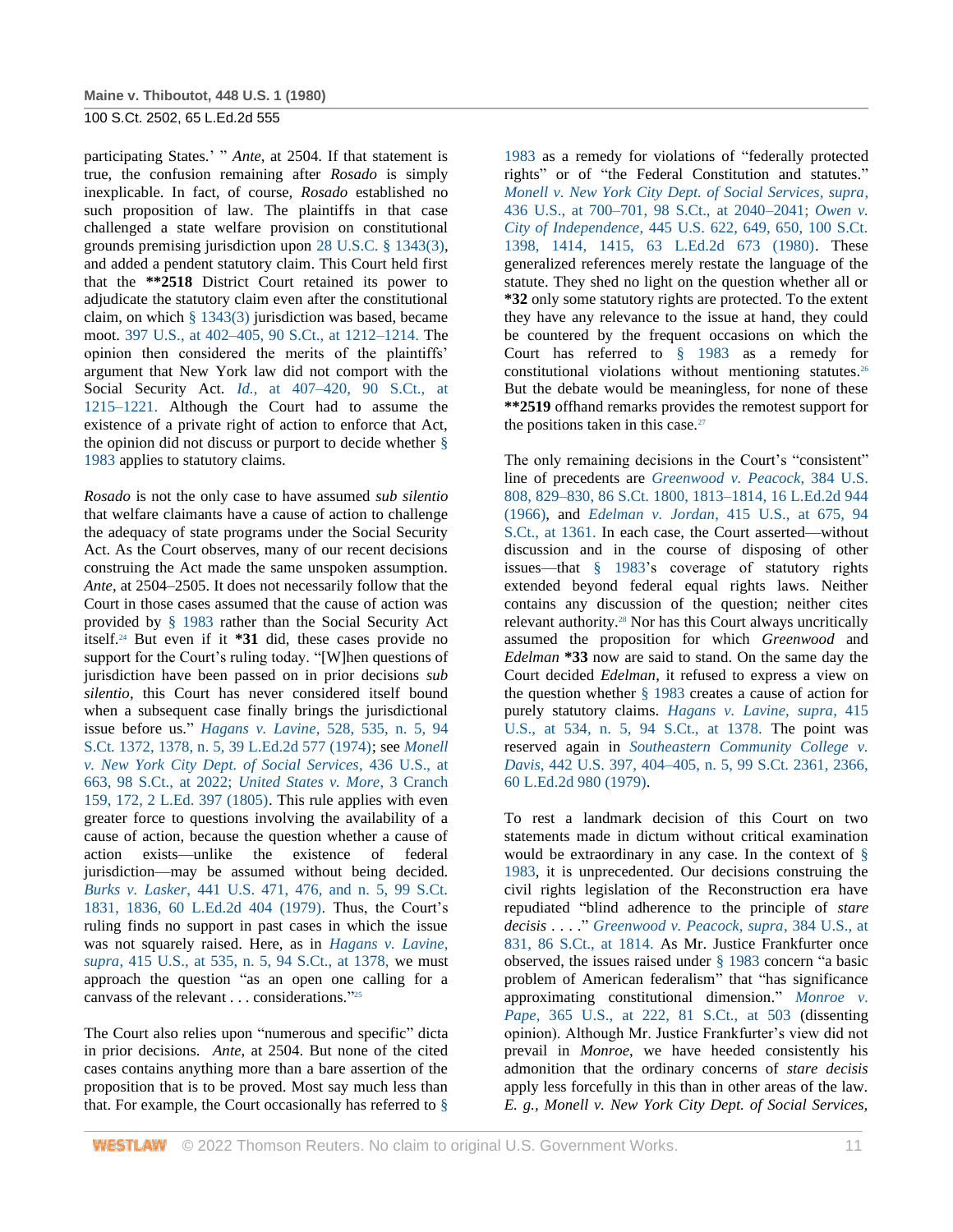*supra*. Against this backdrop, there is no justification for the Court's reliance on unexamined dicta as the principal support for a major extension of liability under [§ 1983.](http://www.westlaw.com/Link/Document/FullText?findType=L&pubNum=1000546&cite=42USCAS1983&originatingDoc=I179091d39c1f11d993e6d35cc61aab4a&refType=LQ&originationContext=document&vr=3.0&rs=cblt1.0&transitionType=DocumentItem&contextData=(sc.DocLink))

V

In my view, the Court's decision today significantly expands the concept of "civil rights" and creates a major new intrusion into state sovereignty under our federal system. There is no probative evidence that Congress intended to authorize the pervasive judicial oversight of state officials that will flow from the Court's construction of [§ 1983.](http://www.westlaw.com/Link/Document/FullText?findType=L&pubNum=1000546&cite=42USCAS1983&originatingDoc=I179091d39c1f11d993e6d35cc61aab4a&refType=LQ&originationContext=document&vr=3.0&rs=cblt1.0&transitionType=DocumentItem&contextData=(sc.DocLink)) Although today's decision makes new law with far-reaching consequences, the Court brushes aside the critical issues of congressional **\*34** intent, national policy, and the force of past decisions as precedent. I would reverse the judgment of the Supreme Judicial Court of Maine.

### **\*\*2520** APPENDIX TO OPINION OF POWELL, J., DISSENTING

A small sample of statutes that arguably could give rise to [§ 1983](http://www.westlaw.com/Link/Document/FullText?findType=L&pubNum=1000546&cite=42USCAS1983&originatingDoc=I179091d39c1f11d993e6d35cc61aab4a&refType=LQ&originationContext=document&vr=3.0&rs=cblt1.0&transitionType=DocumentItem&contextData=(sc.DocLink)) actions after today may illustrate the nature of the "civil rights" created by the Court's decision. The relevant enactments typically fall into one of three categories: (A) regulatory programs in which States are encouraged to participate, either by establishing their own plans of regulation that meet conditions set out in federal statutes, or by entering into cooperative agreements with federal officials; (B) resource management programs that may be administered by cooperative agreements between federal and state agencies; and (C) grant programs in which federal agencies either subsidize state and local activities or provide matching funds for state or local welfare plans that meet federal standards.

#### A. Joint regulatory endeavors

1. Federal Insecticide, Fungicide, and Rodenticide Act, 86 Stat. 973, as amended, [7 U.S.C. § 136](http://www.westlaw.com/Link/Document/FullText?findType=L&pubNum=1000546&cite=7USCAS136&originatingDoc=I179091d39c1f11d993e6d35cc61aab4a&refType=LQ&originationContext=document&vr=3.0&rs=cblt1.0&transitionType=DocumentItem&contextData=(sc.DocLink)) *et seq.* (1976 ed. and Supp.III); see, e. g., §§ 136u, 136v (1976 ed., Supp.III).

2. Federal Noxious Weed Act of 1974, 88 Stat. 2148, [7 U.S.C. § 2801](http://www.westlaw.com/Link/Document/FullText?findType=L&pubNum=1000546&cite=7USCAS2801&originatingDoc=I179091d39c1f11d993e6d35cc61aab4a&refType=LQ&originationContext=document&vr=3.0&rs=cblt1.0&transitionType=DocumentItem&contextData=(sc.DocLink))[–2813;](http://www.westlaw.com/Link/Document/FullText?findType=L&pubNum=1000546&cite=7USCAS2813&originatingDoc=I179091d39c1f11d993e6d35cc61aab4a&refType=LQ&originationContext=document&vr=3.0&rs=cblt1.0&transitionType=DocumentItem&contextData=(sc.DocLink)) see § 2808.

3. Historic Sites, Buildings, and Antiquities Act, 49 Stat. 666, as amended, [16 U.S.C. §§](http://www.westlaw.com/Link/Document/FullText?findType=L&pubNum=1000546&cite=16USCAS461&originatingDoc=I179091d39c1f11d993e6d35cc61aab4a&refType=LQ&originationContext=document&vr=3.0&rs=cblt1.0&transitionType=DocumentItem&contextData=(sc.DocLink))  [461](http://www.westlaw.com/Link/Document/FullText?findType=L&pubNum=1000546&cite=16USCAS461&originatingDoc=I179091d39c1f11d993e6d35cc61aab4a&refType=LQ&originationContext=document&vr=3.0&rs=cblt1.0&transitionType=DocumentItem&contextData=(sc.DocLink))[–467](http://www.westlaw.com/Link/Document/FullText?findType=L&pubNum=1000546&cite=16USCAS467&originatingDoc=I179091d39c1f11d993e6d35cc61aab4a&refType=LQ&originationContext=document&vr=3.0&rs=cblt1.0&transitionType=DocumentItem&contextData=(sc.DocLink)) (1976 ed. and Supp.III); see § 462(e).

4. Fish and Wildlife Coordination Act, 48 Stat. 401, as amended, [16 U.S.C. §§ 661–](http://www.westlaw.com/Link/Document/FullText?findType=L&pubNum=1000546&cite=16USCAS661&originatingDoc=I179091d39c1f11d993e6d35cc61aab4a&refType=LQ&originationContext=document&vr=3.0&rs=cblt1.0&transitionType=DocumentItem&contextData=(sc.DocLink))[666c;](http://www.westlaw.com/Link/Document/FullText?findType=L&pubNum=1000546&cite=16USCAS666C&originatingDoc=I179091d39c1f11d993e6d35cc61aab4a&refType=LQ&originationContext=document&vr=3.0&rs=cblt1.0&transitionType=DocumentItem&contextData=(sc.DocLink)) see [§](http://www.westlaw.com/Link/Document/FullText?findType=L&pubNum=1000546&cite=16USCAS661&originatingDoc=I179091d39c1f11d993e6d35cc61aab4a&refType=LQ&originationContext=document&vr=3.0&rs=cblt1.0&transitionType=DocumentItem&contextData=(sc.DocLink))  [661.](http://www.westlaw.com/Link/Document/FullText?findType=L&pubNum=1000546&cite=16USCAS661&originatingDoc=I179091d39c1f11d993e6d35cc61aab4a&refType=LQ&originationContext=document&vr=3.0&rs=cblt1.0&transitionType=DocumentItem&contextData=(sc.DocLink))

5. Anadromous Fish Conservation Act, 79 Stat. 1125, as amended, [16 U.S.C. §§ 757a](http://www.westlaw.com/Link/Document/FullText?findType=L&pubNum=1000546&cite=16USCAS757A&originatingDoc=I179091d39c1f11d993e6d35cc61aab4a&refType=LQ&originationContext=document&vr=3.0&rs=cblt1.0&transitionType=DocumentItem&contextData=(sc.DocLink))[–757d](http://www.westlaw.com/Link/Document/FullText?findType=L&pubNum=1000546&cite=16USCAS757D&originatingDoc=I179091d39c1f11d993e6d35cc61aab4a&refType=LQ&originationContext=document&vr=3.0&rs=cblt1.0&transitionType=DocumentItem&contextData=(sc.DocLink)) (1976 ed., Supp.III); see [§ 757a\(a\)](http://www.westlaw.com/Link/Document/FullText?findType=L&pubNum=1000546&cite=16USCAS757A&originatingDoc=I179091d39c1f11d993e6d35cc61aab4a&refType=RB&originationContext=document&vr=3.0&rs=cblt1.0&transitionType=DocumentItem&contextData=(sc.DocLink)#co_pp_8b3b0000958a4) (1976 ed., Supp.III).

6. Wild Free-Roaming Horses and Burros Act, 85 Stat. **\*35** 649, as amended, [16 U.S.C. §§](http://www.westlaw.com/Link/Document/FullText?findType=L&pubNum=1000546&cite=16USCAS1331&originatingDoc=I179091d39c1f11d993e6d35cc61aab4a&refType=LQ&originationContext=document&vr=3.0&rs=cblt1.0&transitionType=DocumentItem&contextData=(sc.DocLink))  [1331](http://www.westlaw.com/Link/Document/FullText?findType=L&pubNum=1000546&cite=16USCAS1331&originatingDoc=I179091d39c1f11d993e6d35cc61aab4a&refType=LQ&originationContext=document&vr=3.0&rs=cblt1.0&transitionType=DocumentItem&contextData=(sc.DocLink))[–1340](http://www.westlaw.com/Link/Document/FullText?findType=L&pubNum=1000546&cite=16USCAS1340&originatingDoc=I179091d39c1f11d993e6d35cc61aab4a&refType=LQ&originationContext=document&vr=3.0&rs=cblt1.0&transitionType=DocumentItem&contextData=(sc.DocLink)) (1976 ed. and Supp.III); see § 1336.

7. Marine Mammal Protection Act of 1972, 86 Stat. 1027, as amended, [16 U.S.C. §§](http://www.westlaw.com/Link/Document/FullText?findType=L&pubNum=1000546&cite=16USCAS1361&originatingDoc=I179091d39c1f11d993e6d35cc61aab4a&refType=LQ&originationContext=document&vr=3.0&rs=cblt1.0&transitionType=DocumentItem&contextData=(sc.DocLink))  [1361](http://www.westlaw.com/Link/Document/FullText?findType=L&pubNum=1000546&cite=16USCAS1361&originatingDoc=I179091d39c1f11d993e6d35cc61aab4a&refType=LQ&originationContext=document&vr=3.0&rs=cblt1.0&transitionType=DocumentItem&contextData=(sc.DocLink))[–1407](http://www.westlaw.com/Link/Document/FullText?findType=L&pubNum=1000546&cite=16USCAS1407&originatingDoc=I179091d39c1f11d993e6d35cc61aab4a&refType=LQ&originationContext=document&vr=3.0&rs=cblt1.0&transitionType=DocumentItem&contextData=(sc.DocLink)) (1976 ed. and Supp.III); see § 1379.

8. Wagner-Peyser National Employment System Act, 48 Stat. 113, [29 U.S.C. § 49](http://www.westlaw.com/Link/Document/FullText?findType=L&pubNum=1000546&cite=29USCAS49&originatingDoc=I179091d39c1f11d993e6d35cc61aab4a&refType=LQ&originationContext=document&vr=3.0&rs=cblt1.0&transitionType=DocumentItem&contextData=(sc.DocLink)) *et [seq.](http://www.westlaw.com/Link/Document/FullText?findType=L&pubNum=1000546&cite=29USCAS49&originatingDoc=I179091d39c1f11d993e6d35cc61aab4a&refType=LQ&originationContext=document&vr=3.0&rs=cblt1.0&transitionType=DocumentItem&contextData=(sc.DocLink))*; see § 49g (employment of farm laborers).

9. Surface Mining Control and Reclamation Act of 1977, 91 Stat. 447, [30 U.S.C. §§ 1201](http://www.westlaw.com/Link/Document/FullText?findType=L&pubNum=1000546&cite=30USCAS1201&originatingDoc=I179091d39c1f11d993e6d35cc61aab4a&refType=LQ&originationContext=document&vr=3.0&rs=cblt1.0&transitionType=DocumentItem&contextData=(sc.DocLink)) *et seq.* (1976 ed., Supp.III); see § 1253 (1976 ed., Supp.III).

10. Interstate Commerce Act, 49 Stat. 548, as amended, [49 U.S.C. § 11502\(a\)\(2\)](http://www.westlaw.com/Link/Document/FullText?findType=L&pubNum=1000546&cite=49USCAS11502&originatingDoc=I179091d39c1f11d993e6d35cc61aab4a&refType=RB&originationContext=document&vr=3.0&rs=cblt1.0&transitionType=DocumentItem&contextData=(sc.DocLink)#co_pp_8b3b0000958a4) (1976 ed., Supp.III) (enforcement of highway transportation law).

#### B. Resource management

1. Laws involving the administration and management of national parks and scenic areas: *e. g.*, Act of May 15, 1965, § 6, 79 Stat. 111, [16 U.S.C. §](http://www.westlaw.com/Link/Document/FullText?findType=L&pubNum=1000546&cite=16USCAS281E&originatingDoc=I179091d39c1f11d993e6d35cc61aab4a&refType=LQ&originationContext=document&vr=3.0&rs=cblt1.0&transitionType=DocumentItem&contextData=(sc.DocLink))  [281e](http://www.westlaw.com/Link/Document/FullText?findType=L&pubNum=1000546&cite=16USCAS281E&originatingDoc=I179091d39c1f11d993e6d35cc61aab4a&refType=LQ&originationContext=document&vr=3.0&rs=cblt1.0&transitionType=DocumentItem&contextData=(sc.DocLink)) (Nez Perce National Historical Park); Act of Sept. 21, 1959, § 3, 73 Stat. 591, [16 U.S.C. § 410u](http://www.westlaw.com/Link/Document/FullText?findType=L&pubNum=1000546&cite=16USCAS410U&originatingDoc=I179091d39c1f11d993e6d35cc61aab4a&refType=LQ&originationContext=document&vr=3.0&rs=cblt1.0&transitionType=DocumentItem&contextData=(sc.DocLink))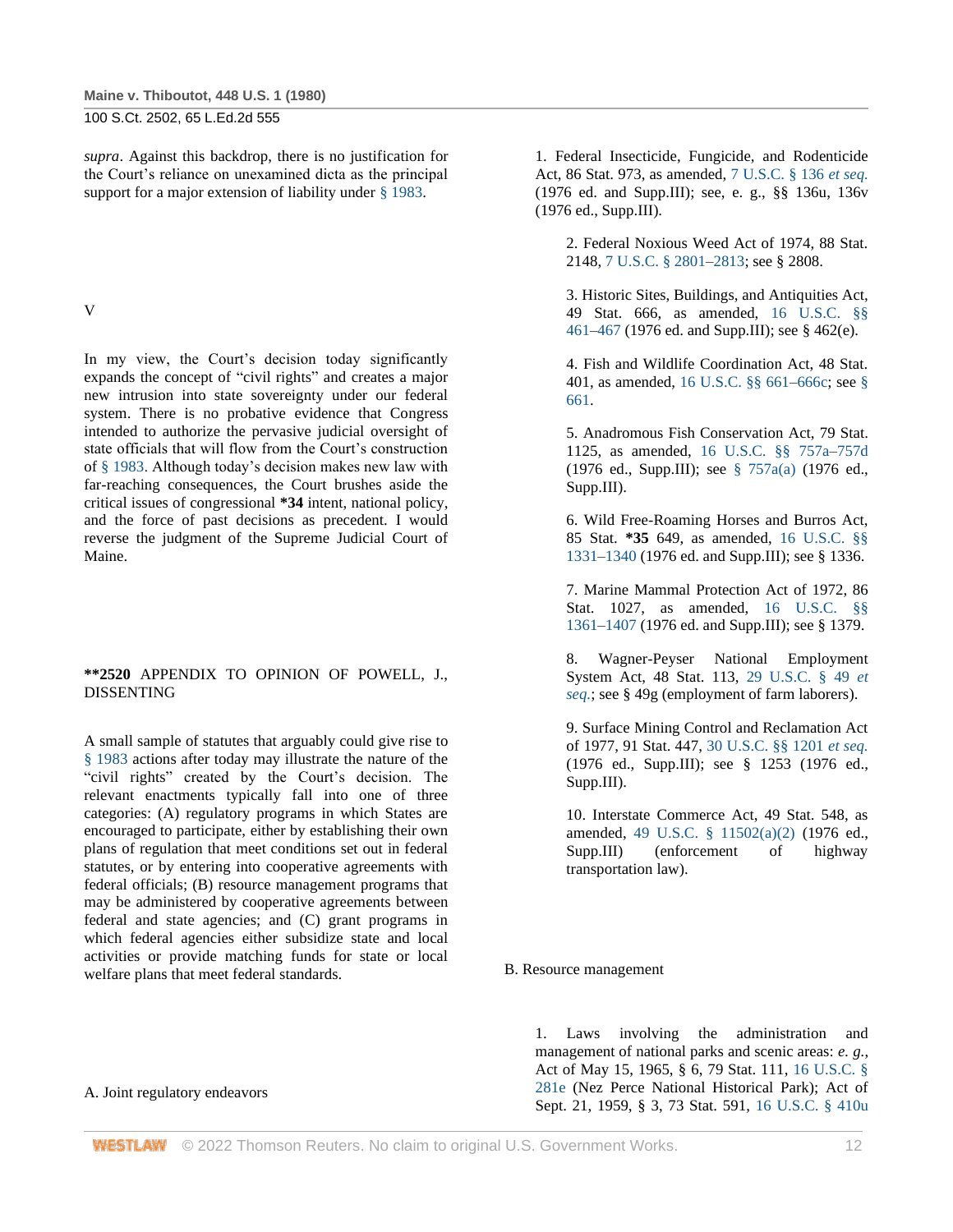(Minute Man National Historical Park); Act of Oct. 27, 1972, § 4, 86 Stat. 1302, [16 U.S.C. § 460bb–3\(b\)](http://www.westlaw.com/Link/Document/FullText?findType=L&pubNum=1000546&cite=16USCAS460BB-3&originatingDoc=I179091d39c1f11d993e6d35cc61aab4a&refType=RB&originationContext=document&vr=3.0&rs=cblt1.0&transitionType=DocumentItem&contextData=(sc.DocLink)#co_pp_a83b000018c76) (Muir Woods National Monument).

2. Laws involving the administration of forest lands: *e. g.*, Act of Mar. 1, 1911, § 2, 36 Stat. 961, [16 U.S.C. § 563;](http://www.westlaw.com/Link/Document/FullText?findType=L&pubNum=1000546&cite=16USCAS563&originatingDoc=I179091d39c1f11d993e6d35cc61aab4a&refType=LQ&originationContext=document&vr=3.0&rs=cblt1.0&transitionType=DocumentItem&contextData=(sc.DocLink)) Act of Aug. 29, 1935, 49 Stat. 963[, 16 U.S.C. §§ 567a–](http://www.westlaw.com/Link/Document/FullText?findType=L&pubNum=1000546&cite=16USCAS567A&originatingDoc=I179091d39c1f11d993e6d35cc61aab4a&refType=LQ&originationContext=document&vr=3.0&rs=cblt1.0&transitionType=DocumentItem&contextData=(sc.DocLink))[567b.](http://www.westlaw.com/Link/Document/FullText?findType=L&pubNum=1000546&cite=16USCAS567B&originatingDoc=I179091d39c1f11d993e6d35cc61aab4a&refType=LQ&originationContext=document&vr=3.0&rs=cblt1.0&transitionType=DocumentItem&contextData=(sc.DocLink))

3. Laws involving the construction and management of water projects: *e. g.*, Water Supply Act of 1958, § 301, 72 Stat. 319, [43](http://www.westlaw.com/Link/Document/FullText?findType=L&pubNum=1000546&cite=43USCAS390B&originatingDoc=I179091d39c1f11d993e6d35cc61aab4a&refType=LQ&originationContext=document&vr=3.0&rs=cblt1.0&transitionType=DocumentItem&contextData=(sc.DocLink))  [U.S.C. § 390b;](http://www.westlaw.com/Link/Document/FullText?findType=L&pubNum=1000546&cite=43USCAS390B&originatingDoc=I179091d39c1f11d993e6d35cc61aab4a&refType=LQ&originationContext=document&vr=3.0&rs=cblt1.0&transitionType=DocumentItem&contextData=(sc.DocLink)) Boulder Canyon Projects Act, §§ 4, 8, 45 Stat. 1058, 1062, as amended, [43](http://www.westlaw.com/Link/Document/FullText?findType=L&pubNum=1000546&cite=43USCAS617C&originatingDoc=I179091d39c1f11d993e6d35cc61aab4a&refType=LQ&originationContext=document&vr=3.0&rs=cblt1.0&transitionType=DocumentItem&contextData=(sc.DocLink))  [U.S.C. §§ 617c,](http://www.westlaw.com/Link/Document/FullText?findType=L&pubNum=1000546&cite=43USCAS617C&originatingDoc=I179091d39c1f11d993e6d35cc61aab4a&refType=LQ&originationContext=document&vr=3.0&rs=cblt1.0&transitionType=DocumentItem&contextData=(sc.DocLink)) [617g;](http://www.westlaw.com/Link/Document/FullText?findType=L&pubNum=1000546&cite=43USCAS617G&originatingDoc=I179091d39c1f11d993e6d35cc61aab4a&refType=LQ&originationContext=document&vr=3.0&rs=cblt1.0&transitionType=DocumentItem&contextData=(sc.DocLink)) Rivers and Harbors Appropriation Act of 1899, § 9, 30 Stat. 1151, [33 U.S.C. § 401.](http://www.westlaw.com/Link/Document/FullText?findType=L&pubNum=1000546&cite=33USCAS401&originatingDoc=I179091d39c1f11d993e6d35cc61aab4a&refType=LQ&originationContext=document&vr=3.0&rs=cblt1.0&transitionType=DocumentItem&contextData=(sc.DocLink))

4. National Trails System Act, 82 Stat. 919, as amended, **\*36** [16 U.S.C. §§ 1241–](http://www.westlaw.com/Link/Document/FullText?findType=L&pubNum=1000546&cite=16USCAS1241&originatingDoc=I179091d39c1f11d993e6d35cc61aab4a&refType=LQ&originationContext=document&vr=3.0&rs=cblt1.0&transitionType=DocumentItem&contextData=(sc.DocLink))[1249](http://www.westlaw.com/Link/Document/FullText?findType=L&pubNum=1000546&cite=16USCAS1249&originatingDoc=I179091d39c1f11d993e6d35cc61aab4a&refType=LQ&originationContext=document&vr=3.0&rs=cblt1.0&transitionType=DocumentItem&contextData=(sc.DocLink)) (1976 ed. and Supp.III); see § 1246(h) (1976 ed., Supp.III).

5. Outer Continental Shelf Lands Act Amendment of 1978, § 208, 92 Stat. 652, [43](http://www.westlaw.com/Link/Document/FullText?findType=L&pubNum=1000546&cite=43USCAS1345&originatingDoc=I179091d39c1f11d993e6d35cc61aab4a&refType=LQ&originationContext=document&vr=3.0&rs=cblt1.0&transitionType=DocumentItem&contextData=(sc.DocLink))  [U.S.C. § 1345](http://www.westlaw.com/Link/Document/FullText?findType=L&pubNum=1000546&cite=43USCAS1345&originatingDoc=I179091d39c1f11d993e6d35cc61aab4a&refType=LQ&originationContext=document&vr=3.0&rs=cblt1.0&transitionType=DocumentItem&contextData=(sc.DocLink)) (1976 ed., Supp.III) (oil leasing).

#### C. Grant programs

In addition to the familiar welfare, unemployment, and medical assistance programs **\*\*2521** established by the Social Security Act, these may include:

1. Food Stamp Act of 1964, 78 Stat. 703, as amended, [7 U.S.C. §§ 2011](http://www.westlaw.com/Link/Document/FullText?findType=L&pubNum=1000546&cite=7USCAS2011&originatingDoc=I179091d39c1f11d993e6d35cc61aab4a&refType=LQ&originationContext=document&vr=3.0&rs=cblt1.0&transitionType=DocumentItem&contextData=(sc.DocLink))[–2026](http://www.westlaw.com/Link/Document/FullText?findType=L&pubNum=1000546&cite=7USCAS2026&originatingDoc=I179091d39c1f11d993e6d35cc61aab4a&refType=LQ&originationContext=document&vr=3.0&rs=cblt1.0&transitionType=DocumentItem&contextData=(sc.DocLink)) (1976 ed. and Supp.III); see, *e. g.*, §§ 2020(e)–2020(g) (1976 ed., Supp.III).

2. Small Business Investment Act of 1958, [§ 602\(d\),](http://www.westlaw.com/Link/Document/FullText?findType=L&pubNum=1000546&cite=42USCAS602&originatingDoc=I179091d39c1f11d993e6d35cc61aab4a&refType=LQ&originationContext=document&vr=3.0&rs=cblt1.0&transitionType=DocumentItem&contextData=(sc.DocLink)) [72](http://www.westlaw.com/Link/Document/FullText?findType=L&pubNum=1000546&cite=42USCAS672&originatingDoc=I179091d39c1f11d993e6d35cc61aab4a&refType=LQ&originationContext=document&vr=3.0&rs=cblt1.0&transitionType=DocumentItem&contextData=(sc.DocLink)) Stat. 698, as amended, [15 U.S.C. § 636\(d\)](http://www.westlaw.com/Link/Document/FullText?findType=L&pubNum=1000546&cite=15USCAS636&originatingDoc=I179091d39c1f11d993e6d35cc61aab4a&refType=RB&originationContext=document&vr=3.0&rs=cblt1.0&transitionType=DocumentItem&contextData=(sc.DocLink)#co_pp_5ba1000067d06) (1976 ed., Supp.III).

3. Education Amendments of 1978, 92 Stat. 2153, as amended, [20 U.S.C. § 2701](http://www.westlaw.com/Link/Document/FullText?findType=L&pubNum=1000546&cite=20USCAS2701&originatingDoc=I179091d39c1f11d993e6d35cc61aab4a&refType=LQ&originationContext=document&vr=3.0&rs=cblt1.0&transitionType=DocumentItem&contextData=(sc.DocLink)) *et seq.* (1976 ed., Supp.III); see, *e. g.*, §§ 2734, 2902.

4. Federal-Aid Highway Act legislation, *e. g.*, [23](http://www.westlaw.com/Link/Document/FullText?findType=L&pubNum=1000546&cite=23USCAS128&originatingDoc=I179091d39c1f11d993e6d35cc61aab4a&refType=LQ&originationContext=document&vr=3.0&rs=cblt1.0&transitionType=DocumentItem&contextData=(sc.DocLink)) 

#### Footnotes

[U.S.C. §§ 128,](http://www.westlaw.com/Link/Document/FullText?findType=L&pubNum=1000546&cite=23USCAS128&originatingDoc=I179091d39c1f11d993e6d35cc61aab4a&refType=LQ&originationContext=document&vr=3.0&rs=cblt1.0&transitionType=DocumentItem&contextData=(sc.DocLink)) [131](http://www.westlaw.com/Link/Document/FullText?findType=L&pubNum=1000546&cite=23USCAS131&originatingDoc=I179091d39c1f11d993e6d35cc61aab4a&refType=LQ&originationContext=document&vr=3.0&rs=cblt1.0&transitionType=DocumentItem&contextData=(sc.DocLink)) (1976 ed. and Supp.III).

5. Comprehensive Employment and Training Act Amendments of 1978, 92 Stat. 1909, [29 U.S.C. §](http://www.westlaw.com/Link/Document/FullText?findType=L&pubNum=1000546&cite=29USCAS801&originatingDoc=I179091d39c1f11d993e6d35cc61aab4a&refType=LQ&originationContext=document&vr=3.0&rs=cblt1.0&transitionType=DocumentItem&contextData=(sc.DocLink))  801 *[et seq.](http://www.westlaw.com/Link/Document/FullText?findType=L&pubNum=1000546&cite=29USCAS801&originatingDoc=I179091d39c1f11d993e6d35cc61aab4a&refType=LQ&originationContext=document&vr=3.0&rs=cblt1.0&transitionType=DocumentItem&contextData=(sc.DocLink))* (1976 ed., Supp.III); see, *e. g.*, §§ 823, 824.

6. United States Housing Act of 1937, as added, 88 Stat. 653, and amended, [42 U.S.C. § 1437](http://www.westlaw.com/Link/Document/FullText?findType=L&pubNum=1000546&cite=42USCAS1437&originatingDoc=I179091d39c1f11d993e6d35cc61aab4a&refType=LQ&originationContext=document&vr=3.0&rs=cblt1.0&transitionType=DocumentItem&contextData=(sc.DocLink)) *et seq.* (1976 ed. and Supp.III); see, *e. g.*, §§ 1437d(c), 1437j.

7. National School Lunch Act, 60 Stat. 230, as amended, [42 U.S.C. § 1751](http://www.westlaw.com/Link/Document/FullText?findType=L&pubNum=1000546&cite=42USCAS1751&originatingDoc=I179091d39c1f11d993e6d35cc61aab4a&refType=LQ&originationContext=document&vr=3.0&rs=cblt1.0&transitionType=DocumentItem&contextData=(sc.DocLink)) *et seq.* (1976 ed. and Supp.III); see, *e. g.*, § 1758 (1976 ed. and Supp.III).

8. Public Works and Economic Development Act of 1965, 79 Stat. 552, as amended, [42 U.S.C. § 3121](http://www.westlaw.com/Link/Document/FullText?findType=L&pubNum=1000546&cite=42USCAS3121&originatingDoc=I179091d39c1f11d993e6d35cc61aab4a&refType=LQ&originationContext=document&vr=3.0&rs=cblt1.0&transitionType=DocumentItem&contextData=(sc.DocLink)) *et [seq.](http://www.westlaw.com/Link/Document/FullText?findType=L&pubNum=1000546&cite=42USCAS3121&originatingDoc=I179091d39c1f11d993e6d35cc61aab4a&refType=LQ&originationContext=document&vr=3.0&rs=cblt1.0&transitionType=DocumentItem&contextData=(sc.DocLink))*; see, *e. g.*, §§ 3132, 3151a, 3243.

9. Justice System Improvement Act of 1979, 93 Stat. 1167, [42 U.S.C. § 3701](http://www.westlaw.com/Link/Document/FullText?findType=L&pubNum=1000546&cite=42USCAS3701&originatingDoc=I179091d39c1f11d993e6d35cc61aab4a&refType=LQ&originationContext=document&vr=3.0&rs=cblt1.0&transitionType=DocumentItem&contextData=(sc.DocLink)) *et seq.* (1976 ed., Supp.III); see, *e. g.*, §§ 3742, 3744(c).

**\*37** 10. Juvenile Justice and Delinquency Prevention Act of 1974, 88 Stat. 1109, as amended, [42 U.S.C. §](http://www.westlaw.com/Link/Document/FullText?findType=L&pubNum=1000546&cite=42USCAS5601&originatingDoc=I179091d39c1f11d993e6d35cc61aab4a&refType=LQ&originationContext=document&vr=3.0&rs=cblt1.0&transitionType=DocumentItem&contextData=(sc.DocLink))  5601 *[et seq.](http://www.westlaw.com/Link/Document/FullText?findType=L&pubNum=1000546&cite=42USCAS5601&originatingDoc=I179091d39c1f11d993e6d35cc61aab4a&refType=LQ&originationContext=document&vr=3.0&rs=cblt1.0&transitionType=DocumentItem&contextData=(sc.DocLink))* (1976 ed. and Supp.III); see, *e. g.*, § 5633 (1976 ed. and Supp.III).

11. Energy Conservation and Production Act, 90 Stat. 1125, as amended, [42 U.S.C. § 6801](http://www.westlaw.com/Link/Document/FullText?findType=L&pubNum=1000546&cite=42USCAS6801&originatingDoc=I179091d39c1f11d993e6d35cc61aab4a&refType=LQ&originationContext=document&vr=3.0&rs=cblt1.0&transitionType=DocumentItem&contextData=(sc.DocLink)) *et seq.* (1976 ed. and Supp.III); see, *e. g.*, §§ 6805, 6836 (1976 ed. and Supp.III).

12. Developmentally Disabled Assistance and Bill of Rights Act, § 125, 89 Stat. 496, as amended, [42](http://www.westlaw.com/Link/Document/FullText?findType=L&pubNum=1000546&cite=42USCAS6000&originatingDoc=I179091d39c1f11d993e6d35cc61aab4a&refType=LQ&originationContext=document&vr=3.0&rs=cblt1.0&transitionType=DocumentItem&contextData=(sc.DocLink))  [U.S.C. § 6000](http://www.westlaw.com/Link/Document/FullText?findType=L&pubNum=1000546&cite=42USCAS6000&originatingDoc=I179091d39c1f11d993e6d35cc61aab4a&refType=LQ&originationContext=document&vr=3.0&rs=cblt1.0&transitionType=DocumentItem&contextData=(sc.DocLink)) *et seq.* (1976 ed. and Supp.III); see, *e. g.*, §§ 6011, 6063 (1976 ed. and Supp.III).

13. Urban Mass Transportation Act of 1964, 78 Stat. 302, as amended, 49 U.S.C. § 1601 *et seq.* (1976 ed. and Supp.III); see, *e. g.*, §§ 1602, 1604(g)–(m) (1976 ed. and Supp.III).

#### **All Citations**

448 U.S. 1, 100 S.Ct. 2502, 65 L.Ed.2d 555

The syllabus constitutes no part of the opinion of the Court but has been prepared by the Reporter of Decisions for the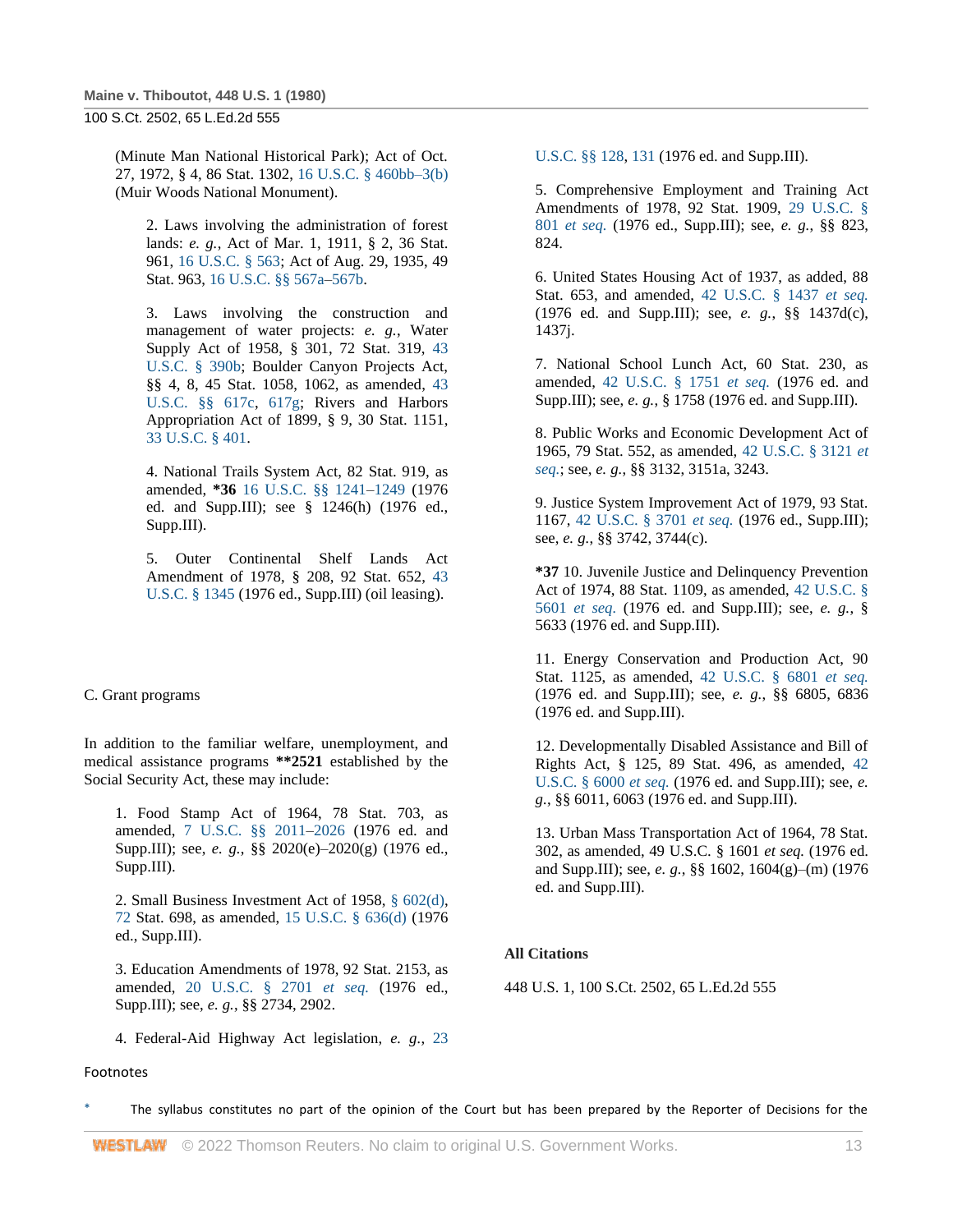convenience of the reader. See *United States v. Detroit Lumber Co.*[, 200 U.S. 321, 337, 26 S.Ct. 282, 287,](http://www.westlaw.com/Link/Document/FullText?findType=Y&serNum=1906101604&pubNum=708&originatingDoc=I179091d39c1f11d993e6d35cc61aab4a&refType=RP&fi=co_pp_sp_708_287&originationContext=document&vr=3.0&rs=cblt1.0&transitionType=DocumentItem&contextData=(sc.DocLink)#co_pp_sp_708_287) 50 L.Ed.2d 499.

- 1 Petitioners also argue that jurisdiction to hear [§ 1983](http://www.westlaw.com/Link/Document/FullText?findType=L&pubNum=1000546&cite=42USCAS1983&originatingDoc=I179091d39c1f11d993e6d35cc61aab4a&refType=LQ&originationContext=document&vr=3.0&rs=cblt1.0&transitionType=DocumentItem&contextData=(sc.DocLink)) claims rests exclusively with the federal courts. Any doubt that state courts may also entertain such actions was dispelled by *Martinez v. California*, 444 U.S. 277, 283–[284, n. 7, 100 S.Ct. 553, 558, n. 7, 62](http://www.westlaw.com/Link/Document/FullText?findType=Y&serNum=1980101292&pubNum=708&originatingDoc=I179091d39c1f11d993e6d35cc61aab4a&refType=RP&fi=co_pp_sp_708_558&originationContext=document&vr=3.0&rs=cblt1.0&transitionType=DocumentItem&contextData=(sc.DocLink)#co_pp_sp_708_558)  [L.Ed.2d 481 \(1980\).](http://www.westlaw.com/Link/Document/FullText?findType=Y&serNum=1980101292&pubNum=708&originatingDoc=I179091d39c1f11d993e6d35cc61aab4a&refType=RP&fi=co_pp_sp_708_558&originationContext=document&vr=3.0&rs=cblt1.0&transitionType=DocumentItem&contextData=(sc.DocLink)#co_pp_sp_708_558) There, while reserving the question whether state courts are *obligated* to entertain [§ 1983](http://www.westlaw.com/Link/Document/FullText?findType=L&pubNum=1000546&cite=42USCAS1983&originatingDoc=I179091d39c1f11d993e6d35cc61aab4a&refType=LQ&originationContext=document&vr=3.0&rs=cblt1.0&transitionType=DocumentItem&contextData=(sc.DocLink)) actions, we held that Congress has not barred them from doing so.
- 2 The State did not appeal the judgment against it.
- 3 The Supreme Judicial Court remanded to allow the Superior Court to exercise its discretion under [§ 1988](http://www.westlaw.com/Link/Document/FullText?findType=L&pubNum=1000546&cite=42USCAS1988&originatingDoc=I179091d39c1f11d993e6d35cc61aab4a&refType=LQ&originationContext=document&vr=3.0&rs=cblt1.0&transitionType=DocumentItem&contextData=(sc.DocLink)) to determine the appropriate disposition of the fee request.
- 4 Where the plain language, supported by consistent judicial interpretation, is as strong as it is here, ordinarily "it is not *necessary* to look beyond the words of the statute." *TVA v. Hill*[, 437 U.S. 153, 184, n. 29, 98 S.Ct. 2279, 2296, 57 L.Ed.2d 117 \(1978\).](http://www.westlaw.com/Link/Document/FullText?findType=Y&serNum=1978139478&pubNum=708&originatingDoc=I179091d39c1f11d993e6d35cc61aab4a&refType=RP&fi=co_pp_sp_708_2296&originationContext=document&vr=3.0&rs=cblt1.0&transitionType=DocumentItem&contextData=(sc.DocLink)#co_pp_sp_708_2296)
- 5 In his concurring opinion in *Chapman v. Houston Welfare Rights Organization*[, 441 U.S. 600, 99 S.Ct. 1905, 60 L.Ed.2d 508 \(1979\),](http://www.westlaw.com/Link/Document/FullText?findType=Y&serNum=1979135111&pubNum=708&originatingDoc=I179091d39c1f11d993e6d35cc61aab4a&refType=RP&originationContext=document&vr=3.0&rs=cblt1.0&transitionType=DocumentItem&contextData=(sc.DocLink)) Mr. Justice POWELL's argument proceeds on the basis of the flawed premise that Congress did not intend to change the meaning of existing laws when it revised the statutes in 1874. He assumed that Congress had instructed the revisers not to make changes, and that the revisers had obeyed those instructions. In fact, the second section of the statute creating the Revision Commission, 14 Stat. 75, mandated that the commissioners "mak[e] such alterations as may be necessary to reconcile the contradictions, supply the omissions, and amend the imperfections of the original text." Furthermore, it is clear that Congress understood this mandate to authorize the Commission to do more than merely "copy and arrange in proper order, and classify in heads the actual text of statutes in force." 2 Cong.Rec. 825 (1874). We have already decided that the "customary stout assertions of the codifiers that they had merely clarified and reorganized without changing substance" cannot be taken at face value. *[United](http://www.westlaw.com/Link/Document/FullText?findType=Y&serNum=1966112631&pubNum=708&originatingDoc=I179091d39c1f11d993e6d35cc61aab4a&refType=RP&fi=co_pp_sp_708_1161&originationContext=document&vr=3.0&rs=cblt1.0&transitionType=DocumentItem&contextData=(sc.DocLink)#co_pp_sp_708_1161)  States v. Price*[, 383 U.S. 787, 803, 86 S.Ct. 1152, 1161, 16 L.Ed.2d 267 \(1966\)](http://www.westlaw.com/Link/Document/FullText?findType=Y&serNum=1966112631&pubNum=708&originatingDoc=I179091d39c1f11d993e6d35cc61aab4a&refType=RP&fi=co_pp_sp_708_1161&originationContext=document&vr=3.0&rs=cblt1.0&transitionType=DocumentItem&contextData=(sc.DocLink)#co_pp_sp_708_1161) (holding that the revisers significantly broadened the forerunner o[f 18 U.S.C. § 242\)](http://www.westlaw.com/Link/Document/FullText?findType=L&pubNum=1000546&cite=18USCAS242&originatingDoc=I179091d39c1f11d993e6d35cc61aab4a&refType=LQ&originationContext=document&vr=3.0&rs=cblt1.0&transitionType=DocumentItem&contextData=(sc.DocLink)).
- 6 There is no inherent illogic in construing [§ 1983](http://www.westlaw.com/Link/Document/FullText?findType=L&pubNum=1000546&cite=42USCAS1983&originatingDoc=I179091d39c1f11d993e6d35cc61aab4a&refType=LQ&originationContext=document&vr=3.0&rs=cblt1.0&transitionType=DocumentItem&contextData=(sc.DocLink)) more broadly than [§ 1343\(3\)](http://www.westlaw.com/Link/Document/FullText?findType=L&pubNum=1000546&cite=28USCAS1343&originatingDoc=I179091d39c1f11d993e6d35cc61aab4a&refType=LQ&originationContext=document&vr=3.0&rs=cblt1.0&transitionType=DocumentItem&contextData=(sc.DocLink)) was construed in *Chapman v. Houston Welfare Rights Organization, supra*. It would only mean that there are statutory rights which Congress has decided cannot be enforced in the federal courts unles[s 28 U.S.C. § 1331\(a\)](http://www.westlaw.com/Link/Document/FullText?findType=L&pubNum=1000546&cite=28USCAS1331&originatingDoc=I179091d39c1f11d993e6d35cc61aab4a&refType=LQ&originationContext=document&vr=3.0&rs=cblt1.0&transitionType=DocumentItem&contextData=(sc.DocLink))'s \$10,000 jurisdictional amount is satisfied.
- 7 The States appearing as *amici* suggest that *Hutto v. Finney*[, 437 U.S. 678, 98 S.Ct. 2565, 57 L.Ed.2d 522 \(1978\),](http://www.westlaw.com/Link/Document/FullText?findType=Y&serNum=1978139499&pubNum=708&originatingDoc=I179091d39c1f11d993e6d35cc61aab4a&refType=RP&originationContext=document&vr=3.0&rs=cblt1.0&transitionType=DocumentItem&contextData=(sc.DocLink)) left open the issue whether Congress, exercising its power under  $\S$  5 of the Fourteenth Amendment, could set aside the States' Eleventh Amendment immunity in statutory as opposed to constitutional cases. *Hutto*, however, concluded alternatively that the Eleventh Amendment did not bar attorney's fee awards in federal courts because the fee awards are part of costs, which "have traditionally been awarded without regard for the State's Eleventh Amendment immunity." *Id.*[, at 695, 98 S.Ct., at 2576.](http://www.westlaw.com/Link/Document/FullText?findType=Y&serNum=1978139499&pubNum=708&originatingDoc=I179091d39c1f11d993e6d35cc61aab4a&refType=RP&fi=co_pp_sp_708_2576&originationContext=document&vr=3.0&rs=cblt1.0&transitionType=DocumentItem&contextData=(sc.DocLink)#co_pp_sp_708_2576) No Eleventh Amendment question is present, of course, where an action is brought in a state court since the Amendment, by its terms, restrains only "[t]he Judicial power of the United States."
- 8 In *Blue v. Craig*, the plaintiffs claimed that North Carolina's Medicaid plan was inconsistent with the SSA.
- 9 "In a case now pending, officials accepted Social Security Act funds for years for certain medical screening programs when in fact they had no such programs in most of the State. *Bond v. Stanton*[, 528 F.2d 688 \(7th Cir. 1976\).](http://www.westlaw.com/Link/Document/FullText?findType=Y&serNum=1976144835&pubNum=350&originatingDoc=I179091d39c1f11d993e6d35cc61aab4a&refType=RP&originationContext=document&vr=3.0&rs=cblt1.0&transitionType=DocumentItem&contextData=(sc.DocLink))" 122 Cong.Rec. 33314 (1976). In the same list of examples, Senator Kennedy included *La Raza Unida v. Volpe*[, 57 F.R.D. 94 \(N.D.Cal.1972\),](http://www.westlaw.com/Link/Document/FullText?findType=Y&serNum=1972103774&pubNum=344&originatingDoc=I179091d39c1f11d993e6d35cc61aab4a&refType=RP&originationContext=document&vr=3.0&rs=cblt1.0&transitionType=DocumentItem&contextData=(sc.DocLink)) in which plaintiffs demonstrated violations of "the Department of Transportation Act of 1966 and various sections of 23 U.S.C. dealing with housing displacement and relocation." *Id.*[, at 95.](http://www.westlaw.com/Link/Document/FullText?findType=Y&serNum=1972103774&originatingDoc=I179091d39c1f11d993e6d35cc61aab4a&refType=RP&originationContext=document&vr=3.0&rs=cblt1.0&transitionType=DocumentItem&contextData=(sc.DocLink))
- 10 The Committee Reports are in accord. The Senate Report recognized that actions under [§ 1983](http://www.westlaw.com/Link/Document/FullText?findType=L&pubNum=1000546&cite=42USCAS1983&originatingDoc=I179091d39c1f11d993e6d35cc61aab4a&refType=LQ&originationContext=document&vr=3.0&rs=cblt1.0&transitionType=DocumentItem&contextData=(sc.DocLink)) covered by the Act would include suits "redressing violations of the Federal Constitution or laws." [S.Rep.No.94](http://www.westlaw.com/Link/Document/FullText?findType=Y&serNum=0100747637&pubNum=0001503&originatingDoc=I179091d39c1f11d993e6d35cc61aab4a&refType=TV&originationContext=document&vr=3.0&rs=cblt1.0&transitionType=DocumentItem&contextData=(sc.DocLink))–1011, p. 4 (1976), U.S.Code Cong. & Admin.News 1976, pp. 5908, 5911. The House Report, after suggesting that a party prevailing on a claim which could not support a fee award should be entitled to a determination on an attached claim covered by [§ 1988](http://www.westlaw.com/Link/Document/FullText?findType=L&pubNum=1000546&cite=42USCAS1988&originatingDoc=I179091d39c1f11d993e6d35cc61aab4a&refType=LQ&originationContext=document&vr=3.0&rs=cblt1.0&transitionType=DocumentItem&contextData=(sc.DocLink)) in order to determine eligibility for fees, recognizes that a special problem is presented because "[i]n some instances . . . the claim with fees may involve a constitutional question. . . ." H.R.Rep.No.94–1558, p. 4, n. 7 (1976). The negative pregnant is that in other instances the claim with fees need not involve a constitutional question.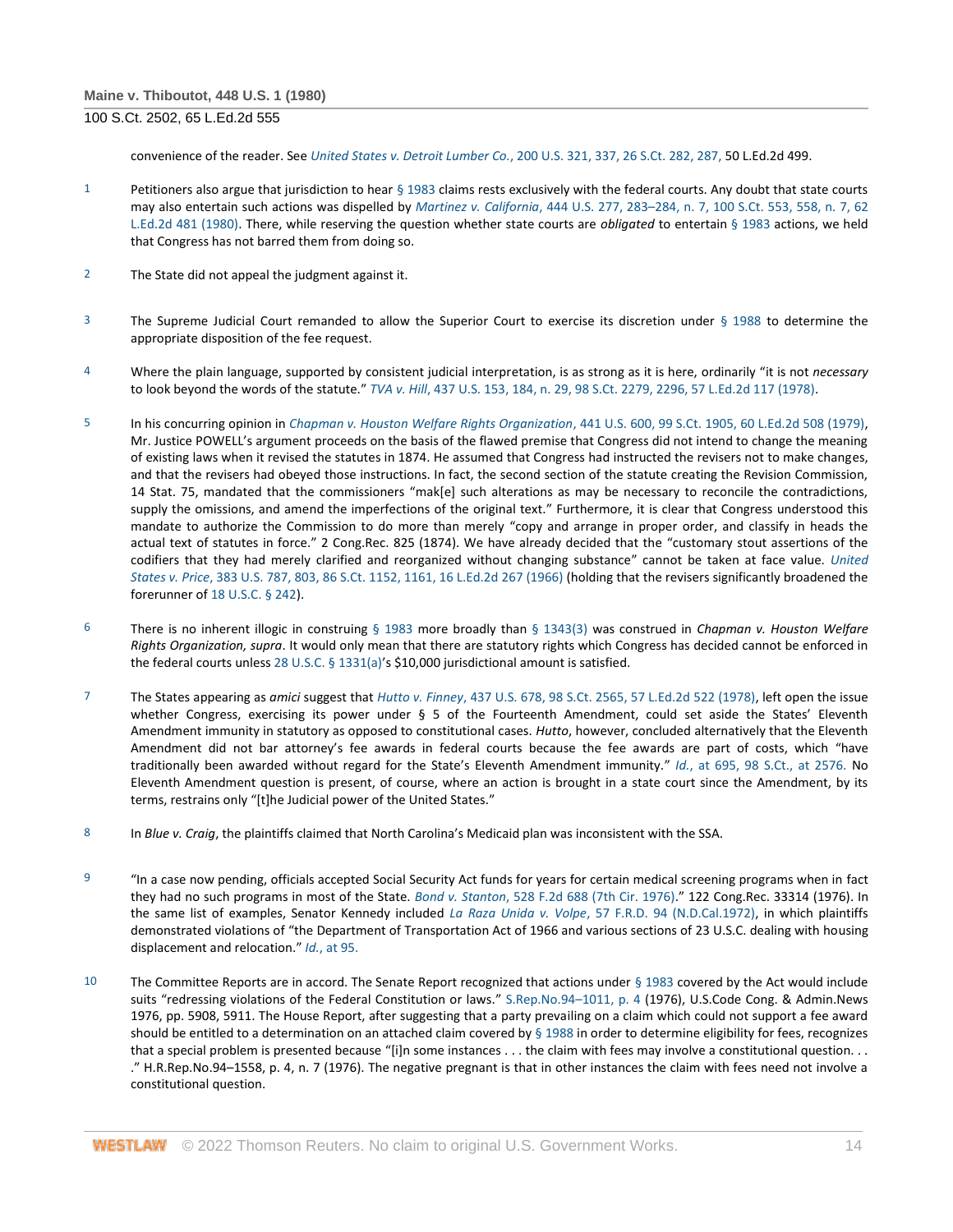- 11 The state courts which have addressed this issue have reached that same result. [405 A.2d 230, 239 \(Me.1979\)](http://www.westlaw.com/Link/Document/FullText?findType=Y&serNum=1979110047&pubNum=162&originatingDoc=I179091d39c1f11d993e6d35cc61aab4a&refType=RP&fi=co_pp_sp_162_239&originationContext=document&vr=3.0&rs=cblt1.0&transitionType=DocumentItem&contextData=(sc.DocLink)#co_pp_sp_162_239) (case below); *Ramirez v. County of Hudson*[, 169 N.J.Super. 455, 404 A.2d 1271 \(1979\);](http://www.westlaw.com/Link/Document/FullText?findType=Y&serNum=1979109993&pubNum=162&originatingDoc=I179091d39c1f11d993e6d35cc61aab4a&refType=RP&originationContext=document&vr=3.0&rs=cblt1.0&transitionType=DocumentItem&contextData=(sc.DocLink)) *Tobeluk v. Lind*[, 589 P.2d 873 \(Alaska 1979\);](http://www.westlaw.com/Link/Document/FullText?findType=Y&serNum=1979104828&pubNum=661&originatingDoc=I179091d39c1f11d993e6d35cc61aab4a&refType=RP&originationContext=document&vr=3.0&rs=cblt1.0&transitionType=DocumentItem&contextData=(sc.DocLink)) *[Young v.](http://www.westlaw.com/Link/Document/FullText?findType=Y&serNum=1979103204&pubNum=602&originatingDoc=I179091d39c1f11d993e6d35cc61aab4a&refType=RP&originationContext=document&vr=3.0&rs=cblt1.0&transitionType=DocumentItem&contextData=(sc.DocLink))  Toia*[, 66 A.D.2d 377, 413 N.Y.S.2d 530 \(1979\);](http://www.westlaw.com/Link/Document/FullText?findType=Y&serNum=1979103204&pubNum=602&originatingDoc=I179091d39c1f11d993e6d35cc61aab4a&refType=RP&originationContext=document&vr=3.0&rs=cblt1.0&transitionType=DocumentItem&contextData=(sc.DocLink)) *Lange v. Nature Conservancy, Inc.*[, 24 Wash.App. 416, 422, 601 P.2d 963, 967](http://www.westlaw.com/Link/Document/FullText?findType=Y&serNum=1979126255&pubNum=661&originatingDoc=I179091d39c1f11d993e6d35cc61aab4a&refType=RP&fi=co_pp_sp_661_967&originationContext=document&vr=3.0&rs=cblt1.0&transitionType=DocumentItem&contextData=(sc.DocLink)#co_pp_sp_661_967)  [\(1979\);](http://www.westlaw.com/Link/Document/FullText?findType=Y&serNum=1979126255&pubNum=661&originatingDoc=I179091d39c1f11d993e6d35cc61aab4a&refType=RP&fi=co_pp_sp_661_967&originationContext=document&vr=3.0&rs=cblt1.0&transitionType=DocumentItem&contextData=(sc.DocLink)#co_pp_sp_661_967) *Board of Trustees v. Holso*[, 584 P.2d 1009 \(Wyo.1978\);](http://www.westlaw.com/Link/Document/FullText?findType=Y&serNum=1978130815&pubNum=661&originatingDoc=I179091d39c1f11d993e6d35cc61aab4a&refType=RP&originationContext=document&vr=3.0&rs=cblt1.0&transitionType=DocumentItem&contextData=(sc.DocLink)) *Thorpe v. Durango School District*[, 41 Colo.App. 473, 591 P.2d 1329](http://www.westlaw.com/Link/Document/FullText?findType=Y&serNum=1979144235&pubNum=661&originatingDoc=I179091d39c1f11d993e6d35cc61aab4a&refType=RP&originationContext=document&vr=3.0&rs=cblt1.0&transitionType=DocumentItem&contextData=(sc.DocLink))  [\(1978\),](http://www.westlaw.com/Link/Document/FullText?findType=Y&serNum=1979144235&pubNum=661&originatingDoc=I179091d39c1f11d993e6d35cc61aab4a&refType=RP&originationContext=document&vr=3.0&rs=cblt1.0&transitionType=DocumentItem&contextData=(sc.DocLink)) cert. granted by Colorado Supreme Court (1979).
- 12 If fees were not available in state courts, federalism concerns would be raised because most plaintiffs would have no choice but to bring their complaints concerning state actions to federal courts. Moreover, given that there is a class of cases stating causes of action unde[r § 1983](http://www.westlaw.com/Link/Document/FullText?findType=L&pubNum=1000546&cite=42USCAS1983&originatingDoc=I179091d39c1f11d993e6d35cc61aab4a&refType=LQ&originationContext=document&vr=3.0&rs=cblt1.0&transitionType=DocumentItem&contextData=(sc.DocLink)) but not cognizable in federal court absent the \$10,000 jurisdictional amount of [§ 1331\(a\),](http://www.westlaw.com/Link/Document/FullText?findType=L&pubNum=1000546&cite=28USCAS1331&originatingDoc=I179091d39c1f11d993e6d35cc61aab4a&refType=LQ&originationContext=document&vr=3.0&rs=cblt1.0&transitionType=DocumentItem&contextData=(sc.DocLink)) see n. 6, *supra*, some plaintiffs would be forced to go to state courts, but contrary to congressional intent, would still face financial disincentives to asserting their claimed deprivations of federal rights.
- 1 The "plain meaning" of "and laws" may be more elusive than the Court admits. One might expect that a statute referring to all rights secured either by the Constitution or by the laws would employ the disjunctive "or." This is precisely what Congress did in the only Civil Rights Act that referred to laws when it was originally enacted. Act of May 31, 1870, § 6, 16 Stat. 141 (now codified at [18 U.S.C. § 241\)](http://www.westlaw.com/Link/Document/FullText?findType=L&pubNum=1000546&cite=18USCAS241&originatingDoc=I179091d39c1f11d993e6d35cc61aab4a&refType=LQ&originationContext=document&vr=3.0&rs=cblt1.0&transitionType=DocumentItem&contextData=(sc.DocLink)). That statute created criminal penalties for conspiracy to deprive persons of rights secured by "the Constitution *or* laws." *Ibid.* (emphasis added). Five years later, when Congress enacted a statute providing for general federal-question jurisdiction, it described matters "arising under the Constitution *or* laws." Act of Mar. 3, 1875, § 1, 18 Stat. 470 (emphasis added) (now codified a[t 28 U.S.C. § 1331\)](http://www.westlaw.com/Link/Document/FullText?findType=L&pubNum=1000546&cite=28USCAS1331&originatingDoc=I179091d39c1f11d993e6d35cc61aab4a&refType=LQ&originationContext=document&vr=3.0&rs=cblt1.0&transitionType=DocumentItem&contextData=(sc.DocLink)).

In contrast, a natural reading of the conjunctive "and" in  $\S$  1983 would require that the right at issue be secured both by the Constitution and by the laws. In 1874, this would have included the rights set out in the Civil Rights Act of 1866, which had been incorporated in the Fourteenth Amendment and re-enacted in the Civil Rights Act of 1870. See Gressman, The Unhappy History of Civil Rights Legislation, 50 Mich.L.Rev. 1323, 1329, 1333–1334 (1952). The legislative history does not suggest that the Court should adopt such a limited construction. But an advocate of "plain meaning" hardly can ignore the ambiguity.

- 2 The 1874 revision also drew a third jurisdictional provision from § 1 of the 1871 Act. That provision authorized review in this Court, without regard to the amount in controversy, of "[a]ny final judgment . . . in any case brought on account of the deprivation of any right, privilege, or immunity secured by the Constitution of the United States, or if any right or privilege of a citizen of the United States." Rev.Stat. § 699(4). Thus, § 1 actually became four separate statutes in 1874. In the Court's view, Congress intended to broaden the remedial and district court jurisdictional provisions to encompass violations of *all* laws, while simultaneously restricting circuit court jurisdiction to "laws providing for equal rights." Although the Court does not mention § 699(4), that statute is not easily read to encompass rights secured by any federal law. Thus, the Court attributes to Congress an intention to create a new class of civil rights claims which could be litigated in district but not circuit courts, and without any right of review in this Court. I would not assume that Congress intended such senseless jurisdictional results.
- 3 Section 563(12) did not survive the 1911 revision.
- 4 It is worth noting, however, that the statute creating the Revision Commission also directed that the revisers "shall suggest to Congress" all statutory imperfections they had corrected and "the mode" in which they had done so. Act of June 27, 1866, § 3, 14 Stat. 75. The revisers obeyed this directive by placing marginal comments next to each section they deemed to have amended the law. See 2 Cong.Rec. 648 (Jan. 14, 1874) (Rep. Hoar). That no such comment accompanied § 1979 is strong evidence that the revisers intended no substantive change. See 1 Revision of the United States Statutes as Drafted by the Commissioners Appointed for that Purpose 947 (1872).
- 5 These assurances were repeated again and again. Representative Butler told his colleagues that the Committee had "not attempted to change the law [in force on December 1, 1873], in a single word or letter, so as to make a different reading or different sense." 2 Cong.Rec. 129 (Dec. 10, 1873). A month later, Representative Poland stated that the bill was meant to be "an exact transcript, an exact reflex, of the existing statute law of the United States—that there shall be nothing omitted and nothing changed." *Id*., at 646 (Jan. 14, 1874). Senator Conkling said that "the aim throughout has been to preserve absolute identity of meaning. . . . " *Id*., at 4220 (May 25, 1874). See *[Chapman v. Houston Welfare Rights Org.](http://www.westlaw.com/Link/Document/FullText?findType=Y&serNum=1979135111&pubNum=708&originatingDoc=I179091d39c1f11d993e6d35cc61aab4a&refType=RP&fi=co_pp_sp_708_1919&originationContext=document&vr=3.0&rs=cblt1.0&transitionType=DocumentItem&contextData=(sc.DocLink)#co_pp_sp_708_1919)*, 441 U.S. 600, 625–627, 99 S.Ct. 1905, 1919–[1920, 60 L.Ed.2d 508 \(1979\)](http://www.westlaw.com/Link/Document/FullText?findType=Y&serNum=1979135111&pubNum=708&originatingDoc=I179091d39c1f11d993e6d35cc61aab4a&refType=RP&fi=co_pp_sp_708_1919&originationContext=document&vr=3.0&rs=cblt1.0&transitionType=DocumentItem&contextData=(sc.DocLink)#co_pp_sp_708_1919) (POWELL, J., concurring).

Contrary to the Court's suggestion, *ante*, at 2506, n. 5, this Court never has held that "the revisers significantly broadened the forerunner of [18 U.S.C. § 242.](http://www.westlaw.com/Link/Document/FullText?findType=L&pubNum=1000546&cite=18USCAS242&originatingDoc=I179091d39c1f11d993e6d35cc61aab4a&refType=LQ&originationContext=document&vr=3.0&rs=cblt1.0&transitionType=DocumentItem&contextData=(sc.DocLink))" *United States v. Price*[, 383 U.S. 787, 86 S.Ct. 1152, 16 L.Ed.2d 267 \(1966\),](http://www.westlaw.com/Link/Document/FullText?findType=Y&serNum=1966112631&pubNum=708&originatingDoc=I179091d39c1f11d993e6d35cc61aab4a&refType=RP&originationContext=document&vr=3.0&rs=cblt1.0&transitionType=DocumentItem&contextData=(sc.DocLink)) involved the interpretation of [18 U.S.C. § 241.](http://www.westlaw.com/Link/Document/FullText?findType=L&pubNum=1000546&cite=18USCAS241&originatingDoc=I179091d39c1f11d993e6d35cc61aab4a&refType=LQ&originationContext=document&vr=3.0&rs=cblt1.0&transitionType=DocumentItem&contextData=(sc.DocLink)) The opinion contained dictum to the effect that the similarly worded [§ 242](http://www.westlaw.com/Link/Document/FullText?findType=L&pubNum=1000546&cite=18USCAS242&originatingDoc=I179091d39c1f11d993e6d35cc61aab4a&refType=LQ&originationContext=document&vr=3.0&rs=cblt1.0&transitionType=DocumentItem&contextData=(sc.DocLink)) was expanded in 1874. [383 U.S., at 803, 86 S.Ct., at 1161.](http://www.westlaw.com/Link/Document/FullText?findType=Y&serNum=1966112631&pubNum=708&originatingDoc=I179091d39c1f11d993e6d35cc61aab4a&refType=RP&fi=co_pp_sp_708_1161&originationContext=document&vr=3.0&rs=cblt1.0&transitionType=DocumentItem&contextData=(sc.DocLink)#co_pp_sp_708_1161) But the Court did not consider the legislative history of the 1874 revision, and the passing reference t[o § 242](http://www.westlaw.com/Link/Document/FullText?findType=L&pubNum=1000546&cite=18USCAS242&originatingDoc=I179091d39c1f11d993e6d35cc61aab4a&refType=LQ&originationContext=document&vr=3.0&rs=cblt1.0&transitionType=DocumentItem&contextData=(sc.DocLink)) certainly is not binding precedent.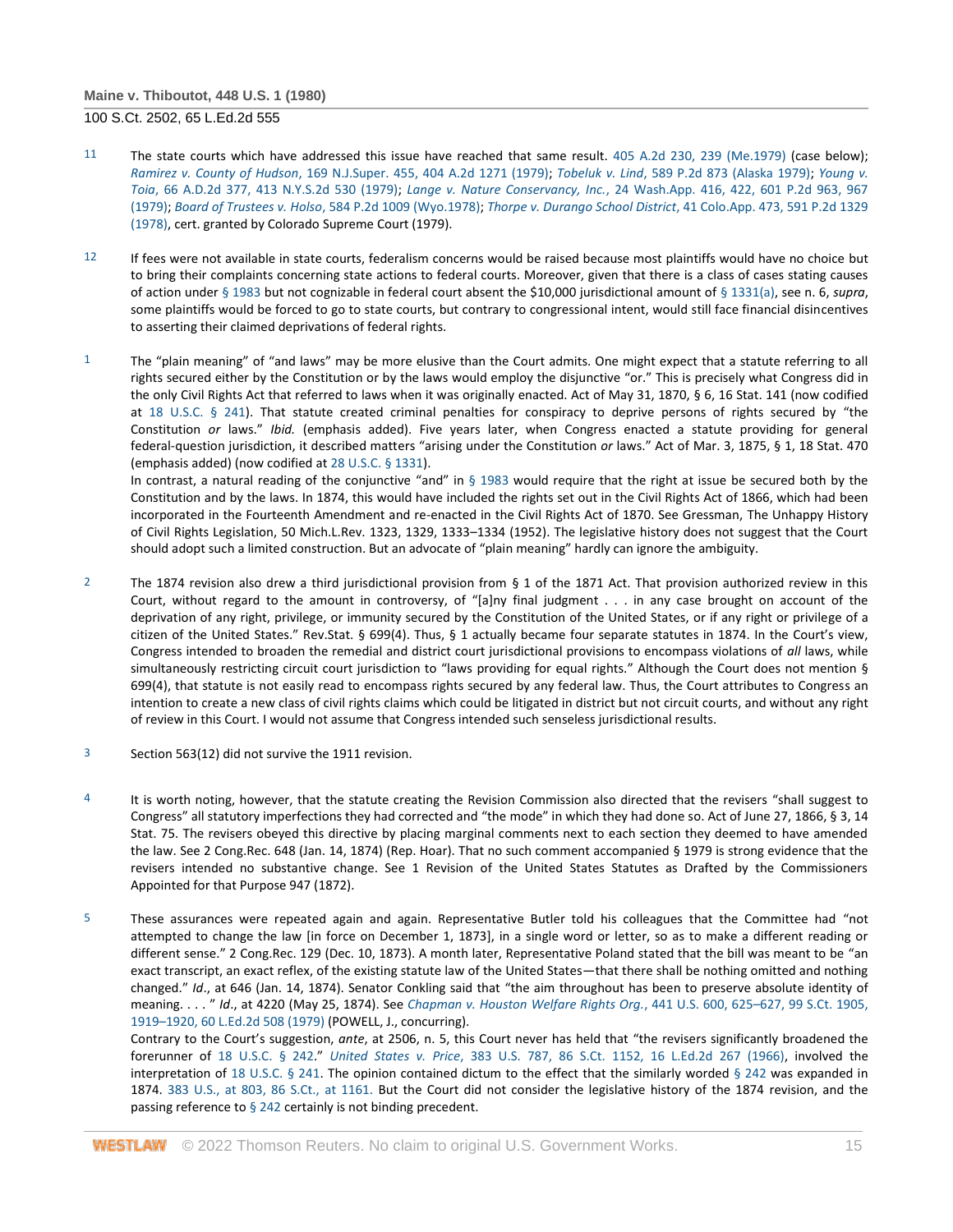- 6 The addition of "and laws" did not change the meaning of  $\S$  1 because Congress assumed that that phrase referred only to federal equal rights legislation. In 1874, the only such legislation was contained in the 1866 and 1870 Civil Rights Acts, which conferred rights also secured by the recently adopted Fourteenth Amendment. See n. 1, *supra*.
- 7 [Section 1343\(3\)](http://www.westlaw.com/Link/Document/FullText?findType=L&pubNum=1000546&cite=28USCAS1343&originatingDoc=I179091d39c1f11d993e6d35cc61aab4a&refType=LQ&originationContext=document&vr=3.0&rs=cblt1.0&transitionType=DocumentItem&contextData=(sc.DocLink)) supplies jurisdiction for claims involving rights secured by the Constitution "or by any Act of Congress providing for equal rights of citizens or of all persons within the jurisdiction of the United States." Neither [§ 1983](http://www.westlaw.com/Link/Document/FullText?findType=L&pubNum=1000546&cite=42USCAS1983&originatingDoc=I179091d39c1f11d993e6d35cc61aab4a&refType=LQ&originationContext=document&vr=3.0&rs=cblt1.0&transitionType=DocumentItem&contextData=(sc.DocLink)) itself nor the Social Security Act provides for equal rights within the meaning of this section. *Chapman v. Houston Welfare Rights Org., supra*.
- 8 In the Court's view today, [§ 1983](http://www.westlaw.com/Link/Document/FullText?findType=L&pubNum=1000546&cite=42USCAS1983&originatingDoc=I179091d39c1f11d993e6d35cc61aab4a&refType=LQ&originationContext=document&vr=3.0&rs=cblt1.0&transitionType=DocumentItem&contextData=(sc.DocLink)) actions based on statutes unrelated to equal rights could have been brought in district but not circuit courts after 1874. See n. 2, *supra*. When Congress merged the two jurisdictional provisions in 1911, the narrower language of the circuit court provision was adopted. Act of Mar. 3, 1911, § 24(14), 36 Stat. 1092. Yet there is no indication in the legislative history of the 1911 Act that Congress intended to change the scope of federal jurisdiction. The Senate Report states that the new section "merges the jurisdiction now vested in the district courts . . . and in the circuit courts . . . and vests it in the district courts." S.Rep.No. 388, 61st Cong., 2d Sess., pt. 1, pp. 15, 50–51 (1910).
- 9 One author thought it "idiotic" to interpret [§ 1343\(3\)](http://www.westlaw.com/Link/Document/FullText?findType=L&pubNum=1000546&cite=28USCAS1343&originatingDoc=I179091d39c1f11d993e6d35cc61aab4a&refType=LQ&originationContext=document&vr=3.0&rs=cblt1.0&transitionType=DocumentItem&contextData=(sc.DocLink)) and [§ 1983](http://www.westlaw.com/Link/Document/FullText?findType=L&pubNum=1000546&cite=42USCAS1983&originatingDoc=I179091d39c1f11d993e6d35cc61aab4a&refType=LQ&originationContext=document&vr=3.0&rs=cblt1.0&transitionType=DocumentItem&contextData=(sc.DocLink)) differently. Cover, Establishing Federal Jurisdiction in Actions Brought to Vindicate Statutory (Federal) Rights When No Violations of Constitutional Rights Are Alleged, 2 Clearinghouse Rev., No. 16, pp. 5, 25 (1969). "Only when there is no uncertainty should the courts conclude that Congress has set up a remedial system which overlooks nothing but the minor technicality of giving jurisdiction to some court. The courts should be especially reluctant to reach such a result when there is every evidence that a federal forum was a focal point of the legislation." *Ibid*.
- 10 [Section 1983](http://www.westlaw.com/Link/Document/FullText?findType=L&pubNum=1000546&cite=42USCAS1983&originatingDoc=I179091d39c1f11d993e6d35cc61aab4a&refType=LQ&originationContext=document&vr=3.0&rs=cblt1.0&transitionType=DocumentItem&contextData=(sc.DocLink)) actions may be brought against States, municipalities and other subdivisions, officers, and employees. Although I will refer to all such potential defendants as "state defendants" for purposes of this opinion, there may be a notable difference among them. States are protected against retroactive damages awards by the Eleventh Amendment, and individual defendants generally can claim immunity when they act in good faith. Municipalities, however, will be strictly liable for errors in the administration of complex federal statutes. See *Owen v. City of Independence*[, 445 U.S. 622, 100 S.Ct. 1398, 63 L.Ed.2d 673](http://www.westlaw.com/Link/Document/FullText?findType=Y&serNum=1980111414&pubNum=708&originatingDoc=I179091d39c1f11d993e6d35cc61aab4a&refType=RP&originationContext=document&vr=3.0&rs=cblt1.0&transitionType=DocumentItem&contextData=(sc.DocLink))  [\(1980\).](http://www.westlaw.com/Link/Document/FullText?findType=Y&serNum=1980111414&pubNum=708&originatingDoc=I179091d39c1f11d993e6d35cc61aab4a&refType=RP&originationContext=document&vr=3.0&rs=cblt1.0&transitionType=DocumentItem&contextData=(sc.DocLink))
- 11 The only exception will be in cases where the governing statute provides an exclusive remedy for violations of its terms. See *Adickes v. S. H. Kress & Co*., 398 U.S. 144, 150–[151, n. 5, 90 S.Ct. 1598, 1604](http://www.westlaw.com/Link/Document/FullText?findType=Y&serNum=1970134235&pubNum=708&originatingDoc=I179091d39c1f11d993e6d35cc61aab4a&refType=RP&fi=co_pp_sp_708_1604&originationContext=document&vr=3.0&rs=cblt1.0&transitionType=DocumentItem&contextData=(sc.DocLink)#co_pp_sp_708_1604)–1605, 26 L.Ed.2d 142 (1970); cf. *[Great American Fed.](http://www.westlaw.com/Link/Document/FullText?findType=Y&serNum=1979135139&pubNum=708&originatingDoc=I179091d39c1f11d993e6d35cc61aab4a&refType=RP&originationContext=document&vr=3.0&rs=cblt1.0&transitionType=DocumentItem&contextData=(sc.DocLink))  S. & L. Assn. v. Novotny*[, 442 U.S. 366, 99 S.Ct. 2345, 60 L.Ed.2d 957 \(1979\).](http://www.westlaw.com/Link/Document/FullText?findType=Y&serNum=1979135139&pubNum=708&originatingDoc=I179091d39c1f11d993e6d35cc61aab4a&refType=RP&originationContext=document&vr=3.0&rs=cblt1.0&transitionType=DocumentItem&contextData=(sc.DocLink))
- 12 An incomplete sample of statutes requiring federal-state cooperation is collected in the Appendix to this opinion. Plaintiffs also may contend that state activities unrelated to cooperative programs have burdened rights secured by federal statutes. *[E. g.,](http://www.westlaw.com/Link/Document/FullText?findType=Y&serNum=1978103284&pubNum=350&originatingDoc=I179091d39c1f11d993e6d35cc61aab4a&refType=RP&fi=co_pp_sp_350_1017&originationContext=document&vr=3.0&rs=cblt1.0&transitionType=DocumentItem&contextData=(sc.DocLink)#co_pp_sp_350_1017)  Chase v. McMasters*[, 573 F.2d 1011, 1017](http://www.westlaw.com/Link/Document/FullText?findType=Y&serNum=1978103284&pubNum=350&originatingDoc=I179091d39c1f11d993e6d35cc61aab4a&refType=RP&fi=co_pp_sp_350_1017&originationContext=document&vr=3.0&rs=cblt1.0&transitionType=DocumentItem&contextData=(sc.DocLink)#co_pp_sp_350_1017)–1019 (CA8) (authority of Secretary of Interior to hold Indian lands), cert. denied, [439](http://www.westlaw.com/Link/Document/FullText?findType=Y&serNum=1978228378&pubNum=708&originatingDoc=I179091d39c1f11d993e6d35cc61aab4a&refType=RP&originationContext=document&vr=3.0&rs=cblt1.0&transitionType=DocumentItem&contextData=(sc.DocLink))  [U.S. 965, 99 S.Ct. 453, 58 L.Ed.2d 423 \(1978\);](http://www.westlaw.com/Link/Document/FullText?findType=Y&serNum=1978228378&pubNum=708&originatingDoc=I179091d39c1f11d993e6d35cc61aab4a&refType=RP&originationContext=document&vr=3.0&rs=cblt1.0&transitionType=DocumentItem&contextData=(sc.DocLink)) *Wirth v. Surles*[, 562 F.2d 319 \(CA4 1977\),](http://www.westlaw.com/Link/Document/FullText?findType=Y&serNum=1977123757&pubNum=350&originatingDoc=I179091d39c1f11d993e6d35cc61aab4a&refType=RP&originationContext=document&vr=3.0&rs=cblt1.0&transitionType=DocumentItem&contextData=(sc.DocLink)) (extradition of prisoners), cert. denied, [435 U.S. 933, 98 S.Ct. 1509, 55 L.Ed.2d 531 \(1978\);](http://www.westlaw.com/Link/Document/FullText?findType=Y&serNum=1978229972&pubNum=708&originatingDoc=I179091d39c1f11d993e6d35cc61aab4a&refType=RP&originationContext=document&vr=3.0&rs=cblt1.0&transitionType=DocumentItem&contextData=(sc.DocLink)) *Bomar v. Keyes*[, 162 F.2d 136, 139 \(CA2\),](http://www.westlaw.com/Link/Document/FullText?findType=Y&serNum=1947114357&pubNum=350&originatingDoc=I179091d39c1f11d993e6d35cc61aab4a&refType=RP&fi=co_pp_sp_350_139&originationContext=document&vr=3.0&rs=cblt1.0&transitionType=DocumentItem&contextData=(sc.DocLink)#co_pp_sp_350_139) (right to sit on federal juries), cert. denied[, 332 U.S. 825, 68 S.Ct. 166, 92 L.Ed. 400 \(1947\);](http://www.westlaw.com/Link/Document/FullText?findType=Y&serNum=1947200481&pubNum=708&originatingDoc=I179091d39c1f11d993e6d35cc61aab4a&refType=RP&originationContext=document&vr=3.0&rs=cblt1.0&transitionType=DocumentItem&contextData=(sc.DocLink)) *[Gage v. Commonwealth Edison Co.](http://www.westlaw.com/Link/Document/FullText?findType=Y&serNum=1972107551&pubNum=345&originatingDoc=I179091d39c1f11d993e6d35cc61aab4a&refType=RP&fi=co_pp_sp_345_88&originationContext=document&vr=3.0&rs=cblt1.0&transitionType=DocumentItem&contextData=(sc.DocLink)#co_pp_sp_345_88)*, 356 F.Supp. 80, 88 (ND Ill.1972) (right to an environmental impact statement prior to action in which federal agency participates); *[McGuire v. Amrein](http://www.westlaw.com/Link/Document/FullText?findType=Y&serNum=1952118079&pubNum=345&originatingDoc=I179091d39c1f11d993e6d35cc61aab4a&refType=RP&fi=co_pp_sp_345_417&originationContext=document&vr=3.0&rs=cblt1.0&transitionType=DocumentItem&contextData=(sc.DocLink)#co_pp_sp_345_417)*, 101 F.Supp. 414, 417, 419–[420 \(Md.1951\)](http://www.westlaw.com/Link/Document/FullText?findType=Y&serNum=1952118079&pubNum=345&originatingDoc=I179091d39c1f11d993e6d35cc61aab4a&refType=RP&fi=co_pp_sp_345_417&originationContext=document&vr=3.0&rs=cblt1.0&transitionType=DocumentItem&contextData=(sc.DocLink)#co_pp_sp_345_417) (federal ban on the taping of telephones).
- 13 See Wolf, Pendent Jurisdiction, Multi-Claim Litigation, and the 1976 Civil Rights Attorney's Fees Awards Act, 2 W. New Eng.L.Rev. 193, 249 (1979).
- 14 The few references to statutory claims cited by the Court, *ante*, at 2507, and n. 9, fall far short of demonstrating that Congress considered or intended the consequences of the Court's interpretation of [§ 1983.](http://www.westlaw.com/Link/Document/FullText?findType=L&pubNum=1000546&cite=42USCAS1983&originatingDoc=I179091d39c1f11d993e6d35cc61aab4a&refType=LQ&originationContext=document&vr=3.0&rs=cblt1.0&transitionType=DocumentItem&contextData=(sc.DocLink))
- 15 [Section 1983](http://www.westlaw.com/Link/Document/FullText?findType=L&pubNum=1000546&cite=42USCAS1983&originatingDoc=I179091d39c1f11d993e6d35cc61aab4a&refType=LQ&originationContext=document&vr=3.0&rs=cblt1.0&transitionType=DocumentItem&contextData=(sc.DocLink)) was passed for the express purpose of "enforc [ing] the Provisions of the Fourteenth Amendment." Act of Apr. 20, 1871, 17 Stat. 13; see *[Lynch v. Household Finance Corp](http://www.westlaw.com/Link/Document/FullText?findType=Y&serNum=1972127096&pubNum=780&originatingDoc=I179091d39c1f11d993e6d35cc61aab4a&refType=RP&fi=co_pp_sp_780_545&originationContext=document&vr=3.0&rs=cblt1.0&transitionType=DocumentItem&contextData=(sc.DocLink)#co_pp_sp_780_545)*., 405 U.S., 538, 545, [92 S.Ct. 1113, 1118, 31 L.Ed.2d 424 \(1972\);](http://www.westlaw.com/Link/Document/FullText?findType=Y&serNum=1972127096&pubNum=708&originatingDoc=I179091d39c1f11d993e6d35cc61aab4a&refType=RP&fi=co_pp_sp_708_1118&originationContext=document&vr=3.0&rs=cblt1.0&transitionType=DocumentItem&contextData=(sc.DocLink)#co_pp_sp_708_1118) *[Monroe v.](http://www.westlaw.com/Link/Document/FullText?findType=Y&serNum=1961125426&pubNum=708&originatingDoc=I179091d39c1f11d993e6d35cc61aab4a&refType=RP&fi=co_pp_sp_708_475&originationContext=document&vr=3.0&rs=cblt1.0&transitionType=DocumentItem&contextData=(sc.DocLink)#co_pp_sp_708_475)  Pape*[, 365 U.S. 167, 171, 81 S.Ct. 473, 475, 5 L.Ed.2d 492 \(1961\)](http://www.westlaw.com/Link/Document/FullText?findType=Y&serNum=1961125426&pubNum=708&originatingDoc=I179091d39c1f11d993e6d35cc61aab4a&refType=RP&fi=co_pp_sp_708_475&originationContext=document&vr=3.0&rs=cblt1.0&transitionType=DocumentItem&contextData=(sc.DocLink)#co_pp_sp_708_475). The Civil Rights Attorney's Fees Awards Act of 1976 also was passed under the Enforcement Clauses of the Thirteenth and Fourteenth Amendments. 122 Cong.Rec. 33315 (1976) (remarks of Sen. Abourezk); *id.*, at 35123 (remarks of Rep. Drinan). I do not imply that either statute must be limited strictly to claims arising under the post-Civil War Amendments. That Congress elected to proceed under the enforcement powers suggests, however, an intention to protect enduring civil rights rather than the virtually limitless entitlements created by federal statutes.
- 16 Between 1961 and 1977, then number of cases filed in federal court under civil rights statutes increased from 296 to 13,113. See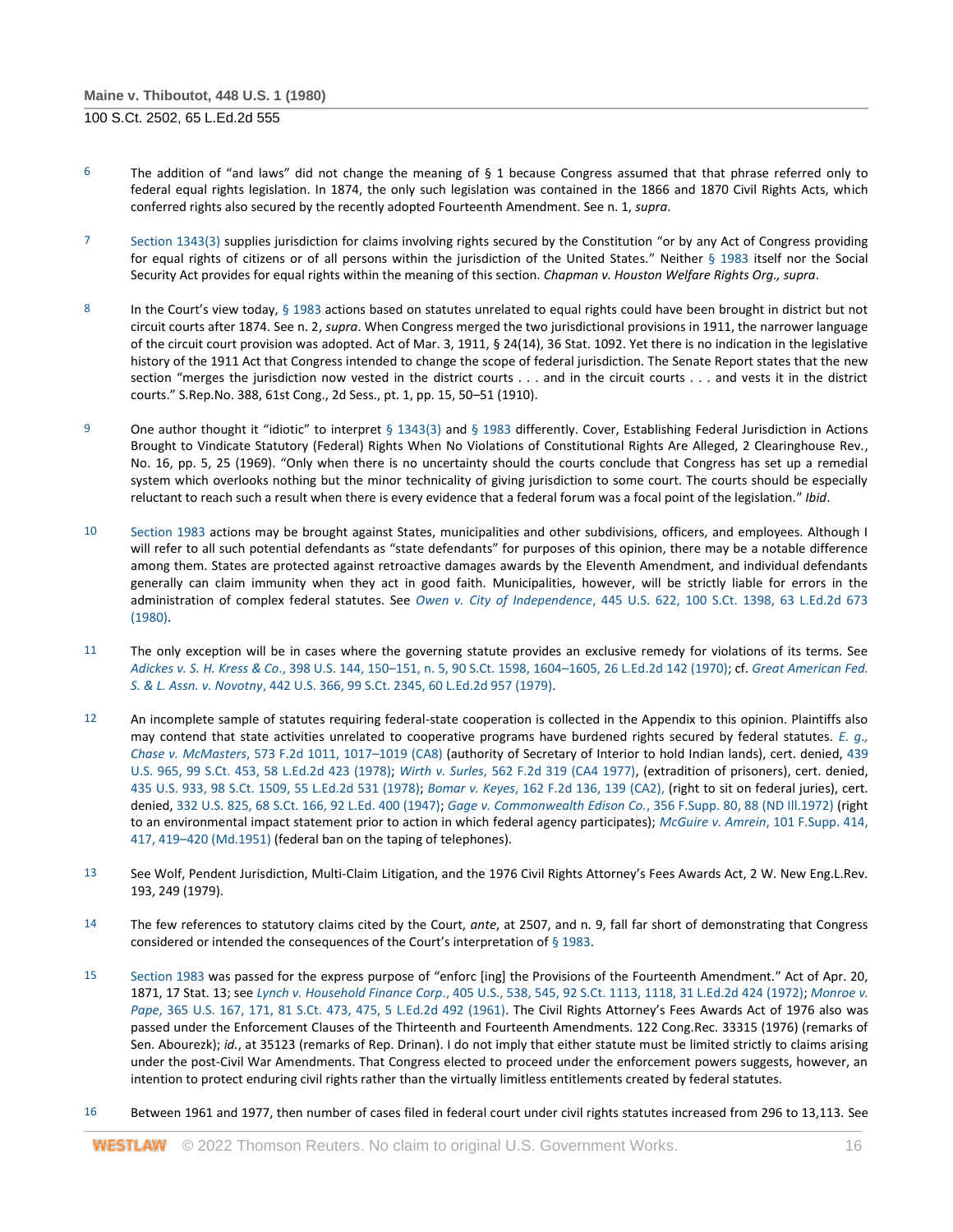*Butz v. Economou*[, 438 U.S. 478, 526, 98 S.Ct. 2894, 2921, 57 L.Ed.2d 895 \(1978\)](http://www.westlaw.com/Link/Document/FullText?findType=Y&serNum=1978139510&pubNum=708&originatingDoc=I179091d39c1f11d993e6d35cc61aab4a&refType=RP&fi=co_pp_sp_708_2921&originationContext=document&vr=3.0&rs=cblt1.0&transitionType=DocumentItem&contextData=(sc.DocLink)#co_pp_sp_708_2921) (REHNQUIST, J., dissenting). New filings have remained relatively constant from 1977 to date. See Director of the Administrative Office of the United States Courts Ann.Rep. 6, Table 6 (1979). These figures do not include the many prisoner petitions filed annually under [42 U.S.C. § 1983.](http://www.westlaw.com/Link/Document/FullText?findType=L&pubNum=1000546&cite=42USCAS1983&originatingDoc=I179091d39c1f11d993e6d35cc61aab4a&refType=LQ&originationContext=document&vr=3.0&rs=cblt1.0&transitionType=DocumentItem&contextData=(sc.DocLink)) *Ibid*. If prisoner petitions are included, the number of civil rights cases filed in 1979 rises to 24,951. See *id*., at A16–A17, Table C–3.

- 17 Drawing on *Holt v. Indiana Manufacturing Co*., Mr. Justice Stone argued that [§ 1983](http://www.westlaw.com/Link/Document/FullText?findType=L&pubNum=1000546&cite=42USCAS1983&originatingDoc=I179091d39c1f11d993e6d35cc61aab4a&refType=LQ&originationContext=document&vr=3.0&rs=cblt1.0&transitionType=DocumentItem&contextData=(sc.DocLink)) applies only to rights involving "personal liberty, not dependent for [their] existence upon the infringement of property rights." *Hague v. CIO*[, 307 U.S., at 531, 59 S.Ct., at](http://www.westlaw.com/Link/Document/FullText?findType=Y&serNum=1939126865&pubNum=708&originatingDoc=I179091d39c1f11d993e6d35cc61aab4a&refType=RP&fi=co_pp_sp_708_971&originationContext=document&vr=3.0&rs=cblt1.0&transitionType=DocumentItem&contextData=(sc.DocLink)#co_pp_sp_708_971)  [971.](http://www.westlaw.com/Link/Document/FullText?findType=Y&serNum=1939126865&pubNum=708&originatingDoc=I179091d39c1f11d993e6d35cc61aab4a&refType=RP&fi=co_pp_sp_708_971&originationContext=document&vr=3.0&rs=cblt1.0&transitionType=DocumentItem&contextData=(sc.DocLink)#co_pp_sp_708_971) This view was widely held until this Court rejected it in *Lynch v. Household Finance Corp*[., 405 U.S. 538, 92 S.Ct. 1113, 31](http://www.westlaw.com/Link/Document/FullText?findType=Y&serNum=1972127096&pubNum=708&originatingDoc=I179091d39c1f11d993e6d35cc61aab4a&refType=RP&originationContext=document&vr=3.0&rs=cblt1.0&transitionType=DocumentItem&contextData=(sc.DocLink))  [L.Ed.2d 424 \(1972\).](http://www.westlaw.com/Link/Document/FullText?findType=Y&serNum=1972127096&pubNum=708&originatingDoc=I179091d39c1f11d993e6d35cc61aab4a&refType=RP&originationContext=document&vr=3.0&rs=cblt1.0&transitionType=DocumentItem&contextData=(sc.DocLink)) See Note, The Propriety of Granting a Federal Hearing for Statutorily Based Actions under the Reconstruction-Era Civil Rights Acts: *Blue v. Craig*, 43 Geo.Wash.L.Rev. 1343, 1359–1361 (1975). *Lynch* explained the result in *Holt* as a product of special restrictions on federal jurisdiction over challenges to the collection of state taxes. [405 U.S., at 542](http://www.westlaw.com/Link/Document/FullText?findType=Y&serNum=1972127096&pubNum=708&originatingDoc=I179091d39c1f11d993e6d35cc61aab4a&refType=RP&fi=co_pp_sp_708_1116&originationContext=document&vr=3.0&rs=cblt1.0&transitionType=DocumentItem&contextData=(sc.DocLink)#co_pp_sp_708_1116)–543, n. [6, 92 S.Ct., at 1116](http://www.westlaw.com/Link/Document/FullText?findType=Y&serNum=1972127096&pubNum=708&originatingDoc=I179091d39c1f11d993e6d35cc61aab4a&refType=RP&fi=co_pp_sp_708_1116&originationContext=document&vr=3.0&rs=cblt1.0&transitionType=DocumentItem&contextData=(sc.DocLink)#co_pp_sp_708_1116)–1117.
- 18 The prevailing view limiting [§ 1983](http://www.westlaw.com/Link/Document/FullText?findType=L&pubNum=1000546&cite=42USCAS1983&originatingDoc=I179091d39c1f11d993e6d35cc61aab4a&refType=LQ&originationContext=document&vr=3.0&rs=cblt1.0&transitionType=DocumentItem&contextData=(sc.DocLink)) actions to "personal" rights may have discouraged statutory claims. See n. 17, *supra*. And there was little occasion to consider whether [§ 1983](http://www.westlaw.com/Link/Document/FullText?findType=L&pubNum=1000546&cite=42USCAS1983&originatingDoc=I179091d39c1f11d993e6d35cc61aab4a&refType=LQ&originationContext=document&vr=3.0&rs=cblt1.0&transitionType=DocumentItem&contextData=(sc.DocLink)) was limited to "equal rights" statutes, because the personal/property rights distinction served much the same purpose. Note, 43 Geo.Wash.L.Rev., at 1361, n. 157.
- 19 *E. g., Blue v. Craig*[, 505 F.2d 830, 835](http://www.westlaw.com/Link/Document/FullText?findType=Y&serNum=1974112643&pubNum=350&originatingDoc=I179091d39c1f11d993e6d35cc61aab4a&refType=RP&fi=co_pp_sp_350_835&originationContext=document&vr=3.0&rs=cblt1.0&transitionType=DocumentItem&contextData=(sc.DocLink)#co_pp_sp_350_835)–838 (CA4 1974) (Social Security Act); *[Gomez v. Florida State Employment Service](http://www.westlaw.com/Link/Document/FullText?findType=Y&serNum=1969120651&pubNum=350&originatingDoc=I179091d39c1f11d993e6d35cc61aab4a&refType=RP&fi=co_pp_sp_350_579&originationContext=document&vr=3.0&rs=cblt1.0&transitionType=DocumentItem&contextData=(sc.DocLink)#co_pp_sp_350_579)*, 417 F.2d [569, 579 \(CA5 1969\)](http://www.westlaw.com/Link/Document/FullText?findType=Y&serNum=1969120651&pubNum=350&originatingDoc=I179091d39c1f11d993e6d35cc61aab4a&refType=RP&fi=co_pp_sp_350_579&originationContext=document&vr=3.0&rs=cblt1.0&transitionType=DocumentItem&contextData=(sc.DocLink)#co_pp_sp_350_579) (Wagner-Peyser Act of 1933); *[La Raza Unida of Southern Alameda County v. Volpe](http://www.westlaw.com/Link/Document/FullText?findType=Y&serNum=1977126841&pubNum=345&originatingDoc=I179091d39c1f11d993e6d35cc61aab4a&refType=RP&fi=co_pp_sp_345_908&originationContext=document&vr=3.0&rs=cblt1.0&transitionType=DocumentItem&contextData=(sc.DocLink)#co_pp_sp_345_908)*, 440 F.Supp. 904, 908–[910 \(N.D.Cal.1977\)](http://www.westlaw.com/Link/Document/FullText?findType=Y&serNum=1977126841&pubNum=345&originatingDoc=I179091d39c1f11d993e6d35cc61aab4a&refType=RP&fi=co_pp_sp_345_908&originationContext=document&vr=3.0&rs=cblt1.0&transitionType=DocumentItem&contextData=(sc.DocLink)#co_pp_sp_345_908) (Uniform Relocation Assistance and Real Property Acquisition Policies Act of 1970).
- 20 *[E. G., Wynn v. Indiana State Department of Public Welfare](http://www.westlaw.com/Link/Document/FullText?findType=Y&serNum=1970114514&pubNum=345&originatingDoc=I179091d39c1f11d993e6d35cc61aab4a&refType=RP&fi=co_pp_sp_345_330&originationContext=document&vr=3.0&rs=cblt1.0&transitionType=DocumentItem&contextData=(sc.DocLink)#co_pp_sp_345_330)*, 316 F.Supp. 324, 330–333 (N.D.Ind.1970) (Social Security Act).
- 21 *E. g., Chase v. McMasters*[, 573 F.2d, at 1017, and n. 5](http://www.westlaw.com/Link/Document/FullText?findType=Y&serNum=1978103284&pubNum=350&originatingDoc=I179091d39c1f11d993e6d35cc61aab4a&refType=RP&fi=co_pp_sp_350_1017&originationContext=document&vr=3.0&rs=cblt1.0&transitionType=DocumentItem&contextData=(sc.DocLink)#co_pp_sp_350_1017) (relationship between Federal Government and Indians embodied in the Indian Organization Act of 1934 has "constitutional dimensions"); *McCall v. Shapiro*[, 416 F.2d 246, 249](http://www.westlaw.com/Link/Document/FullText?findType=Y&serNum=1969104125&pubNum=350&originatingDoc=I179091d39c1f11d993e6d35cc61aab4a&refType=RP&fi=co_pp_sp_350_249&originationContext=document&vr=3.0&rs=cblt1.0&transitionType=DocumentItem&contextData=(sc.DocLink)#co_pp_sp_350_249)–250 (CA2 1969) (Social Security Act not a statute providing for equal or civil rights); *[First Nat. Bank of Omaha v. Marquette Nat. Bank](http://www.westlaw.com/Link/Document/FullText?findType=Y&serNum=1980192978&pubNum=345&originatingDoc=I179091d39c1f11d993e6d35cc61aab4a&refType=RP&fi=co_pp_sp_345_521&originationContext=document&vr=3.0&rs=cblt1.0&transitionType=DocumentItem&contextData=(sc.DocLink)#co_pp_sp_345_521)*, 482 F.Supp. 514, 521–[522 \(Minn.1979\)](http://www.westlaw.com/Link/Document/FullText?findType=Y&serNum=1980192978&pubNum=345&originatingDoc=I179091d39c1f11d993e6d35cc61aab4a&refType=RP&fi=co_pp_sp_345_521&originationContext=document&vr=3.0&rs=cblt1.0&transitionType=DocumentItem&contextData=(sc.DocLink)#co_pp_sp_345_521) (National Bank Act restriction on interest rates not a statute providing for equal or civil rights); cf. *[Schatte](http://www.westlaw.com/Link/Document/FullText?findType=Y&serNum=1950120310&pubNum=350&originatingDoc=I179091d39c1f11d993e6d35cc61aab4a&refType=RP&fi=co_pp_sp_350_166&originationContext=document&vr=3.0&rs=cblt1.0&transitionType=DocumentItem&contextData=(sc.DocLink)#co_pp_sp_350_166)  [v. International Alliance of Theatrical Stage Employees](http://www.westlaw.com/Link/Document/FullText?findType=Y&serNum=1950120310&pubNum=350&originatingDoc=I179091d39c1f11d993e6d35cc61aab4a&refType=RP&fi=co_pp_sp_350_166&originationContext=document&vr=3.0&rs=cblt1.0&transitionType=DocumentItem&contextData=(sc.DocLink)#co_pp_sp_350_166)*, 182 F.2d 158, 166–167 (CA9 1950) (Social Security Act and National Labor Relations Act enforceable only by remedies prescribed therein).
- 22 See Cover, *supra*, n. 9, at 24–25; Herzer, Federal Jurisdiction Over Statutorily-Based Welfare Claims, 6 Harv.Civ.Rights. Civ.Lib.L.Rev. 1, 6–8, 19 (1970); Note, 43 Geo.Wash.L.Rev., *supra*, n. 17, at 1361–1362; Note[, Federal Jurisdiction over Challenges](http://www.westlaw.com/Link/Document/FullText?findType=Y&serNum=0341591496&pubNum=3050&originatingDoc=I179091d39c1f11d993e6d35cc61aab4a&refType=LR&fi=co_pp_sp_3050_1426&originationContext=document&vr=3.0&rs=cblt1.0&transitionType=DocumentItem&contextData=(sc.DocLink)#co_pp_sp_3050_1426)  [to State Welfare Programs, 72 Colum.L.Rev. 1404, 1426 \(1972\);](http://www.westlaw.com/Link/Document/FullText?findType=Y&serNum=0341591496&pubNum=3050&originatingDoc=I179091d39c1f11d993e6d35cc61aab4a&refType=LR&fi=co_pp_sp_3050_1426&originationContext=document&vr=3.0&rs=cblt1.0&transitionType=DocumentItem&contextData=(sc.DocLink)#co_pp_sp_3050_1426) Note, The [Proper Scope of the Civil Rights Act, 66 Harv.L.Rev.](http://www.westlaw.com/Link/Document/FullText?findType=Y&serNum=0110256175&pubNum=3084&originatingDoc=I179091d39c1f11d993e6d35cc61aab4a&refType=LR&fi=co_pp_sp_3084_1299&originationContext=document&vr=3.0&rs=cblt1.0&transitionType=DocumentItem&contextData=(sc.DocLink)#co_pp_sp_3084_1299)  1285, 1299–[1300 \(1953\);](http://www.westlaw.com/Link/Document/FullText?findType=Y&serNum=0110256175&pubNum=3084&originatingDoc=I179091d39c1f11d993e6d35cc61aab4a&refType=LR&fi=co_pp_sp_3084_1299&originationContext=document&vr=3.0&rs=cblt1.0&transitionType=DocumentItem&contextData=(sc.DocLink)#co_pp_sp_3084_1299) Note, 16 Geo.Wash.L.Rev. 253, 263 (1948).
- 23 See, *e. g., La Raza Unida of Southern Alameda County v. Volpe*, *supra*, at 908 (issue "has yet to be definitively resolved").
- 24 Contrary to the Court's suggestion, *ante*, at 2504, *Edelman v. Jordan*[, 415 U.S. 651, 94 S.Ct. 1347, 39 L.Ed.2d 662 \(1974\),](http://www.westlaw.com/Link/Document/FullText?findType=Y&serNum=1974127158&pubNum=708&originatingDoc=I179091d39c1f11d993e6d35cc61aab4a&refType=RP&originationContext=document&vr=3.0&rs=cblt1.0&transitionType=DocumentItem&contextData=(sc.DocLink)) did not exclude the possibility of an implied private right of action under the Social Security Act. *Edelman* held only that a State does not waive its Eleventh Amendment immunity by participating in the federal assistance program established by that Act. *Id*[., at](http://www.westlaw.com/Link/Document/FullText?findType=Y&serNum=1974127158&pubNum=708&originatingDoc=I179091d39c1f11d993e6d35cc61aab4a&refType=RP&fi=co_pp_sp_708_1360&originationContext=document&vr=3.0&rs=cblt1.0&transitionType=DocumentItem&contextData=(sc.DocLink)#co_pp_sp_708_1360)  673–[674, 94 S.Ct., at 1360](http://www.westlaw.com/Link/Document/FullText?findType=Y&serNum=1974127158&pubNum=708&originatingDoc=I179091d39c1f11d993e6d35cc61aab4a&refType=RP&fi=co_pp_sp_708_1360&originationContext=document&vr=3.0&rs=cblt1.0&transitionType=DocumentItem&contextData=(sc.DocLink)#co_pp_sp_708_1360)–1361. Thus, the lower courts properly have regarded the question as undecided. *[Holley v. Lavine](http://www.westlaw.com/Link/Document/FullText?findType=Y&serNum=1979114505&pubNum=350&originatingDoc=I179091d39c1f11d993e6d35cc61aab4a&refType=RP&fi=co_pp_sp_350_646&originationContext=document&vr=3.0&rs=cblt1.0&transitionType=DocumentItem&contextData=(sc.DocLink)#co_pp_sp_350_646)*, 605 F.2d 638, 646–[647 \(CA2 1979\);](http://www.westlaw.com/Link/Document/FullText?findType=Y&serNum=1979114505&pubNum=350&originatingDoc=I179091d39c1f11d993e6d35cc61aab4a&refType=RP&fi=co_pp_sp_350_646&originationContext=document&vr=3.0&rs=cblt1.0&transitionType=DocumentItem&contextData=(sc.DocLink)#co_pp_sp_350_646) *Podrazik v. Blum*[, 479 F.Supp. 182, 187](http://www.westlaw.com/Link/Document/FullText?findType=Y&serNum=1979117672&pubNum=345&originatingDoc=I179091d39c1f11d993e6d35cc61aab4a&refType=RP&fi=co_pp_sp_345_187&originationContext=document&vr=3.0&rs=cblt1.0&transitionType=DocumentItem&contextData=(sc.DocLink)#co_pp_sp_345_187)–188 (N.D.N.Y.1979).
- 25 In finding an open question in *Hagans*, the Court expressly declined to follow the implicit holdings of no less than eight decisions of this Court[. 415 U.S., at 535, n. 5, 94 S.Ct., at 1377, n. 5.](http://www.westlaw.com/Link/Document/FullText?findType=Y&serNum=1974127159&pubNum=708&originatingDoc=I179091d39c1f11d993e6d35cc61aab4a&refType=RP&fi=co_pp_sp_708_1377&originationContext=document&vr=3.0&rs=cblt1.0&transitionType=DocumentItem&contextData=(sc.DocLink)#co_pp_sp_708_1377)
- 26 *E. g., Monroe v. Pape*[, 365 U.S., at 172, 81 S.Ct., at 476;](http://www.westlaw.com/Link/Document/FullText?findType=Y&serNum=1961125426&pubNum=708&originatingDoc=I179091d39c1f11d993e6d35cc61aab4a&refType=RP&fi=co_pp_sp_708_476&originationContext=document&vr=3.0&rs=cblt1.0&transitionType=DocumentItem&contextData=(sc.DocLink)#co_pp_sp_708_476) see *[Procunier v. Navarette](http://www.westlaw.com/Link/Document/FullText?findType=Y&serNum=1978114188&pubNum=708&originatingDoc=I179091d39c1f11d993e6d35cc61aab4a&refType=RP&fi=co_pp_sp_708_859&originationContext=document&vr=3.0&rs=cblt1.0&transitionType=DocumentItem&contextData=(sc.DocLink)#co_pp_sp_708_859)*, 434 U.S. 555, 561–562, 98 S.Ct. 855, 859–860, [55 L.Ed.2d 24 \(1978\);](http://www.westlaw.com/Link/Document/FullText?findType=Y&serNum=1978114188&pubNum=708&originatingDoc=I179091d39c1f11d993e6d35cc61aab4a&refType=RP&fi=co_pp_sp_708_859&originationContext=document&vr=3.0&rs=cblt1.0&transitionType=DocumentItem&contextData=(sc.DocLink)#co_pp_sp_708_859) *Wood v. Strickland*[, 420 U.S. 308, 322, 95 S.Ct. 992, 1000, 43 L.Ed.2d 214 \(1975\).](http://www.westlaw.com/Link/Document/FullText?findType=Y&serNum=1975129741&pubNum=708&originatingDoc=I179091d39c1f11d993e6d35cc61aab4a&refType=RP&fi=co_pp_sp_708_1000&originationContext=document&vr=3.0&rs=cblt1.0&transitionType=DocumentItem&contextData=(sc.DocLink)#co_pp_sp_708_1000)
- 27 Slightly more specific support may be gleaned from three opinions stating that the Revised Statutes of 1874 "enlarged" or "extended" [§ 1983](http://www.westlaw.com/Link/Document/FullText?findType=L&pubNum=1000546&cite=42USCAS1983&originatingDoc=I179091d39c1f11d993e6d35cc61aab4a&refType=LQ&originationContext=document&vr=3.0&rs=cblt1.0&transitionType=DocumentItem&contextData=(sc.DocLink))'s predecessor to provide protection for rights secured by federal laws as well as by the Constitution. *[Mitchum](http://www.westlaw.com/Link/Document/FullText?findType=Y&serNum=1972127162&pubNum=708&originatingDoc=I179091d39c1f11d993e6d35cc61aab4a&refType=RP&fi=co_pp_sp_708_2161&originationContext=document&vr=3.0&rs=cblt1.0&transitionType=DocumentItem&contextData=(sc.DocLink)#co_pp_sp_708_2161)  v. Foster*[, 407 U.S. 225, 240, n. 30, 92 S.Ct. 2151, 2161, n. 30, 32 L.Ed.2d 705 \(1972\);](http://www.westlaw.com/Link/Document/FullText?findType=Y&serNum=1972127162&pubNum=708&originatingDoc=I179091d39c1f11d993e6d35cc61aab4a&refType=RP&fi=co_pp_sp_708_2161&originationContext=document&vr=3.0&rs=cblt1.0&transitionType=DocumentItem&contextData=(sc.DocLink)#co_pp_sp_708_2161) *[Lynch v. Household Finance Corp](http://www.westlaw.com/Link/Document/FullText?findType=Y&serNum=1972127096&pubNum=708&originatingDoc=I179091d39c1f11d993e6d35cc61aab4a&refType=RP&fi=co_pp_sp_708_1117&originationContext=document&vr=3.0&rs=cblt1.0&transitionType=DocumentItem&contextData=(sc.DocLink)#co_pp_sp_708_1117)*., 405 U.S., [at 543, n. 7, 92 S.Ct., at 1117;](http://www.westlaw.com/Link/Document/FullText?findType=Y&serNum=1972127096&pubNum=708&originatingDoc=I179091d39c1f11d993e6d35cc61aab4a&refType=RP&fi=co_pp_sp_708_1117&originationContext=document&vr=3.0&rs=cblt1.0&transitionType=DocumentItem&contextData=(sc.DocLink)#co_pp_sp_708_1117) *Hague v. CIO*, 307 U.S., at 525–[526, 59 S.Ct., at 968](http://www.westlaw.com/Link/Document/FullText?findType=Y&serNum=1939126865&pubNum=708&originatingDoc=I179091d39c1f11d993e6d35cc61aab4a&refType=RP&fi=co_pp_sp_708_968&originationContext=document&vr=3.0&rs=cblt1.0&transitionType=DocumentItem&contextData=(sc.DocLink)#co_pp_sp_708_968)–969 (opinion of Stone, J.). But each statement was pure dictum incorporated in a discussion of the historical background o[f § 1343\(3\).](http://www.westlaw.com/Link/Document/FullText?findType=L&pubNum=1000546&cite=28USCAS1343&originatingDoc=I179091d39c1f11d993e6d35cc61aab4a&refType=LQ&originationContext=document&vr=3.0&rs=cblt1.0&transitionType=DocumentItem&contextData=(sc.DocLink)) Moreover, each merely noted the evident change in language worked by the revisers. None implies that *all* statutory rights are covered by [§ 1983.](http://www.westlaw.com/Link/Document/FullText?findType=L&pubNum=1000546&cite=42USCAS1983&originatingDoc=I179091d39c1f11d993e6d35cc61aab4a&refType=LQ&originationContext=document&vr=3.0&rs=cblt1.0&transitionType=DocumentItem&contextData=(sc.DocLink)) Mr. Justice Stone, for example, undoubtedly would be surprised to learn that his opinion—in which he argued that [§ 1983](http://www.westlaw.com/Link/Document/FullText?findType=L&pubNum=1000546&cite=42USCAS1983&originatingDoc=I179091d39c1f11d993e6d35cc61aab4a&refType=LQ&originationContext=document&vr=3.0&rs=cblt1.0&transitionType=DocumentItem&contextData=(sc.DocLink)) applied only to "personal"